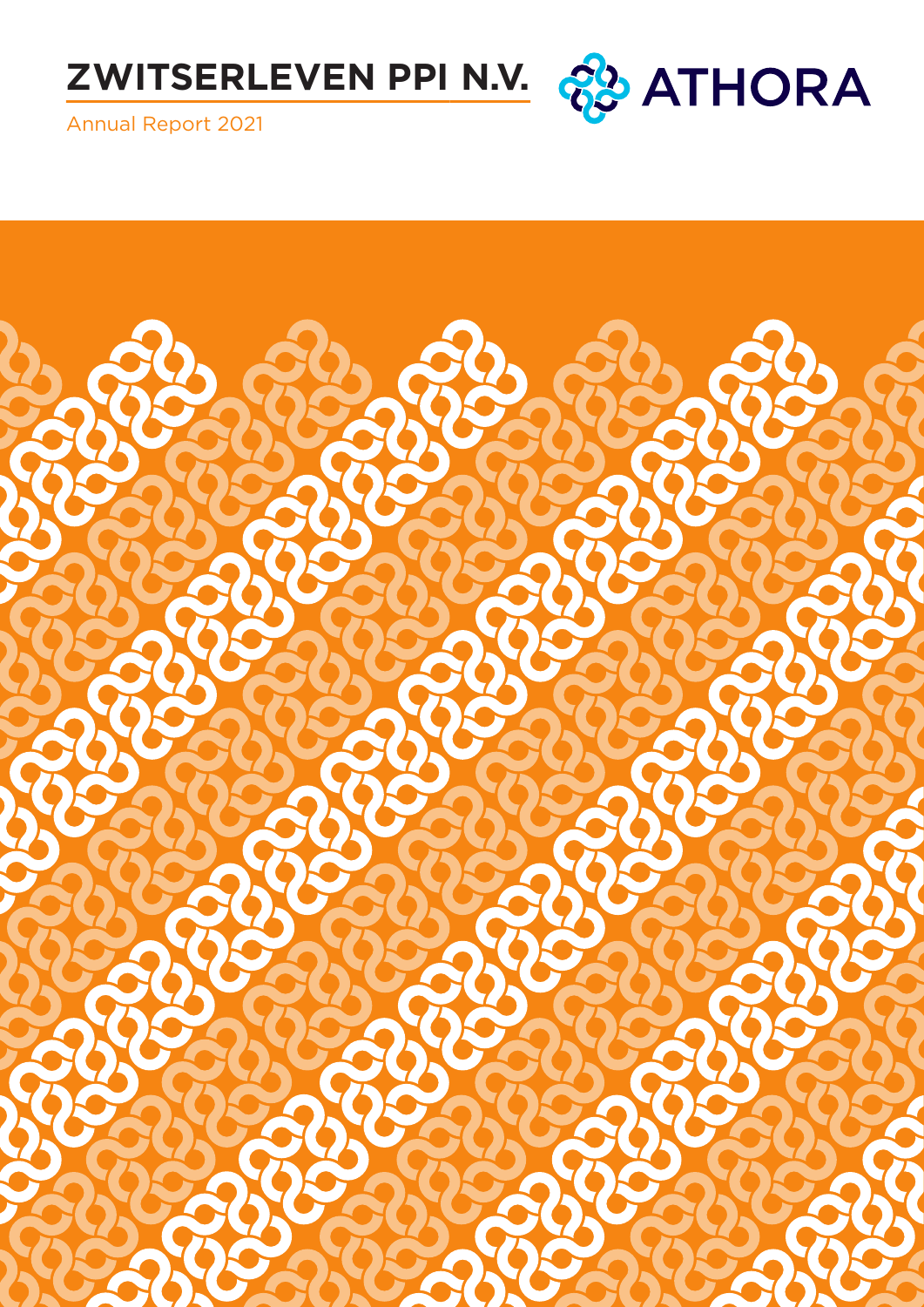# **TABLE OF CONTENT**

|                | <b>BOARD REPORT</b>                                                                 | 3              |
|----------------|-------------------------------------------------------------------------------------|----------------|
| 1              | <b>STRATEGY AND DEVELOPMENTS</b>                                                    | 4              |
| 1.1            | About Zwitserleven PPI N.V.                                                         | 4              |
| 1.2            | <b>Key figures</b>                                                                  | 6              |
| 1.3            | Aim and Corporate Responsibility                                                    | $\overline{7}$ |
| 1.4            | <b>Financial developments</b>                                                       | 9              |
| 1.5            | Investments                                                                         | 10             |
| $\overline{2}$ | <b>CORPORATE GOVERNANCE</b>                                                         | 14             |
| 2.1            | The Board of Directors                                                              | 14             |
| 2.2            | The Supervisory Committee                                                           | 14             |
| 2.3            | <b>Report of the Supervisory Committee</b>                                          | 15             |
|                | 2.4 Remuneration                                                                    | 16             |
| 3              | <b>RISK AND CAPITAL MANAGEMENT</b>                                                  | 18             |
| 3.1            | Risk management system                                                              | 18             |
| 3.2            | Risk management governance                                                          | 18             |
| 3.3            | Risk management process and Integrated Control Framework                            | 19             |
|                | 3.4 Relevant risks                                                                  | 19             |
|                | 3.5 Developments                                                                    | 22             |
|                | 3.6 Capital management                                                              | 23             |
|                | <b>FINANCIAL STATEMENTS</b>                                                         | 24             |
| 4              | <b>FINANCIAL STATEMENTS</b>                                                         | 25             |
| 4.1            | <b>Balance sheet</b>                                                                | 25             |
|                | 4.2 Profit and loss account                                                         | 26             |
|                | 4.3 Cash flow statement                                                             | 27             |
| 5              | <b>ACCOUNTING POLICIES FOR THE FINANCIAL STATEMENTS</b>                             | 28             |
| 6              | <b>NOTES TO THE FINANCIAL STATEMENTS</b>                                            | 32             |
|                | <b>OTHER INFORMATION</b>                                                            | 44             |
|                | Provisions in Articles of Association governing the appropriation of profit or loss | 44             |
|                | Independent auditor's report                                                        | 45             |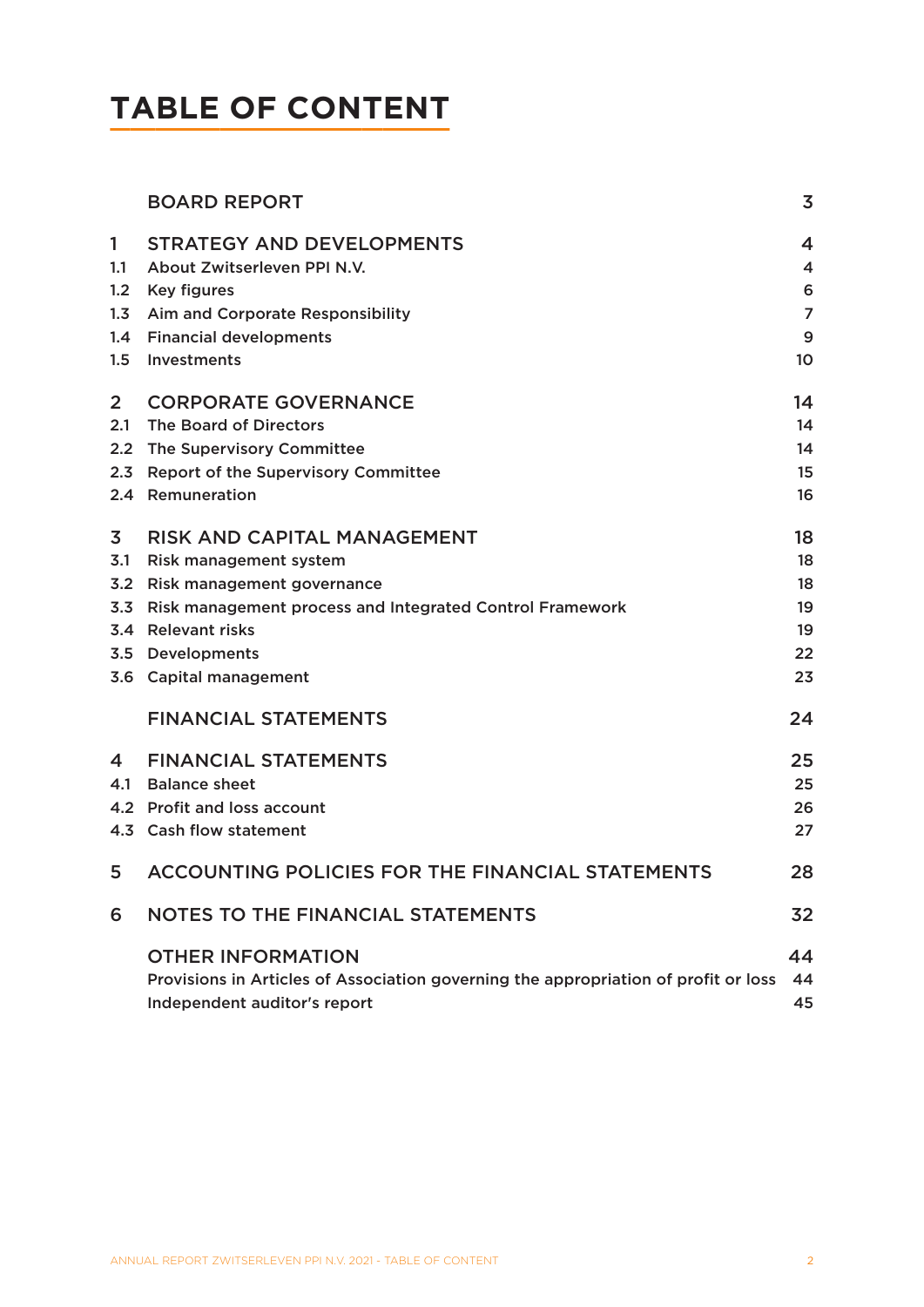# <span id="page-2-0"></span>**BOARD REPORT**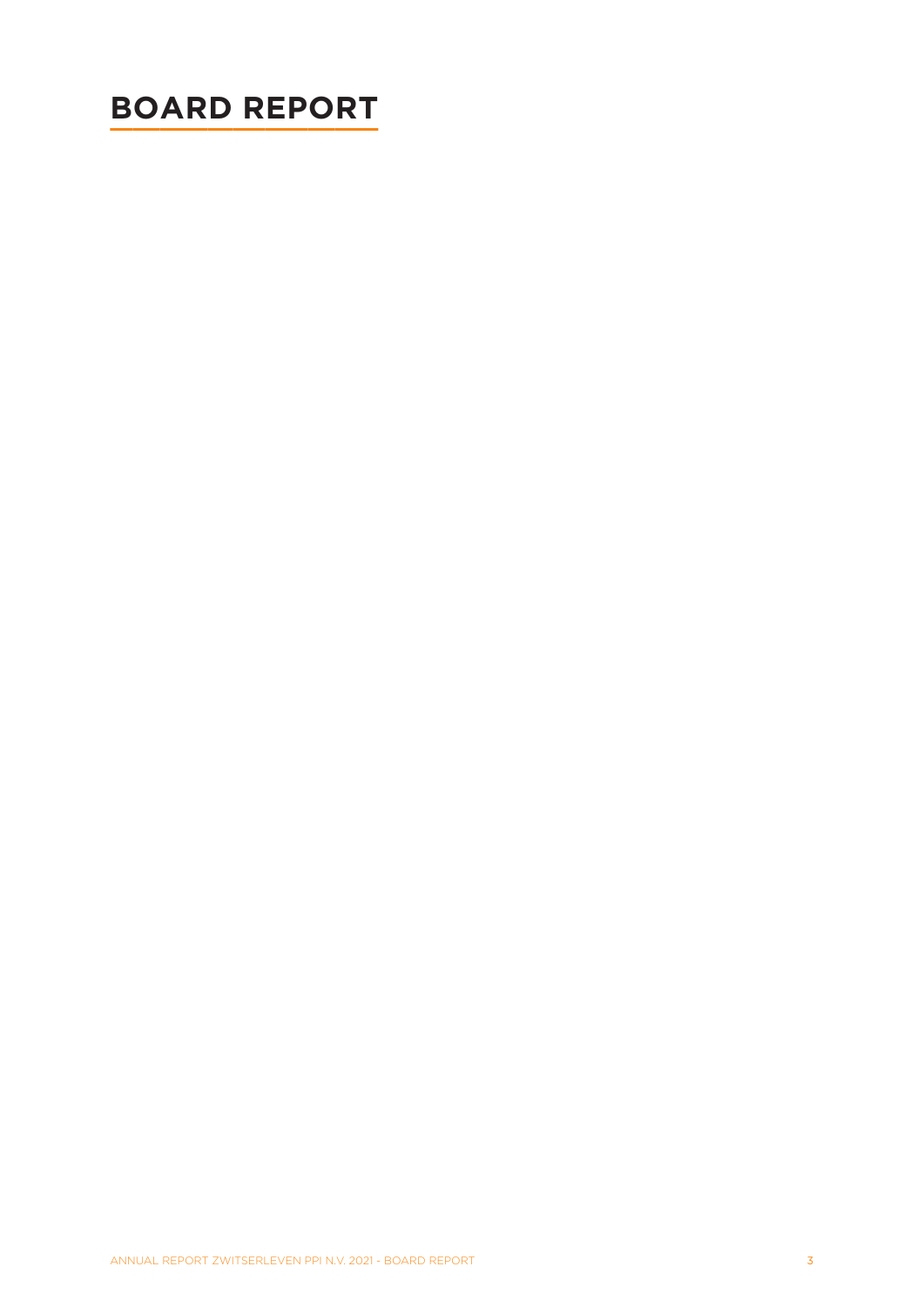# <span id="page-3-0"></span>**1 STRATEGY AND DEVELOPMENTS**

## **1.1 ABOUT ZWITSERLEVEN PPI N.V.**

### **Message from the Board of Directors**

Zwitserleven Premie Pensioen Instelling (hereafter ZL PPI) has, despite the COVID-19 pandemic, grown significantly in 2021. The number of company pension contracts further increased, also due to a very high retention rate, resulting in a growth both in pension participants (30%) and Assets under Management (53%). We expect growth to continue in 2022 as the strategic reorientation of Athora Netherlands N.V. aims to increase the pension business.

This annual report of ZL PPI gives, in particular, insight into the products, mission, developments and risk and capital management of ZL PPI during 2021.

We would like to thank our customers, our shareholder and our business partners for the trust that they have placed in us.

Amstelveen, The Netherlands, 24 May 2022

#### **The Board of Directors**

Drs. A.E. van Zanten, CEO

Drs. E.P. van Santen, COO

## **Organisational structure**

ZL PPI is a 100% subsidiary of the insurance holding Athora Netherlands N.V. (hereafter Athora Netherlands) with a registered office in Amstelveen, the Netherlands. ZL PPI is a public limited liability company incorporated under the laws of the Netherlands with a statutory Board of Directors and a Supervisory Committee.

ZL PPI has outsourced most of its primary business processes and investment management processes. The operating activities concerning Finance and Risk are outsourced to Zwitserleven (brandname of SRLEV N.V.) and Athora Netherlands. In 2021 Athora Netherlands's asset manager ACTIAM N.V. (hereafter ACTIAM) managed the ZL PPI investment funds. On 21 October 2021, Athora Netherlands has reached an agreement to sell ACTIAM to Cardano Risk Management B.V. The transaction has been closed on 1 January 2022. ACTIAM will under its new parent continue to execute the investment management for ZL PPI.

ZL PPI has an outsourcing contract both with Zwitserleven and ACTIAM. The Service Level Agreement (SLA) with Zwitserleven contains the agreed requirements with respect to services, response times, turnaround times, reports, etc. In a similar way, the Investment Management Agreement (IMA) with ACTIAM covers the asset management activities.

ZL PPI aims to accrue an optimal pension for its participants. The board, which is employed by Athora Netherlands, is responsible for ZL PPI and acts in the interests of all its stakeholders. No staff is directly employed by ZL PPI. Dedicated PPI staff is insourced from Zwitserleven.

The responsibilities and duties of the Board of Directors and the Supervisory Committee are presented in chapter 2 Corporate Governance.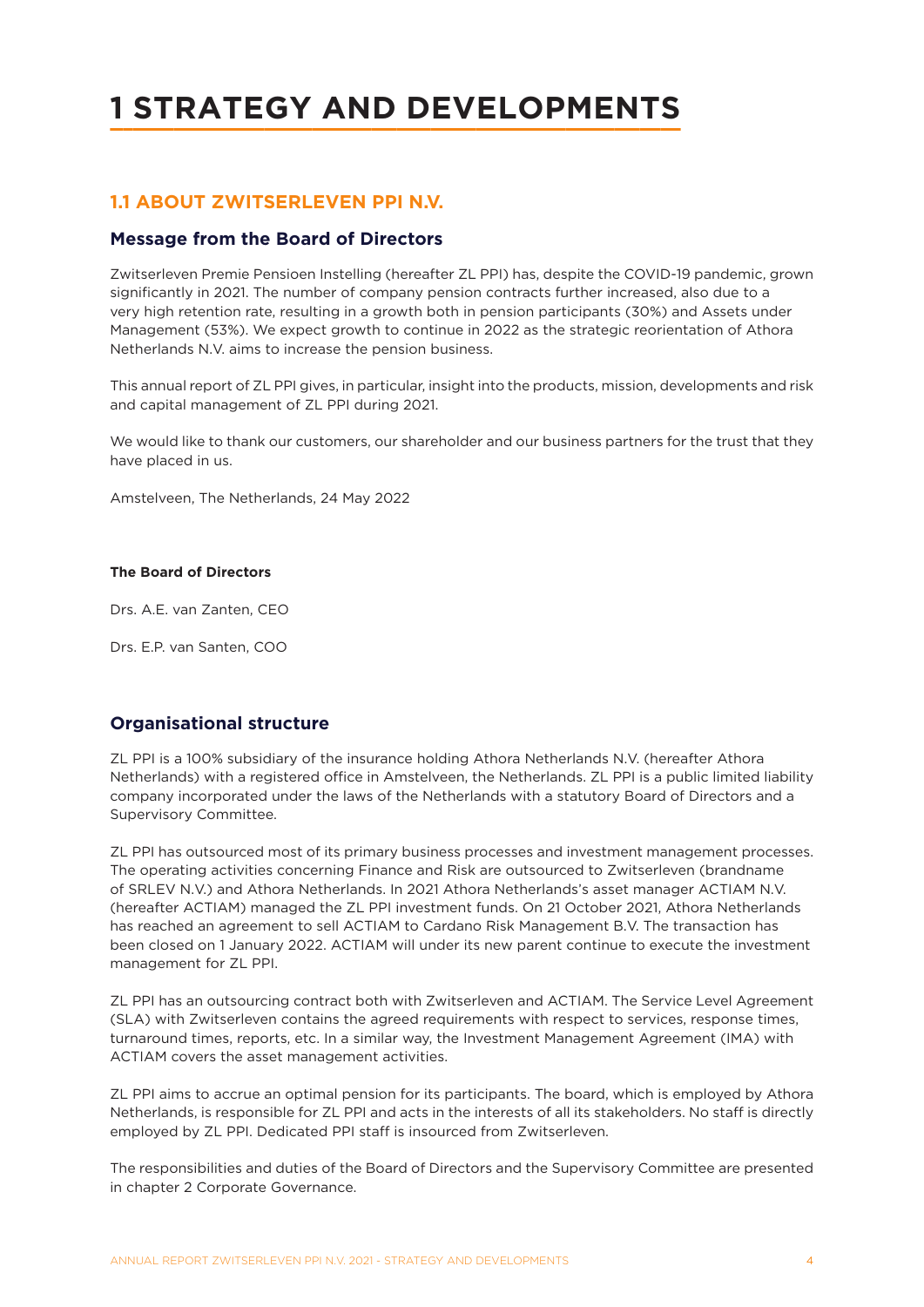## **Product development**

By offering easy to understand, transparent and innovative products and services at a competitive price, customers, large and small, will be able to rely on ZL PPI for organizing their post-pension income plan.

Despite the already existing high valuation of ZL PPI's products, the main product, ZwitserlevenNuPension, has been further upgraded. As an example to possibility for the employer to add an execent scheme to the main pension scheme has been added.

Since 2020 the investment policy of the Zwitserleven World Equity Fund and Zwitserleven Index World Equity Fund is more sustainable. Both funds invest in 4 regional funds: the ACTIAM Responsible Index Funds Equity (ARIFE's). These have a more sustainable investment policy.

What does this imply? From now on, companies will be assessed whether they can and want to adapt and prepare for social changes and the energy transition. Are they not doing this enough? Then those companies will be excluded from investing. In addition, the investment policy of the ARIFE's takes into account ESG scores and water and carbon dioxide footprints of companies in which they invest.

As the only Defined Contribution (DC) provider in the Dutch market, Zwitserleven PPI received the five star Money View rating for overall product design for the second time in a row, which underscores the client centric culture of the company.

## **Participants**

ZL PPI is servicing active and inactive participants. An active participant participates in the pension plan of his or her employer, the latter has a pension contract with ZL PPI. When a participant becomes inactive, premium payments for the benefit of the accrual of pension are no longer being made. Participants become inactive mainly because of a change of employer.

| NUMBER OF PARTICIPANTS |        |        |
|------------------------|--------|--------|
|                        | 2021   | 2020   |
| Active                 | 59,799 | 49,198 |
| Inactive               | 34,209 | 23,165 |
| <b>Total</b>           | 94,008 | 72,363 |

| NUMBER OF CONTRACTS      |       |       |
|--------------------------|-------|-------|
|                          | 2021  | 2020  |
| Contracts with employers | 2,909 | 2,501 |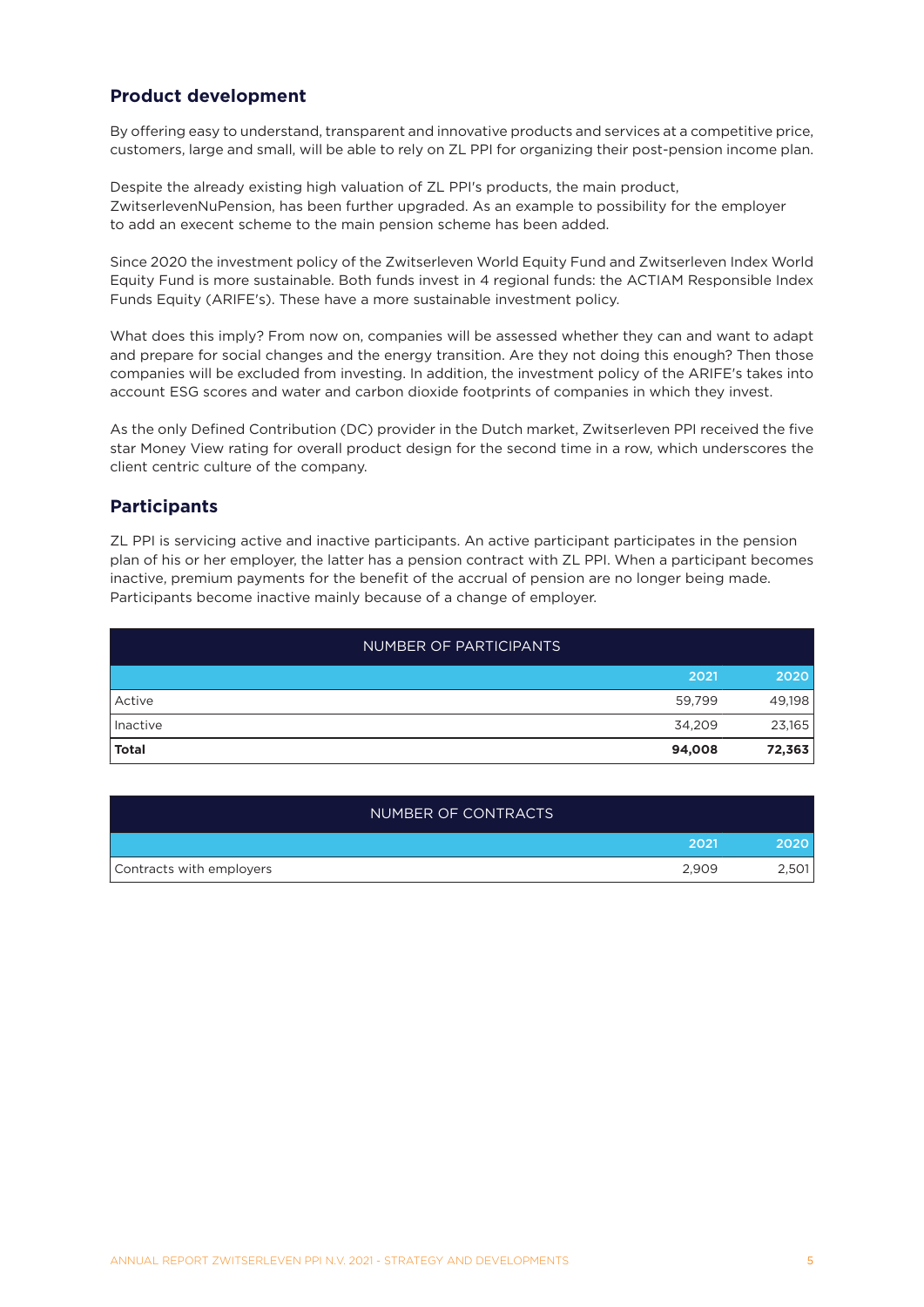# <span id="page-5-0"></span>**1.2 KEY FIGURES**

| In $\epsilon$ thousands                 | 2021      | 2020      | 2019    | 2018    | 2017    |
|-----------------------------------------|-----------|-----------|---------|---------|---------|
| <b>Profit and loss account</b>          |           |           |         |         |         |
| Total income                            | 7,322     | 5,409     | 3,738   | 2,343   | 1,550   |
| Total expenses                          | 6,151     | 4,734     | 3,526   | 2,386   | 1,723   |
| Tax expense                             | 293       | 169       | 53      | $-11$   | -43     |
| Net result for account of PPI           | 878       | 506       | 159     | $-32$   | $-130$  |
|                                         |           |           |         |         |         |
| Premium contributions                   | 259,573   | 199,132   | 143,513 | 98,382  | 64,770  |
| <b>Balance sheet</b>                    |           |           |         |         |         |
| <b>Total assets</b>                     | 1,630,203 | 1,079,295 | 599,849 | 330,915 | 177,113 |
| Investments for account of participants | 1,590,456 | 1,042,196 | 581,431 | 317,857 | 169,134 |
| <b>Total equity</b>                     | 4,554     | 2,675     | 2,169   | 2,010   | 2,042   |
| Liabilities to participants             | 1,590,456 | 1,042,196 | 581,431 | 317,857 | 169,134 |
| <b>Other liabilities</b>                | 35,193    | 34,424    | 16,249  | 11,048  | 5,937   |
|                                         |           |           |         |         |         |
| <b>Capital position</b>                 |           |           |         |         |         |
| Required capital                        | 500       | 500       | 500     | 500     | 500     |
| Required solvency                       | 3,181     | 2,084     | 1,163   | 636     | 500     |
|                                         |           |           |         |         |         |
| Number of contracts with employers      | 2,909     | 2,501     | 2,126   | 1,730   | 1,325   |
| Number of participants                  | 94,008    | 72,363    | 52,666  | 38,056  | 25,174  |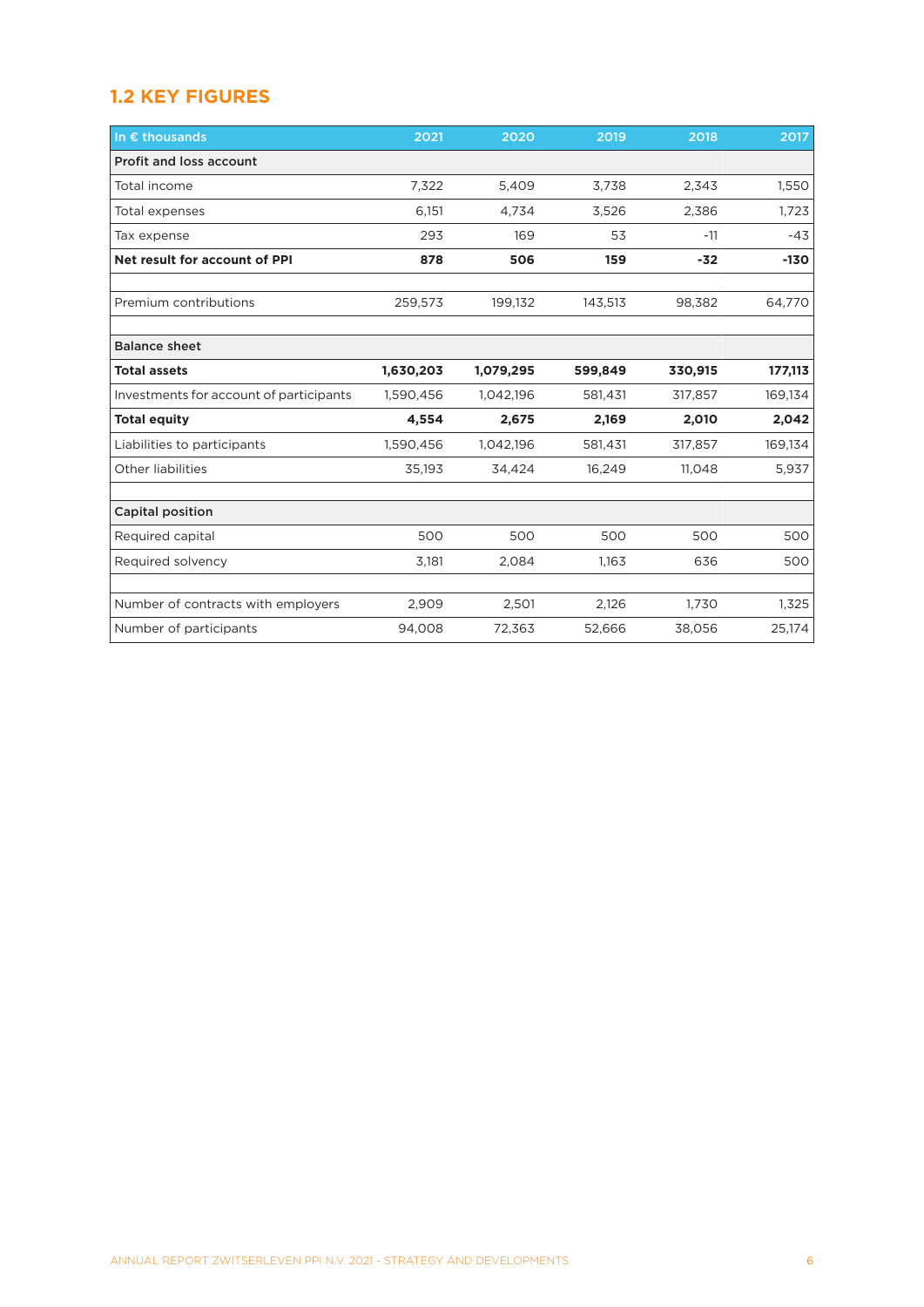# <span id="page-6-0"></span>**1.3 AIM AND CORPORATE RESPONSIBILITY**

## **Statutory aim of ZL PPI**

The main statutory aim of ZL PPI is:

- to execute the pension plans for its clients without carrying the insurance related risks;
- to purchase, administer and manage the investments of participants;
- to execute the (voting) rights connected to the investments for account of participants;
- to handle all activities related to aforementioned aims.

## **Ambition**

ZL PPI wants to be a leading provider of Defined Contribution (DC) pension solutions in the Dutch market. Therefore, ZL PPI aims to be a leading, trusted and customer-centric financial services provider, helping its participants to realize their long-term financial goals. ZL PPI has the task to offer simple pension solutions to its clients at competitive prices. To this end, ZL PPI aims to sell products that are appropriate, transparent and enable the participants to gear the solutions in such a way that it best fits their defined ambition. In order to achieve long-term sustainable growth ZL PPI delivers a simple product and quality service to customers. ZL PPI supports its service delivery by using the most advanced technologies and digital solutions, such as personal portals.

## **Investment Philosophy**

Transparency, risk diversification and sustainability are the important pillars of our investment philosophy. ZL PPI invests for the benefit of the participant's pension scheme to get the best possible return risk profile for each customer, but it also invests with a strongly felt responsibility to create a better future for society and the environment. ZL PPI works together with its asset manager to ensure that pension money is not being invested in companies whose activities are unacceptably harmful to society and the environment.

#### **Socially responsible investment policy**

Human rights and the environment are important to us. The basis of our policy is that companies and countries have to comply with our investment principles:

- No systematic involvement in severe environmental damage;
- Compliance with basis human rights;
- Compliance with basis labour rights:
- No involvement in controversial weapons;
- Compliance with international sanctions;
- No systematic involvement in fraud, corruptions or tax evasion;
- No significant involvement in products and businesses doing harm to human (mental) health or animal welfare.

ZL PPI encourages the companies it invests in to make socially responsible choices. We may engage with these companies on certain topics and we vote at their annual shareholder meetings. ZL PPI does not invest in companies that do not meet the standard that has been set for the ESG-criteria.

ZL PPI also refrains from investing in government bonds issued by countries that do not meet our sustainability criteria.

#### **Positive selection**

ZL PPI uses positive selection to choose companies that feature a sustainable product or an innovative, more eco-friendly technology, even if these companies do not yet fully comply with the ESG-criteria. ZL PPI engages with these companies to help them improve their ESG-performance. This encourages these companies to continue improving.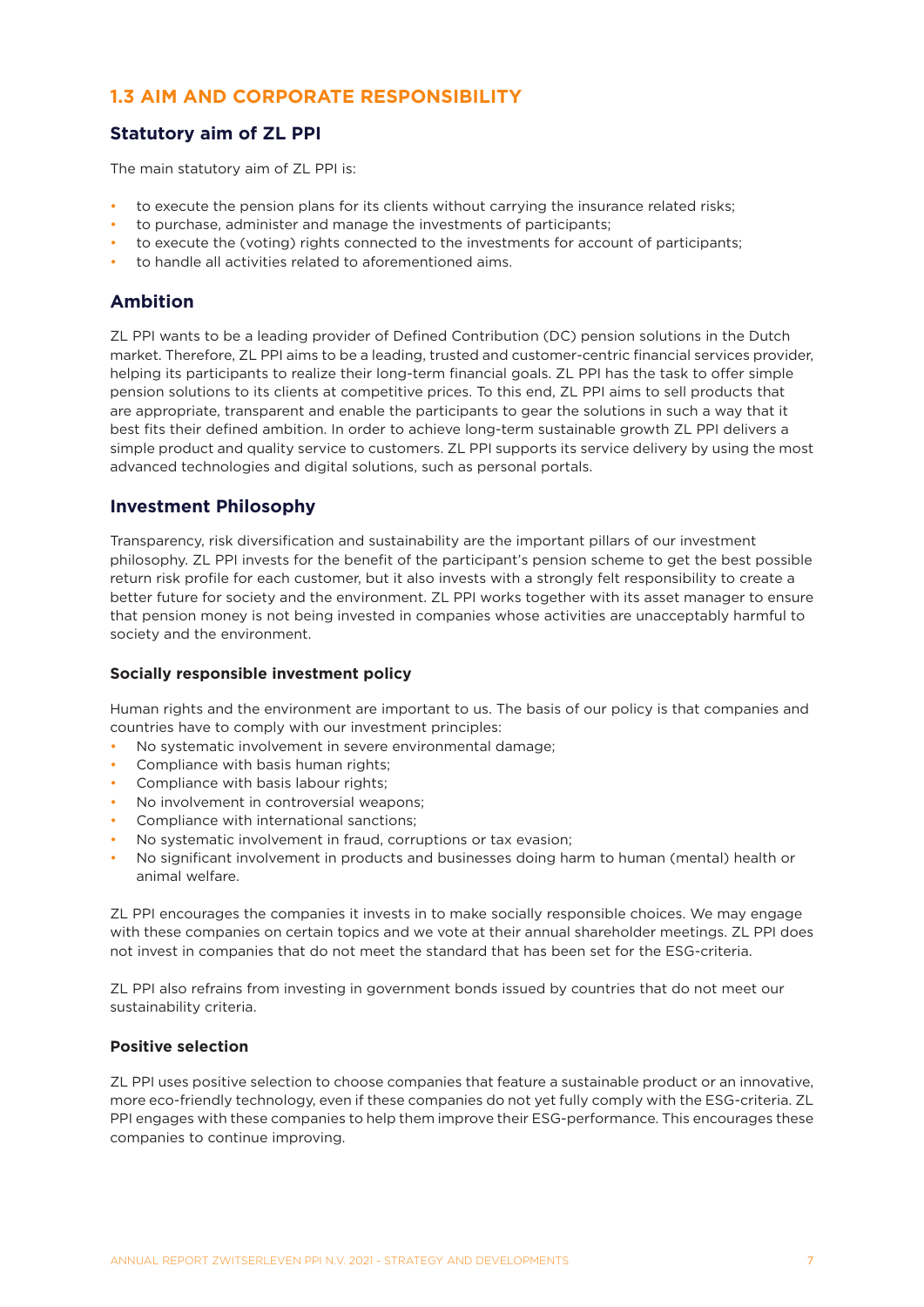### **Engagement and voting policy**

ZL PPI actively encourages companies to conduct their business in a socially responsible way. This is called engagement. The purpose of this engagement is to help companies improve their sustainable performance.

We also enter into discussion with companies that are on the verge of breaking ESG standards in an attempt to prevent them from doing so. If the company's sustainable performance does not improve, ZL PPI can always decide to exclude the company from its portfolio and sell the investments.

In addition we exercise our right to vote at companies' shareholder meetings to promote corporate and social responsibility.

#### **Integrating ESG**

We believe that companies that adopt responsible business practices are better prepared for the future. That is why we aim to invest actively in companies that help to create a sustainable future and that contribute to accomplishing the United Nations Sustainable Development Goals.

To achieve this aim, our asset manager ACTIAM is structurally integrating sustainability information in the investment process. This involves awarding an ESG score to all the countries and companies in which can be invested. The ESG score reflects both the entity's policy and its actual conduct. A company may have a good policy, but this policy says little about the true situation concerning sustainability if it is not actually implemented.



Figure 1 Sustainable development goals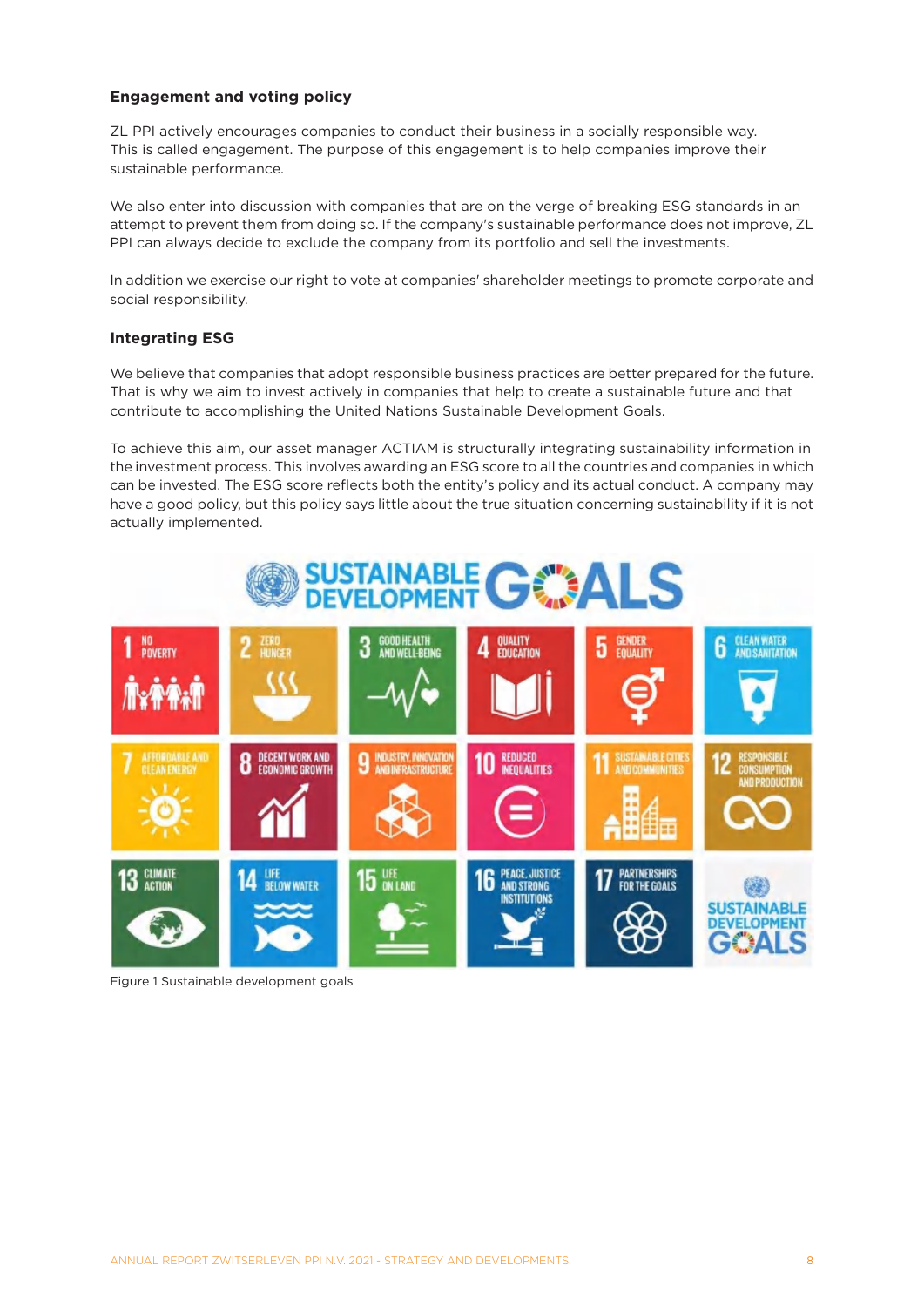## <span id="page-8-0"></span>**1.4 FINANCIAL DEVELOPMENTS**

## **Market developments**

The DC and PPI markets showed continued growth. A number of PPIs changed shareholders in the market. The growth of the ZL PPI market share continued to be strong in 2021 despite COVID. The outlines of the new pension agreement became more clear in 2021 and the PPI is well positioned to play an important role in the new pension market. The pension reform should be implemented in 2023 and will come into effect as of 2027. The content of the legislation and the implementation date have not yeat been definitively determined. In order to achieve a timely implementation, the necessary preparations have been made in 2021 to lay the foundation for the implementation of the pension agreement in 2022. Because of the upcoming legislation, we see a more wait-and-see attitude among employers to switch pension providers.

## **Growth**

As expected ZL PPI has grown significantly in 2021 in number of clients and services. An increasing number of large companies has also decided to become client of ZL PPI.

In total 2,909 employers (2020: 2,501) are being serviced by ZL PPI involving 94,008 participants (2020: 72,363). Assets under management increased to € 1,590 million (2020: € 1,042 million) . At the end of the year, the 12 month forward annualized premium income had risen to € 260 million (2020: € 199 million).

## **Operating result**

The operating result before tax improved to € 1,171 thousand positive in 2021 (2020: € 675 thousand positive). This can be attributed to the increase of assets under management (from premiums, value transfers and investment results) and an increasing number of participants administered by ZL PPI.

## **Liquidity position**

The liquidity position of a company reflects its ability to pay its current debt with its current assets. In order to stay solvent, the company must have a current ratio of at least 1.0 which means it can exactly meet its current obligations.

The current assets including cash and cash equivalents of ZL PPI at year-end 2021 were € 39.7 million (year-end 2020: € 37.1 million) . The current liabilities at year-end 2021 were € 35.2 million (year-end 2020: € 34.4 million), leading to a current ratio of 1.13 at year-end 2021 (2020: 1.08). This means ZL PPI has a good liquidity position and is able to meet its current obligations.

In March 2021 Athora Netherlands N.V. made a capital injection of € 1 million to ZL PPI, in order to support the future growth of the PPI.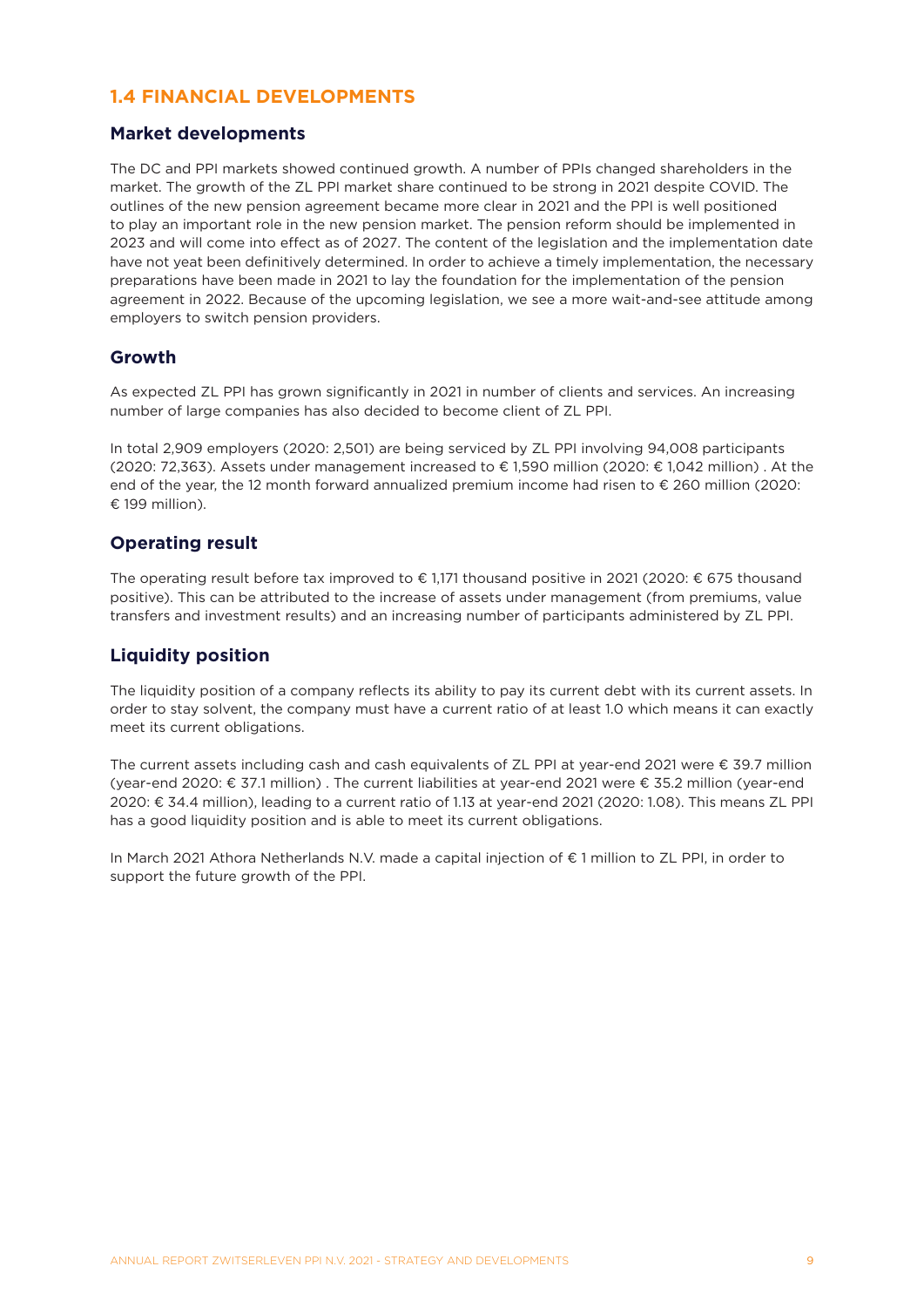## <span id="page-9-0"></span>**1.5 INVESTMENTS**

### **Sustainability characteristics of products**

When a financial product promotes ecological and social features, European regulations require information on how the product has met those features in the past year and information on the sustainability-related impacts.

The products of ZL PPI are available premium schemes that promote ecological and social characteristics within the meaning of Article 8 of the Sustainable Finance Disclosure Regulation (SFDR). As asset manager of the funds, ACTIAM implements ZL PPI's investment policy. ACTIAM pursues ZL PPI's sustainable investment policy and has classified the Zwitserleven funds within a Sustainability Framework as responsible investment, sustainable investment and/or impact investment.

Participants have various options to invest their pension assets. They can choose between investing in a unique personalized investment profile (Vrij beleggen), or invest in a standardized investment profile of choice (Profiel beleggen) or, as most (98%) participants do, invest in the (standardized) default lifecycle (Horizon beleggen). With Freely Investing, the participant is responsible for choosing the investment funds. He can choose from Zwitserleven funds, as well as ASN funds and iShares from BlackRock. In this way, participants themselves choose how sustainably they wish to invest.

The annual reports of the ACTIAM and ASN investment funds contain specific information on the extent to which these funds have fulfilled the environmental or social characteristics promoted by these funds in the past year, or on the general sustainability-related effects of all or part of the investments in these funds. BlackRock does not provide this information on iShares, as these funds do not promote environmental and social characteristics.

In order to promote sustainable investments, ACTIAM and ASN provide information on the contribution of investments to the environmental targets specifically set in European regulations. This information can also be found in the annual reports of ACTIAM and ASN investment funds. These contain information on:

- The extent to which the asset managers' investments contribute to the environmental objectives: mitigation of and adaptation to climate change;

- A description of how and to what extent the investments in that fund are investments that take account of EU criteria for environmentally sustainable economic activities and are therefore environmentally sustainable.

The investments in the funds designated as environmentally sustainable by the asset manager contribute to one of the environmental objectives of the European regulations. These investments may not at the same time harm one of the other environmental objectives. This is called the 'do no significant harm' principle.

The 'do no significant harm' principle only applies to the underlying investments of the financial product that take into account the EU criteria for environmentally sustainable economic activities. The underlying investments of the remaining part of this financial product do not take into account the EU criteria for environmentally sustainable economic activities. The calculation of the EU Taxonomy alignment of the investments cannot be disclosed, because actual information on alignment of underlying activities is not available yet.

### **Developments and information on lifecycle investments**

In 2021 we expanded the fund range that is available in Vrij Beleggen (English: Independent Investing). An additional five Zwitserleven equity funds were added, including the Zwitserleven Impact Wereld Aandelenfonds (English: Zwitserleven Impact Global Equity Fund) which, in addition to pursuing financial return, also aims for an impact on ESG factors.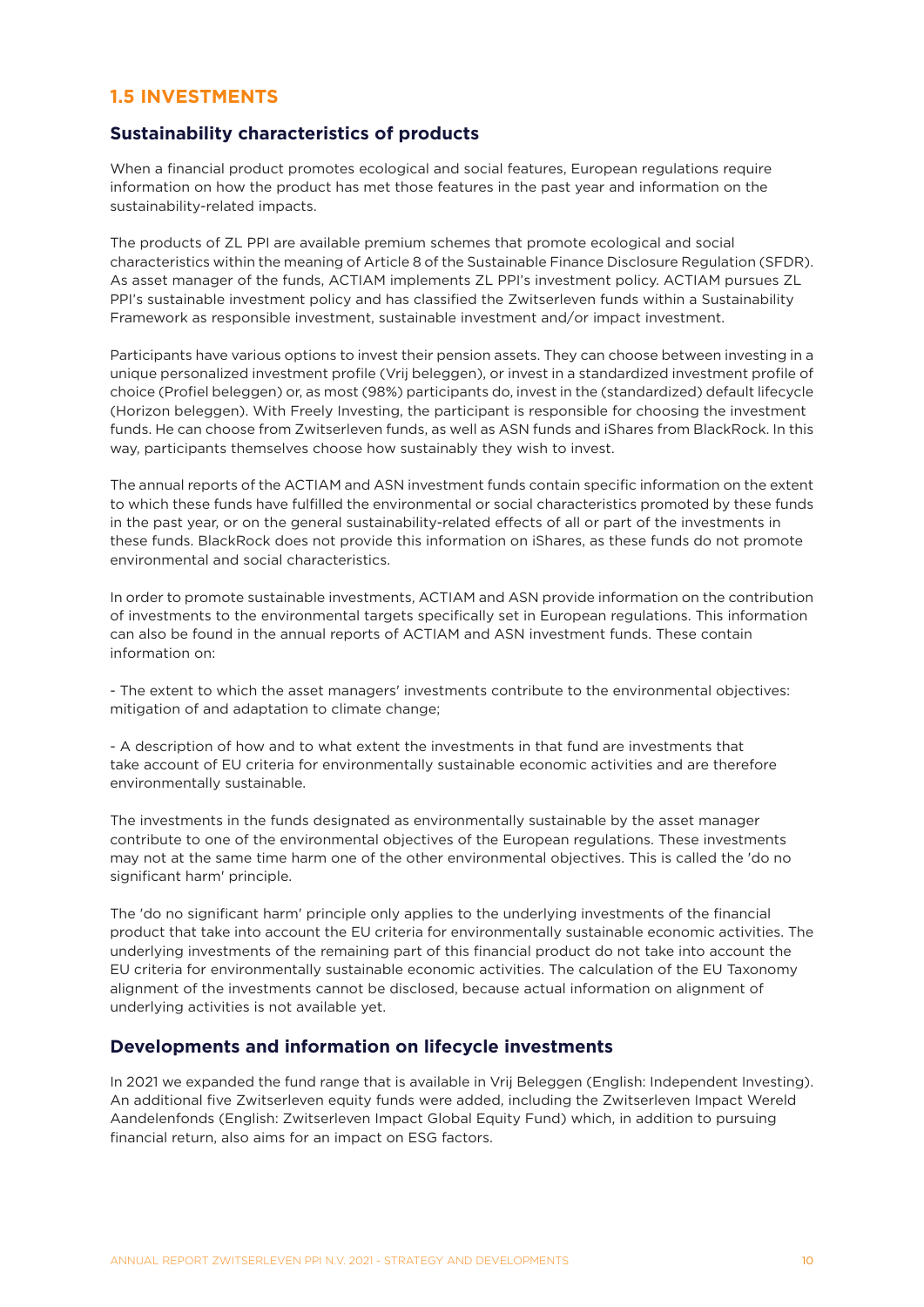| <b>INVESTMENTS FOR ACCOUNT OF PARTICIPANTS 2021</b>                                 |       |    |     |  |  |  |  |  |
|-------------------------------------------------------------------------------------|-------|----|-----|--|--|--|--|--|
| Horizon Profiel beleggen<br>Vrij beleggen<br>$\ln \epsilon$ millions<br>beleggingen |       |    |     |  |  |  |  |  |
| Active                                                                              | 1.153 | 35 | 10  |  |  |  |  |  |
| Inactive                                                                            | 368   |    | 171 |  |  |  |  |  |

The default asset mix is determined by a lifecycle. Each participant in lifecyle investments has a personalized asset mix based on the remaining time until retirement and the risk profile of the participant. The risks in the lifecycle are automatically reduced towards retirement date. De-risking takes place by investing more in medium and long duration fixed income funds and less in equity funds when the retirement date approaches. In this manner both the interest rate risk and the risk on equities are reduced incrementally. The default lifecycle is offered under the name 'Horizon investment' and is a risk neutral profile and a fixed pension. ZL PPI's lifecycles are tailored towards the pension benefit that is aimed for at retirement date, which can be a fixed of (partially) variable pension. The following figure shows the composition of the default lifecyle from early working age until retirement.



#### Figure 2 Lifecycle glide path

In the following table the investment returns of the past seven years of four different ages are displayed. These returns apply to the default 'Horizon investments'.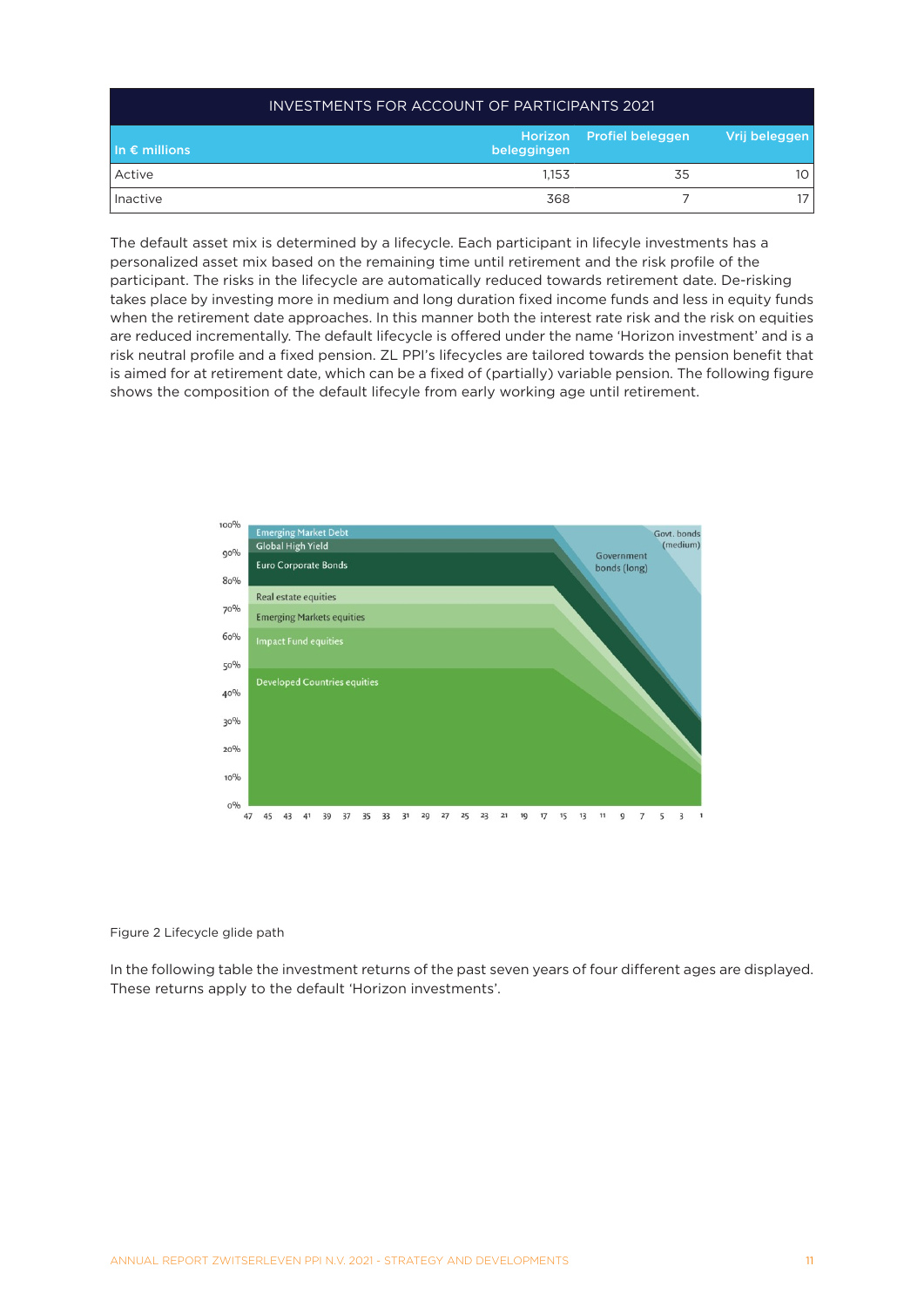| LIFE CYCLE HISTORICAL RETURN |               |          |                      |        |                      |          |                      |              |
|------------------------------|---------------|----------|----------------------|--------|----------------------|----------|----------------------|--------------|
|                              | Age 25        |          | Age 45               |        | <b>Age 55</b>        |          | <b>Age 65</b>        |              |
|                              | Life<br>cycle | Index    | <b>Life</b><br>cycle | Index  | <b>Life</b><br>cycle | Index    | <b>Life</b><br>cycle | <b>Index</b> |
| 2021                         | 17.70%        | 18.40%   | 17.70%               | 18.40% | 12.40%               | 13.00%   | 0.30%                | 0.50%        |
| 2020                         | 5.90%         | 3.00%    | 5.90%                | 3.00%  | 7.30%                | 5.00%    | 8.50%                | 7.70%        |
| 2019                         | 23.50%        | 23.30%   | 23.50%               | 23.30% | 21.90%               | 21.70%   | 15.20%               | 15.10%       |
| 2018                         | $-5.40%$      | $-5.70%$ | $-5.40%$             | -5.70% | $-3.00\%$            | $-3.30%$ | 1.50%                | 1.40%        |
| 2017                         | 8.20%         | 7.90%    | 7.90%                | 7.60%  | 5.30%                | 5.00%    | $-0.10%$             | $-0.20%$     |
| 2016                         | 8.40%         | 8.00%    | 8.20%                | 7.90%  | 9.30%                | 9.10%    | 7.50%                | 7.40%        |
| 2015                         | 5.80%         | 5.30%    | 5.60%                | 5.20%  | 3.90%                | 3.60%    | 0.60%                | 0.50%        |
| Average 2015 - 2021          | 8.80%         | 8.30%    | 8.70%                | 8.20%  | 7.90%                | 7.50%    | 4.60%                | 4.50%        |

The lifecycles consist of a combination of five different investment funds. The following table lists the performance per investment fund.

| <b>INVESTMENT PERFORMANCE</b>                                                  |             |                                      |          |             |              |                              |        |        |       |
|--------------------------------------------------------------------------------|-------------|--------------------------------------|----------|-------------|--------------|------------------------------|--------|--------|-------|
|                                                                                |             | 2021<br>Average: 3 Year <sup>1</sup> |          |             |              | Average: 5 Year <sup>2</sup> |        |        |       |
|                                                                                | <b>Fund</b> | Index                                | $+/-$    | <b>Fund</b> | <b>Index</b> | $+/-$                        | Fund   | Index  | $+/-$ |
| Zwitserleven Wereld<br>Aandelen Fund                                           |             | 23.55% 24.40%                        | $-0.85%$ | 19.50%      | 18.28%       | 1.22%                        | 12.11% | 11.21% | 0.90% |
| Zwitserleven Credits Fund                                                      | $-0.90%$    | $-1.08%$                             | 0.18%    | 2.68%       | 2.60%        | 0.08%                        | 1.85%  | 1.77%  | 0.08% |
| Zwitserleven Selectie Fund                                                     | 5.59%       | 6.25%                                | $-0.66%$ | 6.85%       | 6.61%        | 0.24%                        | 4.59%  | 4.50%  | 0.09% |
| Zwitserleven Medium<br>Duration Fund <sup>3</sup>                              | $-3.28%$    | n/a                                  |          | 1.44%       | n/a          |                              | 1.15%  | n/a    |       |
| Zwitserleven Long<br>Duration Fund <sup>4</sup>                                | -8.95%      | n/a                                  |          | 6.53%       | n/a          |                              | 4.44%  | n/a    |       |
| 1 Up to and including 2021                                                     |             |                                      |          |             |              |                              |        |        |       |
| 2 Up to and including 2021                                                     |             |                                      |          |             |              |                              |        |        |       |
| 3 Fund is designed to match pension liabilities, therefore no index available. |             |                                      |          |             |              |                              |        |        |       |

4 Fund is designed to match pension liabilities, therefore no index available.

## **Asset management fees**

ACTIAM charges asset management fees to ZL PPI on a quarterly basis. These fees are based on the rates set out in the Investment Management Agreement (IMA) with ACTIAM and vary with the amount of Assets under management (AuM) per investment fund.

## MANAGEMENT FEES, TRANSACTION COSTS AND ASSET MANAGEMENT FEES 2021

| In $\epsilon$ thousands                           | <b>Management</b><br>fees | <b>Transaction</b><br>costs |
|---------------------------------------------------|---------------------------|-----------------------------|
| Shares and similar investments                    | 1,603                     | 227                         |
| Fixed-income investments                          | 692                       | 213                         |
| Investment property                               | 108                       | 36                          |
| Total asset management fees and transaction costs | 2,403                     | 476                         |
| <b>Management fees</b>                            | 3,935                     |                             |
| <b>Total</b>                                      | 6,338                     | 476                         |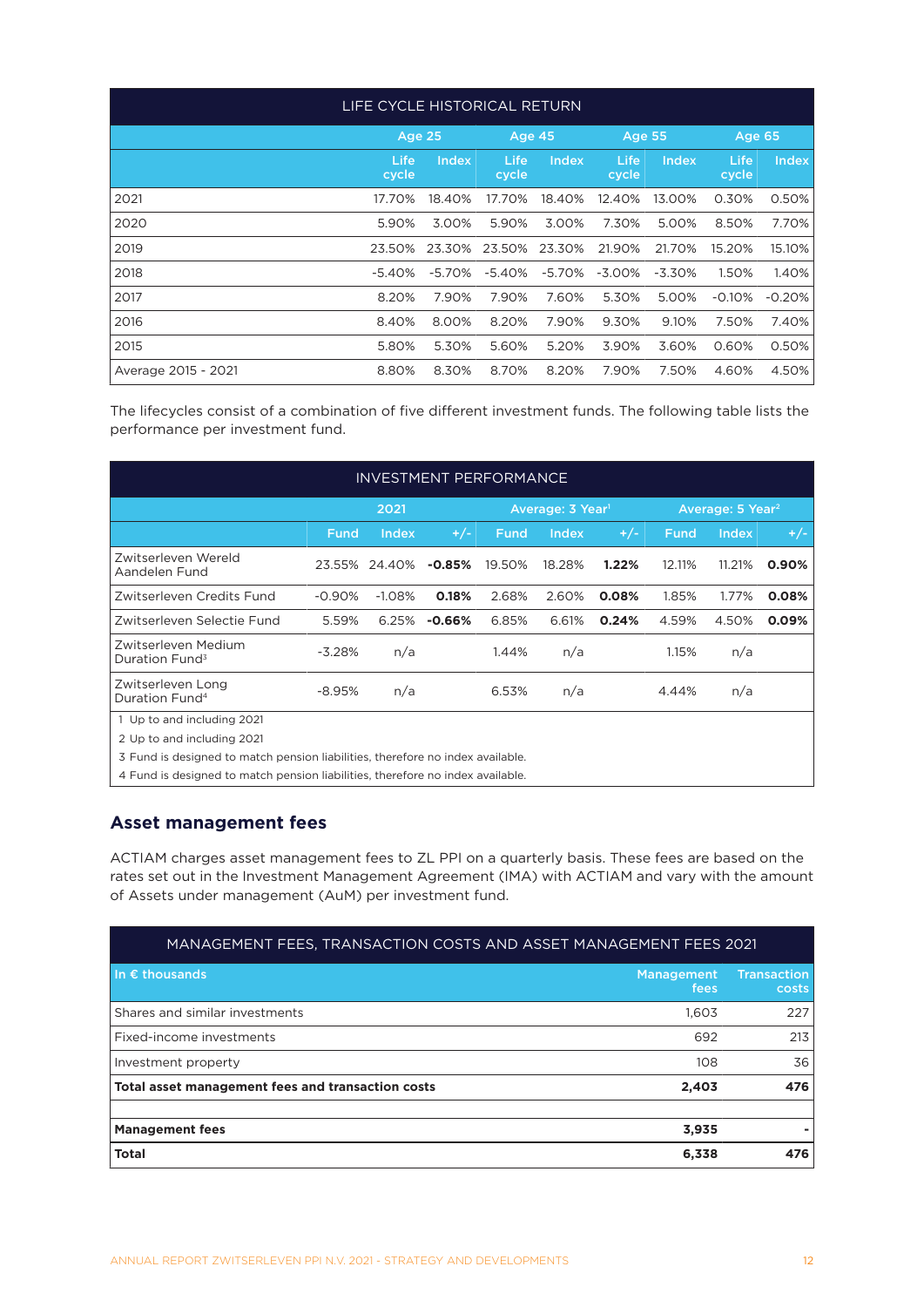#### MANAGEMENT FEES, TRANSACTION COSTS AND ASSET MANAGEMENT FEES 2020

| In $\epsilon$ thousands                           | Management<br>fees | <b>Transaction</b><br>costs |
|---------------------------------------------------|--------------------|-----------------------------|
| Shares and similar investments                    | 847                | 223                         |
| Fixed-income investments                          | 414                | 78                          |
| Investment property                               | 80                 | 14                          |
| Total asset management fees and transaction costs | 1,341              | 316                         |
|                                                   |                    |                             |
| <b>Management fees</b>                            | 2,435              |                             |
| <b>Total</b>                                      | 3,776              | 316                         |

Asset management fees for proprietary funds are invoiced by ACTIAM to ZL PPI and included in the profit & loss account. Asset management fees for funds from external asset managers and transactions costs are directly charged to the investment funds, i.e. deducted from the funds AuM.

Management fees are charged to the participants separately by deducting them directly from participants investment portfolio (labelled Liabilities to participants, see note 5 Liabilities to participants). These fees contribute to the income of ZL PPI and can be found under Management fee income in the profit & loss account.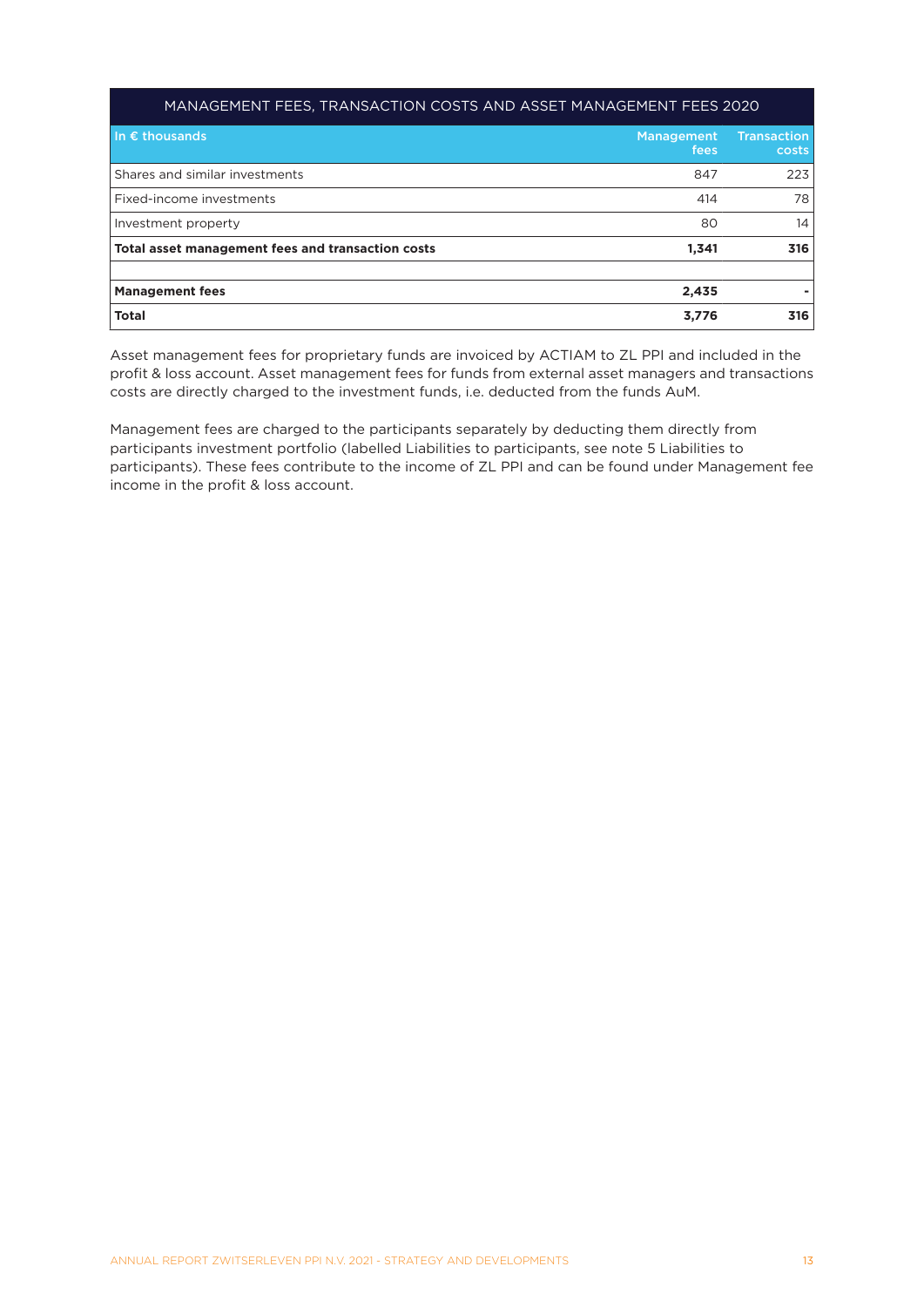# <span id="page-13-0"></span>**2 CORPORATE GOVERNANCE**

# **2.1 THE BOARD OF DIRECTORS**

The board of ZL PPI consists of two directors who are employed by Athora Netherlands. No staff is directly employed by ZL PPI. Dedicated PPI staff is insourced from Zwitserleven. The board is responsible for ZL PPI and acts in the interests of all its stakeholders. The board is responsible for managing ZL PPI's outsourcing contracts, marketing and sales and the full range of risk management and controls.

ZL PPI aims to have gender balance in the board of directors. The current directors are in charge since the beginning of ZL PPI. In case of a vacancy, ZL PPI will always aim to find the best candidate for the position. When more candidates have equal qualifications, we will give preference to the person that will help us reach the intended gender balance.

During the first two months of 2022, Marijke van Doorn joined to Board of Directors of ZL PPI to replace Arjen van Zanten temporarily.

## **2.2 THE SUPERVISORY COMMITTEE**

The duty of the Supervisory Committee is to oversee the overall management of the company. The Committee oversees the Board's performance, the management processes, the execution of ZL PPI's investment policy and its risk management. The Supervisory Committee consists of four members of whom three members are from outside the Athora Netherlands company. Athora Netherlands is represented by a member of its Executive Board, Angelo Sacca.

In March 2022 J. C. Rietvelt left the Supervisory Committee of ZL PPI. His position in the Supervisory Committee was filled by Karin Bisschop as of 9 March 2022.

The Supervisory Committee meets at least four times a year with the Board.

The members of the Supervisory Committee in 2021 were:

- D.J. Okhuijsen
- J.C. Rietvelt (until March 2022)
- D.H. Mik
- A. Sacca
- K. Bisschop (as of March 2022)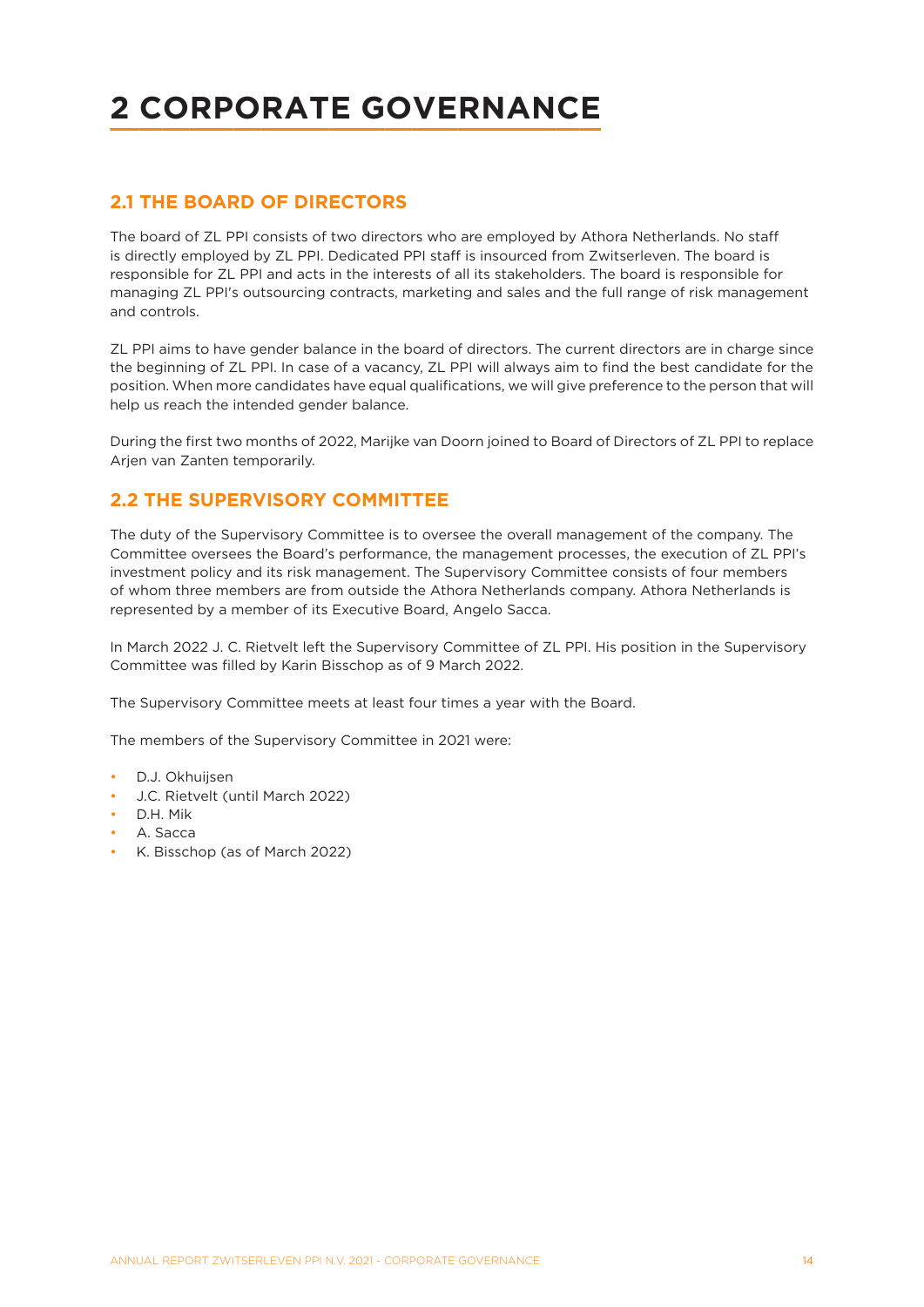# <span id="page-14-0"></span>**2.3 REPORT OF THE SUPERVISORY COMMITTEE**

The COVID-19 outbreak also had its impact on society in 2021. Similar to the year 2020, the board of ZL PPI monitored the COVID-related financial and non-financial risks to make sure that all business processes of ZL PPI could continue un-interrupted.

2021 was the first full year that Athora Netherlands N.V. was the shareholder of ZL PPI. Athora announced a tightening of its strategy. The board of ZL PPI is well aligned and has conducted a risk analysis on this to manage the positioning of ZL PPI within Athora Netherlands N.V.

Special attention was paid to the sale of ACTIAM by Athora Netherlands N.V. and the establishment of a long-term partnership between the PPI and ACTIAM. The implications, advantages and possible risks for the PPI as well as mitigating measures were extensively discussed.

Due to the development of the PPI the Supervisory Committee supports the strengthening of the risk and compliance function.

The Supervisory Committee is content about the effort of the board of ZL PPI to manage this year and has felt that the management was able to stay fully in control.

The ZL PPI Supervisory Committee is also satisfied about the business results of the ZL PPI in 2021.

In 2021, the Supervisory Committee held five ordinary meetings and two additional meetings in connection with both the possible sale of ACTIAM and the proposed modification of the Lifecycles. A number of topics were discussed during the ordinary meetings, mostly in accordance with the pre-agreed agenda for the year. Interim results were discussed each meeting.

Amongst others, special attention was given to:

- the reports of the key-function holders;
- SLA's outsourcing parties;
- performance reports;
- the market position of ZL PPI;
- the adjusted strategy of Athora Netherlands N.V.;
- risk management;
- cyber security:
- asset management;
- SFDR;
- New Pension Agreement.

ZL PPI plans to grow further in line with the operational plan that has been discussed during the meetings. Developments in the field of pensions and the implementation of the necessary changes will be closely monitored as a result. The adaptability of the outsourcing partners will be tested.

Finally, when looking into 2022, it is inevitable to also mention the crisis in Ukraine. We are deeply concerned about the situation in Ukraine and our thoughts go out to the people of Ukraine and all those directly affected by the conflict. Zwiterleven PPI has no business activities in Ukraine, Russia or Belarus and there is only very limited exposure in the investments. We will continue to monitor the developments and impact on our clients closely.

Amstelveen, The Netherlands, 24 May 2022

#### **The Supervisory Committee**

D.J. Okhuijsen

D.H. Mik

K. Bisschop

A. Sacca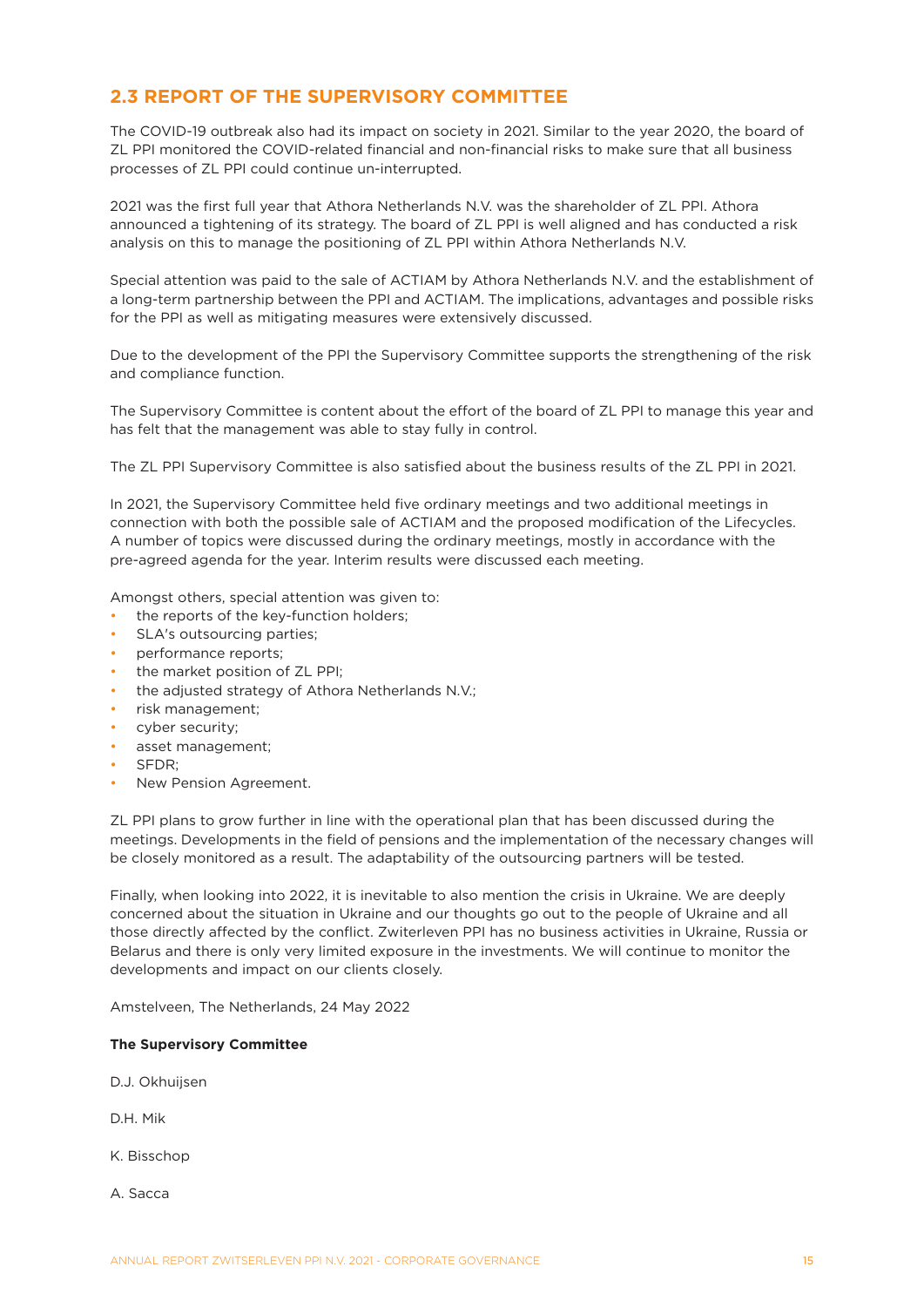## <span id="page-15-0"></span>**2.4 REMUNERATION**

## **Remuneration Policy**

Zwitserleven PPI N.V. is a full subsidiary of Athora Netherlands N.V. All employees are employed by Athora Netherlands. The Group Remuneration Policy Athora Netherlands applies to all employees working under the responsibility of Athora Netherlands, including the Statutory Board members of ZL PPI. For the Statutory Board members of ZL PPI the Athora Netherlands Collective Labour Agreement (CLA) and the Group Remuneration Policy are applicable.

The Group Remuneration Policy is based on principles making sure it supports the corporate strategy, is compliant with applicable legal rules and regulations, not threatens Athora Netherlands's ability to maintain an adequate capital base, takes into account the interests of all stakeholders of Athora Netherlands, is transparent, aligned with Athora Netherlands's ambition and risk profile and supports the attraction and retention of qualified employees.

### **Governance**

The Group Remuneration Policy was established by the Executive Board of Athora Netherlands and approved by the Supervisory Board of Athora Netherlands after, insofar as applicable, fulfilment of any rights of the Works Council. The general meeting of Athora Netherlands adopted the Group Remuneration Policy after consultation with the Supervisory Board of Athora Netherlands.

The Supervisory Board's Remuneration and Nomination Committee (ReNomCo) prepares decisions on Remuneration policies as well as remuneration regarding Identified Staff and employees in control functions. The Executive Board of Athora Netherlands is responsible for the implementation of the remuneration policies. The Group Remuneration Policy is externally published on the website of Athora Netherlands: www.athora.nl.

The Supervisory Committee of Athora Netherlands will monitor that the remuneration policy of Athora Netherlands is in line with laws, regulations and applicable codes. The Group Remuneration Policy is, amongst other rules, based on and in line the Financial Undertakings Remuneration Policy Act (Wet Beloningsbeleid Financiële Ondernemingen) which is incorporated in the Dutch Financial Markets Supervision Act (Wet op het financieel toezicht or "FMSA") and the Regulation on Sound Remuneration Policies 2017 (Regeling Beheerst Beloningsbeleid 2017, "RBB 2017") with respect to staff working under the responsibility of Zwitserleven PPI N.V. For the Statutory Board of ZL PPI we follow RBB 2017.

## **Elements of the Group Remuneration Policy**

#### **Fixed annual salary**

The fixed annual gross salary consists of a fixed annual gross salary, including holiday allowance of 8% and a 13th month payment of 8.33% and insofar as applicable other fixed allowances. The annual gross salary is based on applicable salary scales. Employees are entitle according the CLA to an annual increase.

According to the CLA Athora Netherlands (in 2021 Athora CLA 2021-2023) employees have received a periodic salary increase on 1 February 2021 and a collective salary adjustment of 2.25% per January 2021.

#### **Pension**

Nearly all employees participate in the same pension scheme of Athora Netherlands. The current scheme is a Collective Defined Contribution ("CDC") pension scheme, which is based on a pension accrual including an employee contribution of 4,5%. The contributions are paid by Athora Netherlands and employees respectively as employer and employee contributions. For employees who were employed by Athora Netherlands as per 31 December 2017 and with a salary exceeding the maximum pensionable salary for pension accrual, a compensation of 16.35% on an employee's pensionable salary in excess of € 112,189 is applied.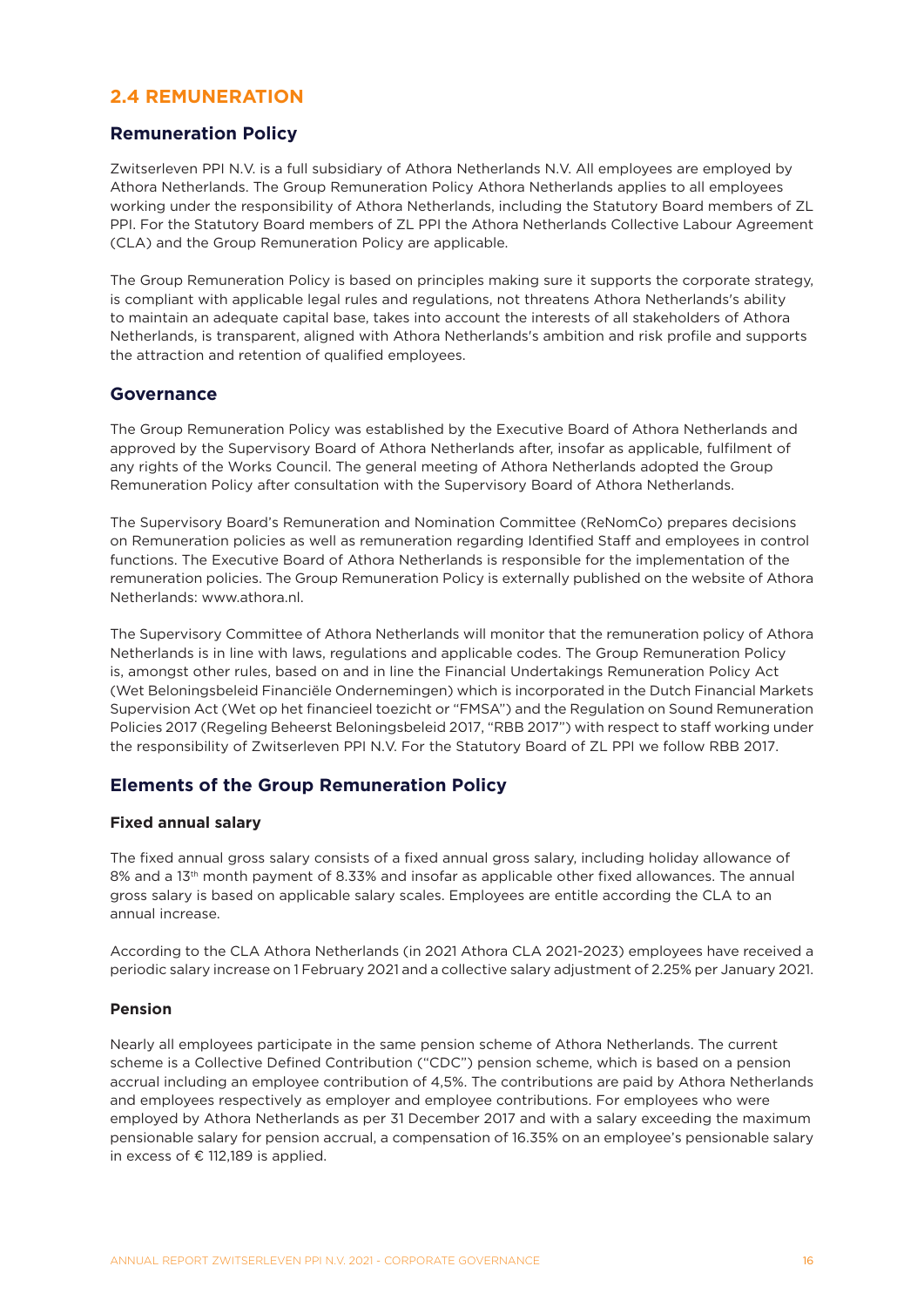### **Other elements**

Other elements of the Group remuneration policy include:

- Social Plan 2021-2023 is applicable in case of reorganisation(s);
- Other benefits like lease car of lease car allowance.

## **Actual Remuneration members of the Board of Directors of Zwitserleven PPI and the Supervisory Committee**

Reference is made to note 9 Related parties for the actual remuneration of the members of the Statutory Board and the Supervisory Committee of ZL PPI.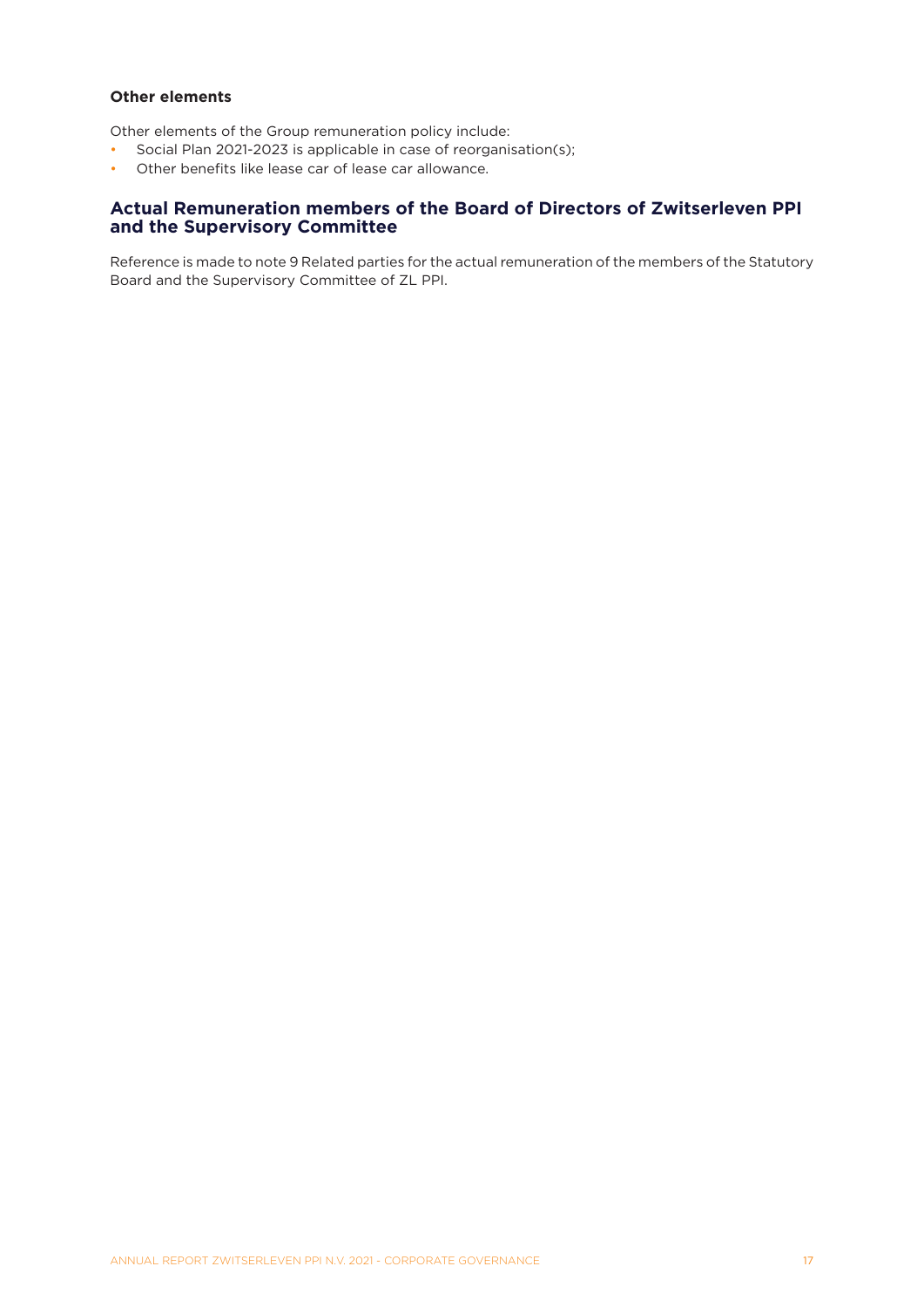# <span id="page-17-0"></span>**3 RISK AND CAPITAL MANAGEMENT**

## **3.1 RISK MANAGEMENT SYSTEM**

Risk management is essential to ensure controlled risk-taking in ZL PPI's activities. This must result in the ability to provide assurance to the customers of ZL PPI on its resilience and continuity. To achieve this objective in the most efficient way, ZL PPI embedded risk management in the day-to-day processes and as part of the decision making process. This ensures that existing and emerging risks are properly identified, measured, mitigated, monitored and reported.

The core of the risk management process is supported by the Integrated Control Framework (ICF). The objective of the ICF is to provide reasonable assurance regarding:

- the design, effectiveness and efficiency of ZL PPI's management activity, operations and processes;
- the reliability of ZL PPI's financial, operational and other internal and external reporting; and
- compliance with regulatory requirements.

To fully understand the risk implications of ZL PPI's plan and to ensure that the planning approach is based on sound hypotheses and assumptions at least once a year a Risk Self-Assessment (RSA/ERB) is exercised by the Board in cooperation with Athora Netherlands's Operational Risk Management (Athora Netherlands ORM). The RSA gives an overview of the risk landscape ZL PPI is operating in and provides input on the assessment of the overall level of control. If necessary additional measures can be taken to mitigate the risk of exceeding risk tolerance limits.

## **3.2 RISK MANAGEMENT GOVERNANCE**

#### **Risk management governance**

ZL PPI's risk management system is set out in the Risk Management Policy Governance & Risk Management. The Risk Management Policy is incorporated in theintegrated risk management policy structure of Athora Netherlands. The policy structure ensures timely identification and assessment of risks and adequate monitoring and reporting of the material risks, both at board and operations level. At least once a year the Risk Management Policyis assessed, adjusted if necessary and approved following regular governance.

### **Risk management organization**

At the highest level of the organization, the Board of ZL PPI exercises risk oversight on behalf of the shareholders of ZL PPI. The manager of Athora Netherlands' ORM department is appointed as the key function holder for the risk management function (IORP II). In the execution of this task, the key function holder relies upon risk control activities performed by other supporting functions within Athora Netherlands, e.g. Legal, Operational Risk Management, Internal Control, Compliance. The director of Athora Netherlands' Audit is appointed as function holder Audit.

To ensure control over the activities exercised by ZL PPI and those activities that have been outsourced, all processes are subject to the three lines model. The first line is represented by risk control activities performed by front-line employees and is responsible for monitoring the overall risk profile to be in line with the risk appetite. The second line has a monitoring role in respect of risk management actions and activities carried out by the first line. The third line is represented by Audit Athora Netherlands. The main responsibility of the third line is to provide independent assurance to the Board and the Supervisory Committee.

#### **Risk Committees**

Risk Committees are part of Athora Netherlands's risk management organization. The Executive Board (EB) of Athora Netherlands sets the risk management framework, the Risk Appetite and the mandates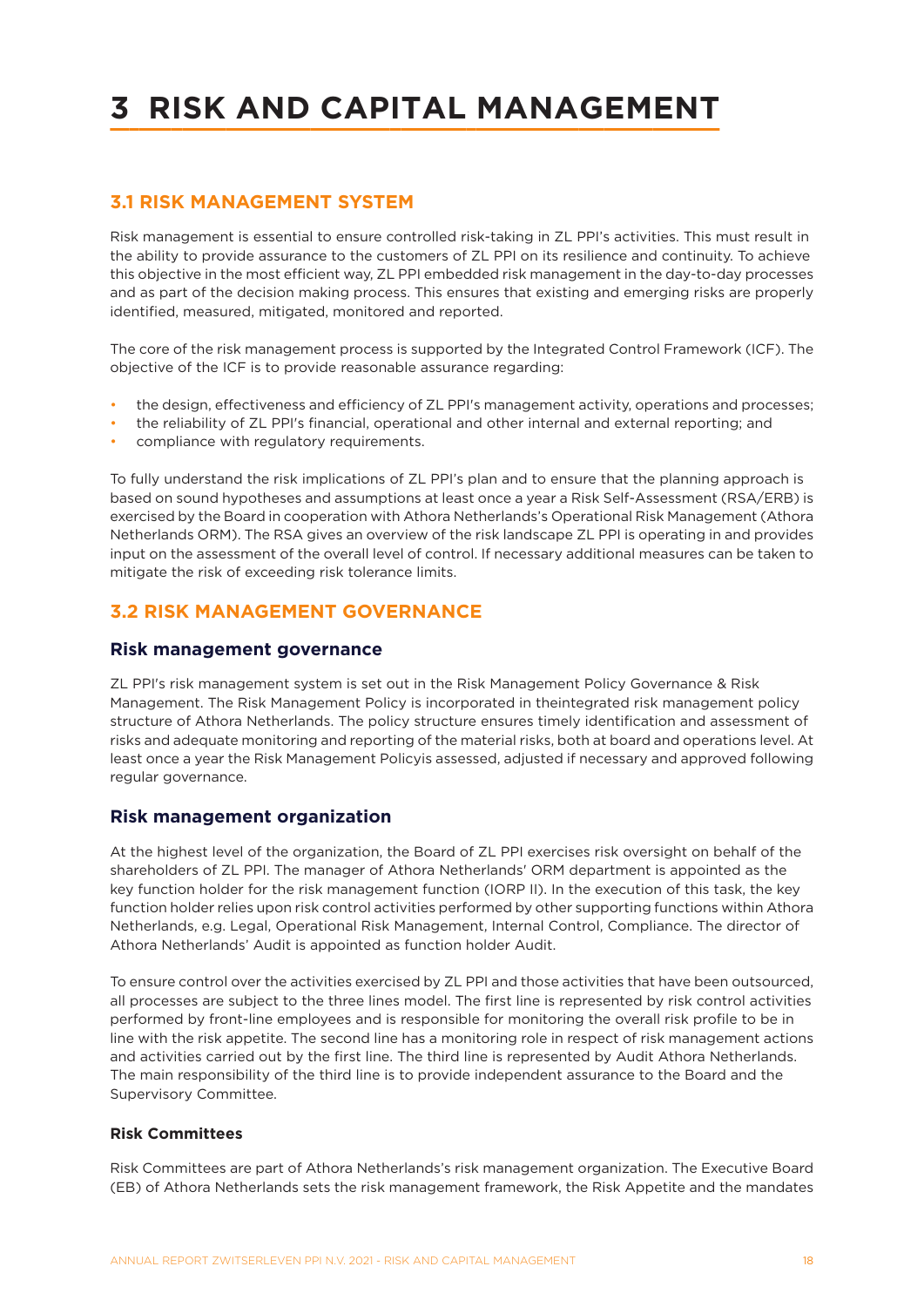<span id="page-18-0"></span>for the underlying committees. The Product Committee (PC) approves developments of products and services. The PC is the most relevant committee for ZL PPI.

ZL PPI relies on the risk management processes and risk committees which are organized within Athora Netherlands. As ZL PPI is an independently regulated company within the Athora Netherlands label Zwitserleven, it holds its own position in the Risk framework. Within the business line Pensions, which manages the Zwitserleven label, ZL PPI is represented in two committees by a Board member and holds a permanent seat. The committees are:

- A Product Market Pricing Management Team (PMP MT) is established for each business line which reports and gives account to the PC on product related developments. ZL PPI is represented in the PMP MT of Pensions. ZL PPI's product related issues are separately scheduled during the PMP MT meetings of Pensions.
- An Operational Risk and Compliance Management Team (ORC MT)is established for each business line and function. The ORC MT is responsible for managing the non-financial risks incurred by the business or functional lines. ZL PPI is represented in the ORC MT of Pensions. Topics related to the PPI are explicitly incorporated into the ORC MT meetings, with separate schedules and minutes.

In both committees, ZL PPI is represented by one of the directors of ZL PPI as a permanent member. As ZL PPI has its own duties and responsibilities, they may be different from or contradictory to those of Zwitserleven. Any such conflicts will be discussed explicitly in the ORC MT and the PMP MT, should this arise.

## **3.3 RISK MANAGEMENT PROCESS AND INTEGRATED CONTROL FRAMEWORK**

Risk management is a continuous process of identifying and assessing risks and establishing appropriate controls. Risk management is an inextricable part of the strategy including policy, processes, procedures, operational embedding, allocation of capacity and responsibilities, and independent testing of control effectiveness. The first and second line departments have been assigned a responsibility in this process, which is supported by the Integrated Control Framework (ICF).

The ICF provides the basis for the internal controlsystem on risk management maturity. It contains core components that together form the basis for sound and controlled business operations within Athora Netherlands including ZL PPI, and demonstrably supports being in control. It measures the maturity of risk management and ensures steering on correct and complete risk reports via management controls and process key controls. For all components within the ICF, standards are included to set the minimum requirements. Each year the Board of the PPI assesses the effectiveness of its Management controls and each quarter it monitors the effectiveness of the process key controls at its outsourcing partners.

Zwitserleven en ACTIAM report on a quarterly basis to the board of ZL PPI on the effectiveness of the process key controls as agreed within the SLA. Outcomes are discussed in the board of ZL PPI, where the progress on action points is also monitored.

Each year ACTIAM and Zwitserleven report the level of internal control over the outsourced activities to the PPI in a separate ISAE 3402 report. The reports are evaluated by ZL PPI, and the impact on the PPI is assessed. If necessary ZL PPI will take required actions.

## **3.4 RELEVANT RISKS**

## **Risk classification**

ZL PPI defined and structured several risk types based on its own assessment of risks given its risk profile and taking into account applicable laws and regulations. The risk classification is structured in main risk types and corresponding sub-risk types. Underwriting risks and market risks do not apply, because ZL PPI manages the assets for the participants. Financial risks are predominantly counterparty risk and liquidity risk. Investment risks are borne by the participant. The most relevant risks are: strategic risk, operational risk (including outsourcing and HR risk) and compliance risk.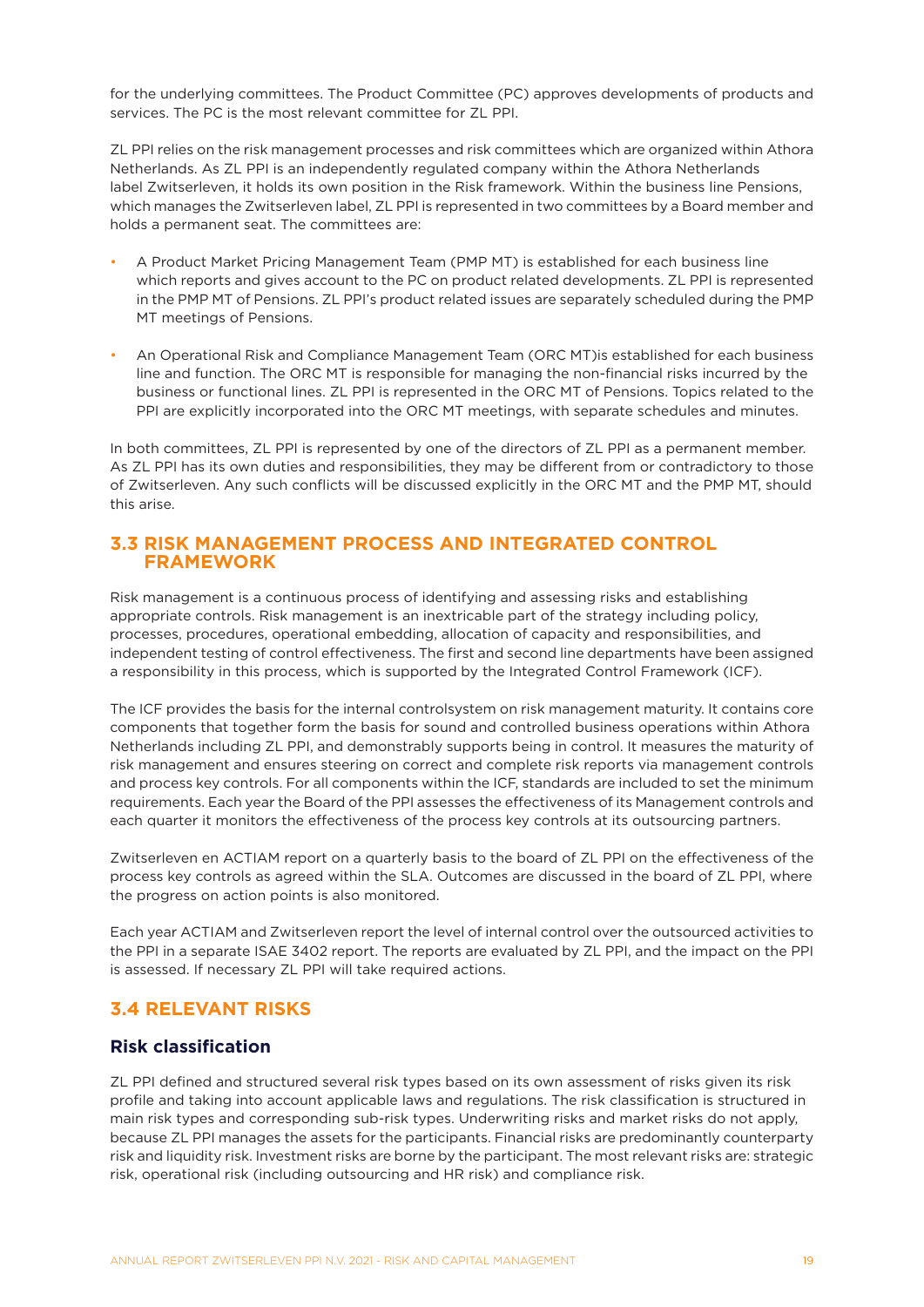## **Strategic risk**

Strategic risks are risk that relate to high-level goals, aligned with and supporting the entity's mission. These risks can have an Impact on gross income and operational expenses.

The dependency on Athora and ACTIAM for critical outsourced services are a potential risk for ZL PPI. Strategic choices of one off the outsourcings partners will have an impact on ZL PPI. Also ESG risks are identified and classified as strategic risk.

## **Reputational risk**

ZL PPI is a strong brand which represents quality towards customers and other stakeholders. To minimize the risk of (reputational) damage to the ZL PPI brand, yearly a strategic risk assessment/ ERB is held. Identified risk are classified and, if needed, additional actions are defined.

## **Operational risk**

Operational risk is the risk of direct or indirect losses due to inadequate or deficient internal processes and systems, owing to inadequate action being taken, human error or external events. In this sense, operational risk is overarching in nature. ZL PPI outsourced the execution of its main operating activities to Zwitserleven and ACTIAM and remains responsible for the management of the associated risks.

ZL PPI recognizes several types of operational risk:

#### **1. Product and customer risk/ business model risk**

An important risk for ZL PPI is that the product specification and pricing do not correspond to the customer's perception. ZL PPI products are offered to the market through a specific marketing and distribution strategy. Products and pricing are developed within Zwitserleven based on the latest market developments. ZL PPI has outsourced the Product Approval and Review Process to the PMP, which advises ZL PPI's management board.

Customer complaints or expressions of dissatisfaction are an important indicator for this risk type. Zwitserleven reports periodically to the ZL PPI on customer complaint figures, trends and improvement plans. ACTIAM also periodically reports to the ZL PPI on incidents.

#### **2. Execution and process management risk/ third party risk**

As back office processes are outsourced to Zwitserleven and the asset management activities to ACTIAM, ZL PPI carefully monitors the quality of the processes and the effectiveness of existing controls within the service providers. The effectiveness of controls are monitored by ZL PPI and incident analysis reports when applicable are received and discussed. ZL PPI addresses concerns and proposes additional actions to be taken. To provide additional assurance, both ACTIAM and ZL PPI report the results of the effectiveness of internal control in an ISAE 3402 report.

#### **3. Information security risk**

IT risk and business continuity risk are related to the outsourced processes to Zwitserleven. The PPI supervises these risks by monitoring the SLA report. In the ORC MT, ZL PPI may address concerns and propose additional actions to be taken. Effectiveness of general IT-controls are also part of both ISAE reports of ACTIAM and Zwitserleven, and are frequently discussed by the Board Members with specialists of both parties. Other operational risks such as internal fraud, security, safety and personnel and model risk are monitored likewise via the internal reporting process of Zwitserleven.

## **Compliance risk**

Compliance risk is the risk that an organization could suffer legal or regulatory sanctions, material financial loss, or loss of reputation as a result of non-compliance with laws, regulations, rules, selfregulatory standards, codes and unwritten rules that apply to its activities.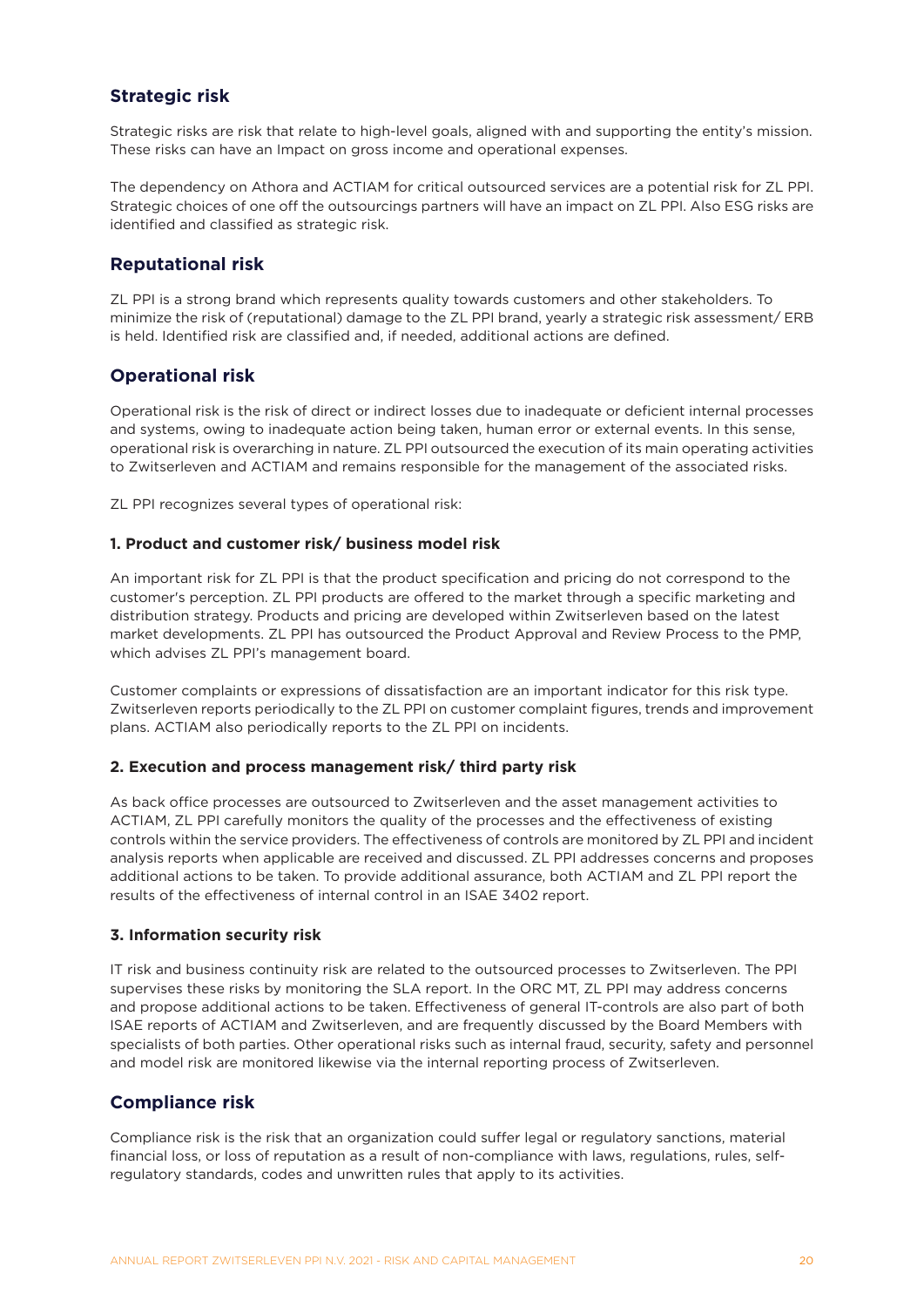Non-compliance with integrity and conduct-related rules can lead to regulatory action, financial loss or damage to the reputation of ZL PPI, for example conviction of payment in fines, compensation, disciplinary action, imprisonment or exclusion proceedings.

Laws and regulations in scope consist among others of those laws and regulations under which the supervisory authorities, such as Authority for the Financial Markets (AFM), Dutch Central Bank (DNB), Authority for Consumers and Markets (ACM) and Data Protection Authority (AP) supervise aspects related to (non-) financial risks, such as the Dutch Financial Supervision Act (Wft), the Dutch Money Laundering and Terrorist Financing (Prevention) Act (Wwft) and the Dutch Sanctions Act.

Athora Netherlands annually analyses the risks related to sanction regulations, money laundering and terrorist financing on the basis of a Systematic Integrated Risk Assessment (SIRA). In 2021, ZL PPI performed an independent SIRA with support from Athora Netherlands' Compliance department. Previous gaps have been closed.

During 2020 and 2021 Athora Netherlands executed an improved program to remediate identified shortcomings in relation to compliance with Sanction law and anti-money laundering/counter terrorism financing regulation (Wwft). The program, which made significant steps in organizational governance, risk assessments, (automated) processes and tooling, aims to reduce residual risks on a structural basis. There are still outstanding remediation actions to be concluded in 2022 in the areas of customer/business partner due diligence, transaction monitoring and sanction screening. ZL PPI closely monitored actions taken.

In Athora Netherlands's efforts to ensure compliance with applicable laws and regulations, instances of non-compliance occur, with regard to Sanction law and anti-money laundering. These instances including a timely plan to address and resolve current and future cases, are shared with the regulators.

Compliance risk is also managed by the SLA with Zwitserleven and the investment management agreement with ACTIAM.

At least quarterly, the Athora Netherlands Compliance department proactively consults with the board members of ZL PPI where issues and developments are exchanged. In addition, on average a monthly informal meetings is held on specific topics and/or new laws and regulations.

Once a year, the Athora Netherlands Compliance department attends a meeting of the Supervisory Committee of ZL PPI, where specific compliance topics are discussed. Examples of these topics are:

- Compliance with existing laws and regulations Implementation of new laws/regulations;
- Incidents and complaint reports.

## **Counterparty default risk**

ZL PPI defines counterparty default risk as the risk of potential losses due to an unexpected payment default of the counterparties. The main source of counterparty default risk is the risk of customers not fulfilling their payment obligations. Zwitserleven is responsible for the execution of the payment arrears' process in accordance with the Pensions Act and for meeting legal deadlines. The remaining counterparty risk for ZL PPI is marginal.

The impact of COVID-19 on counterparty default risk as per 31 December 2021 is limited. There was no increase in impairments on investments or amounts in arrears.

## **Liquidity risk**

Liquidity risk is in the risk assessment defined as the risk of ZL PPI not having enough liquid assets to meet its financial liabilities in the short-term or in times of a stress situation, without incurring unacceptable costs or losses. ZL PPI has a current account relationship with Zwitserleven for the services provided. This interest bearing current account provides a credit facility to ensure a sufficient cash position, making the liquidity risk being low. The PPI monitors liquidity risk via internal reporting of Zwitserleven.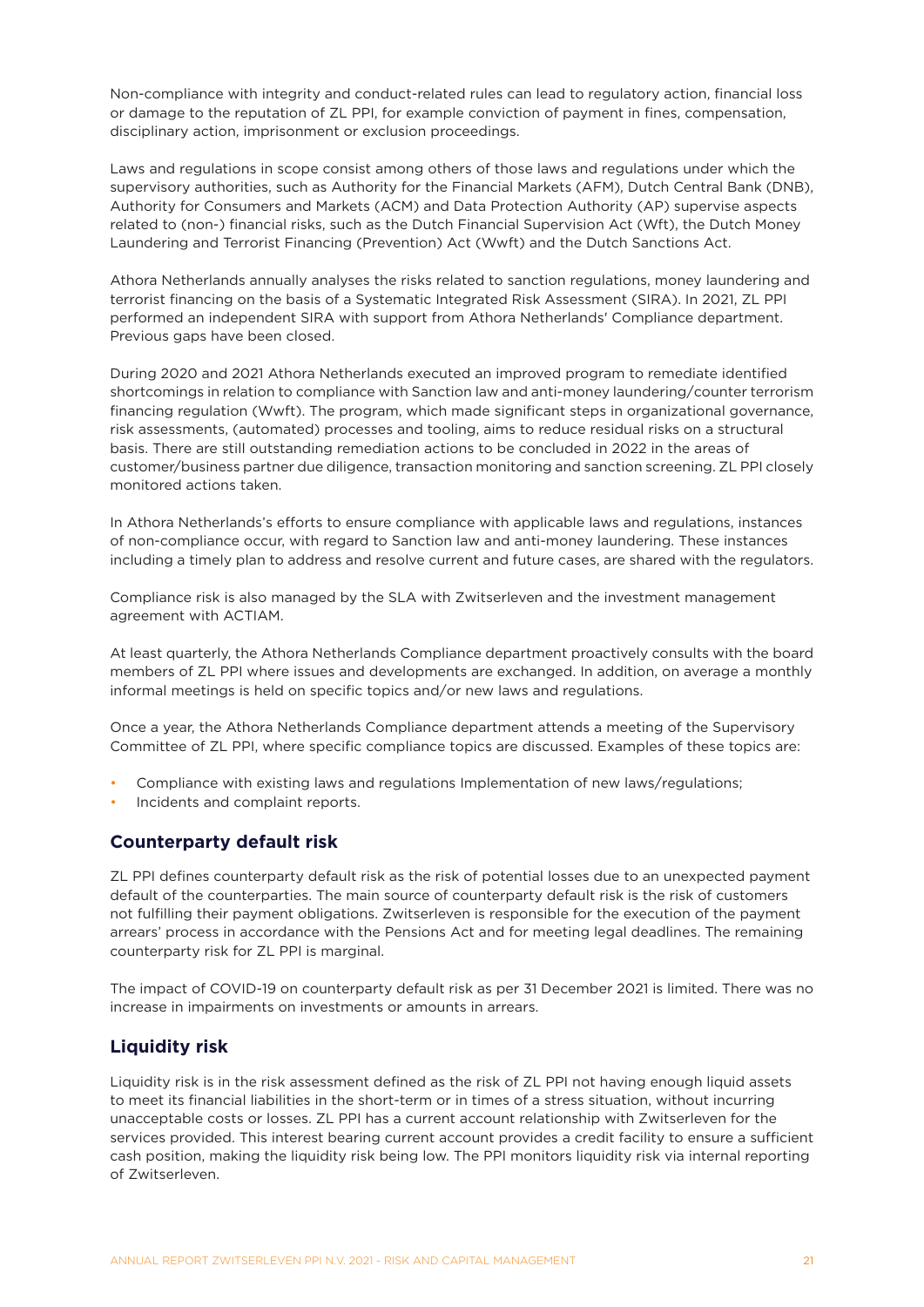## <span id="page-21-0"></span>**3.5 DEVELOPMENTS**

The risk landscape of ZL PPI did not change in the course of 2021. No new risk types emerged that were not already identified during earlier annual Risk Self-Assessments and Eigen Risico Beoordeling (ERB).

The risk management and audit activities have been organized within the key functions risk management and internal audit. Both key functions have been outsourced to Athora Netherlands and key function holders have been appointed. In 2021 the Athora Netherlands' manager ORM was appointed the holder of the key function risk management. The holder of the internal audit function was outsourced to Athora Netherlands Audit and the new director appointed at Athora in 2021. Given the organizational structure of ZL PPI this was considered to be the most effective and sustainable way to organize the risk management and audit activities.

In accordance with the risk management framework an RSA was organized in May 2021 to determine whether ZL PPI's risk landscape has changed. The RSA was executed with the support of Athora Netherlands's 2nd line ORM department. Overall an increase was seen of operational risks (outsourcing risk) as a result of new Athora shareholder strategies at both Growth Business as ACTIAM, including the sale of ACTIAM to Cardano. A decrease was noted regarding financial risks, based upon the additional capital contribution of the shareholder and a profitable PPI. Another decrease was seen at integrity risk, based upon newly appointed function holders (informally approved) and the Pension agreement preparation resulting in consistent customer and product risk. This overview was seen as confirmed by the risk profile as composed and communicated by DNB were similar scores were given with a maximum of low or medium risk for the ZL PPI.

Outsourcing remains the key element in ZL PPI's business organization. The associated risks are monitored through the day to day monitoring of the SLA through the Service Level Reports and assurance reports (ISAE 3402 reports) from its outsourcing partners (Zwitserleven and ACTIAM). All developments are discussed in MT meetings which are also participated by Athora Netherlands ORM, Audit Athora and specialists of Athora NL.

At the end of 2021 it became apparent that the Log4J incident made clear that ransomware attacks are a permanent issue with potential serious business – and reputational damage. Resolving the Log4J incident alone strongly impacted capacity at Athora NL. The Information Security department at Athora NL took adequate actions (closing systems, repair, etc) to prevent Athora NL being subject to ransom and / or business disruption. Vulnerability of systems and possible threats at outsourcings partner is regarded as emerging risk and additional and ongoing requirements will be set by ZL PPI in respect of requirements at the outsourcings partners.

Positive development is Zwitserleven strengthening the overall In Control Framework (ICF) via the ICF 2.0 program. Athora Netherlands has implemented the deliverables from this program and is fully on track on these changes leading to a further strengthening of the control environment in the first line with second line moving more and more to an oversight and advice role in 2022.

As per 1 January 2022 ACTIAM N.V. will no longer be part of the Athora organization. Cardano will take over all current obligations as stated in the outsourcing agreement with ZL PPI. ZL PPI monitors the developments closely and is arranging for strict and clear governance and agreements to monitor progress and results and to mitigate any new emerging risks arising from the new arrangement.

During meetings with AFM and DNB several developments were a topic of the conversation. Also the results of several surveys in which ZL PPI participated were discussed. In addition questionnaires (integrity risk, risicoscore toelichting DNB and SBA NFR (Sector Brede Analyse Niet Financiële Risico's)) were completed for DNB. In all occasions no issues have been identified.

The COVID-19 pandemic has impacted ZL PPI and its outsourcing partners to a limited extent in 2021. The operations with the outsourcing partners remained meeting the agreed service levels in which even an increase of performance was noted. Athora Netherlands is well equipped for its staff working from home, no issues on operational activities for ZL PPI occurred so far nor are they expected to occur. The target level of assets under managed has been achieved.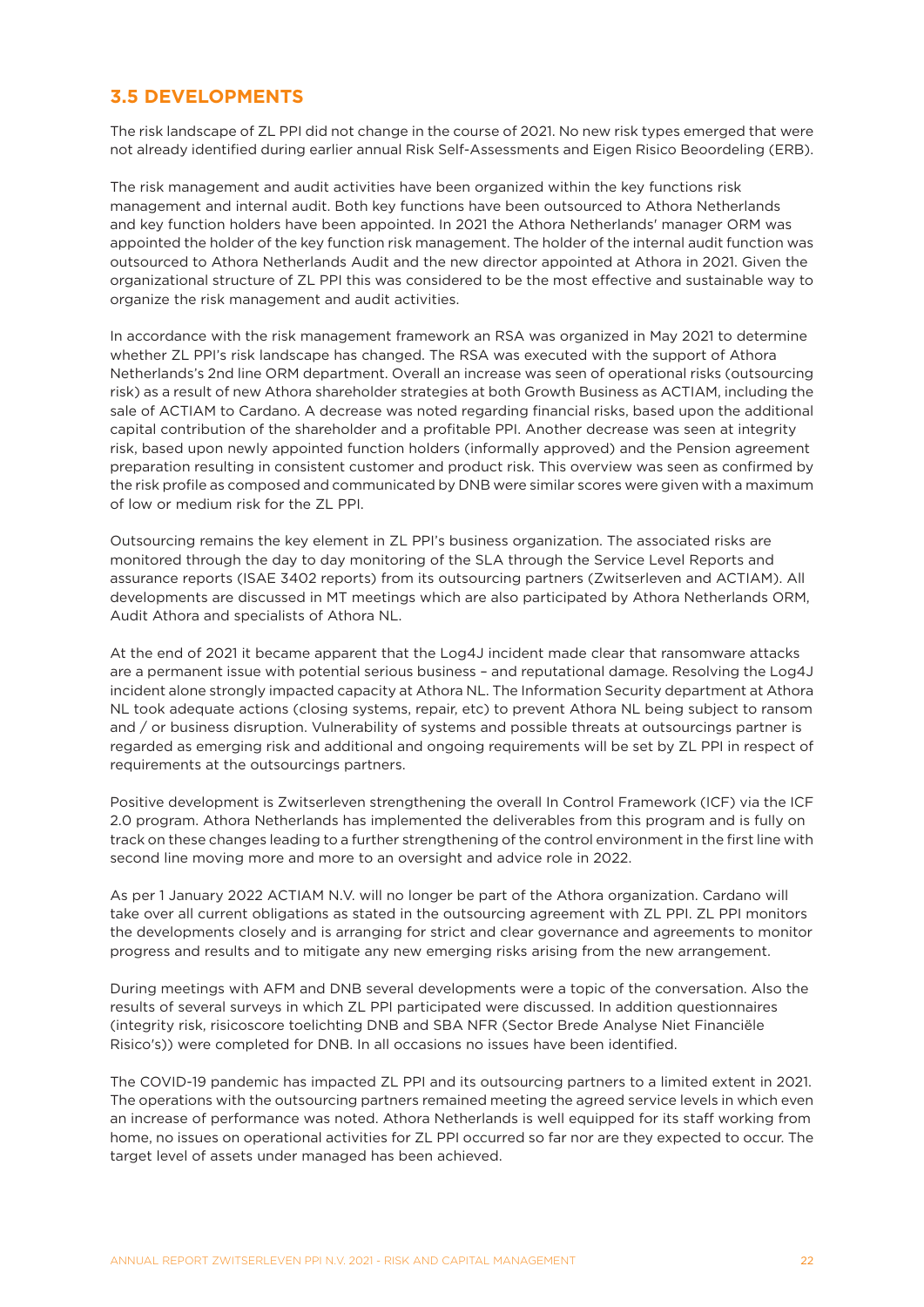<span id="page-22-0"></span>The Russian invasion of Ukraine and rapidly escalating events since late February 2022 are a real tragedy to the people and are causing disruption to business and economic activity in the region and worldwide. At the date of this report the scale and length of this invasion is unknown, and the situation is still changing from day to day. We are deeply concerned about the situation in Ukraine and our thoughts go out to the people of Ukraine and all those directly affected by the conflict.

Zwiterleven PPI has no business activities in Ukraine, Russia or Belarus and there is only very limited exposure in the investments. We will continue to monitor the developments closely.

# **3.6 CAPITAL MANAGEMENT**

## **Legal requirements**

The minimum capital a PPI entity is required to have is determined in chapter 9 of the Decree on Prudential Rules for Financial Undertakings (Besluit prudentiële regels Wft, Bpr).

PPI entities have to meet the following capital requirements:

- Minimum capital requirement (article 48 Bpr):  $\epsilon$  500 thousand;
- Minimum solvency requirement (article 63a Bpr): at least 0.2% of the amount of assets under management to the extent that this exceeds € 250 million with a maximum of € 20 million. To qualify for the minimum of 0,2% the PPI must have an adequate professional liability insurance. If the PPI chooses not to take on such insurance coverage, the solvency requirement is at least 0.3%.

The calculation of the capital and solvency position of ZL PPI is further explained and reported in the Financial statements under Note 4 Equity.

In March 2021 Athora Netherlands N.V. made a capital injection of € 1 million to ZL PPI, in order to support the future growth of the PPI.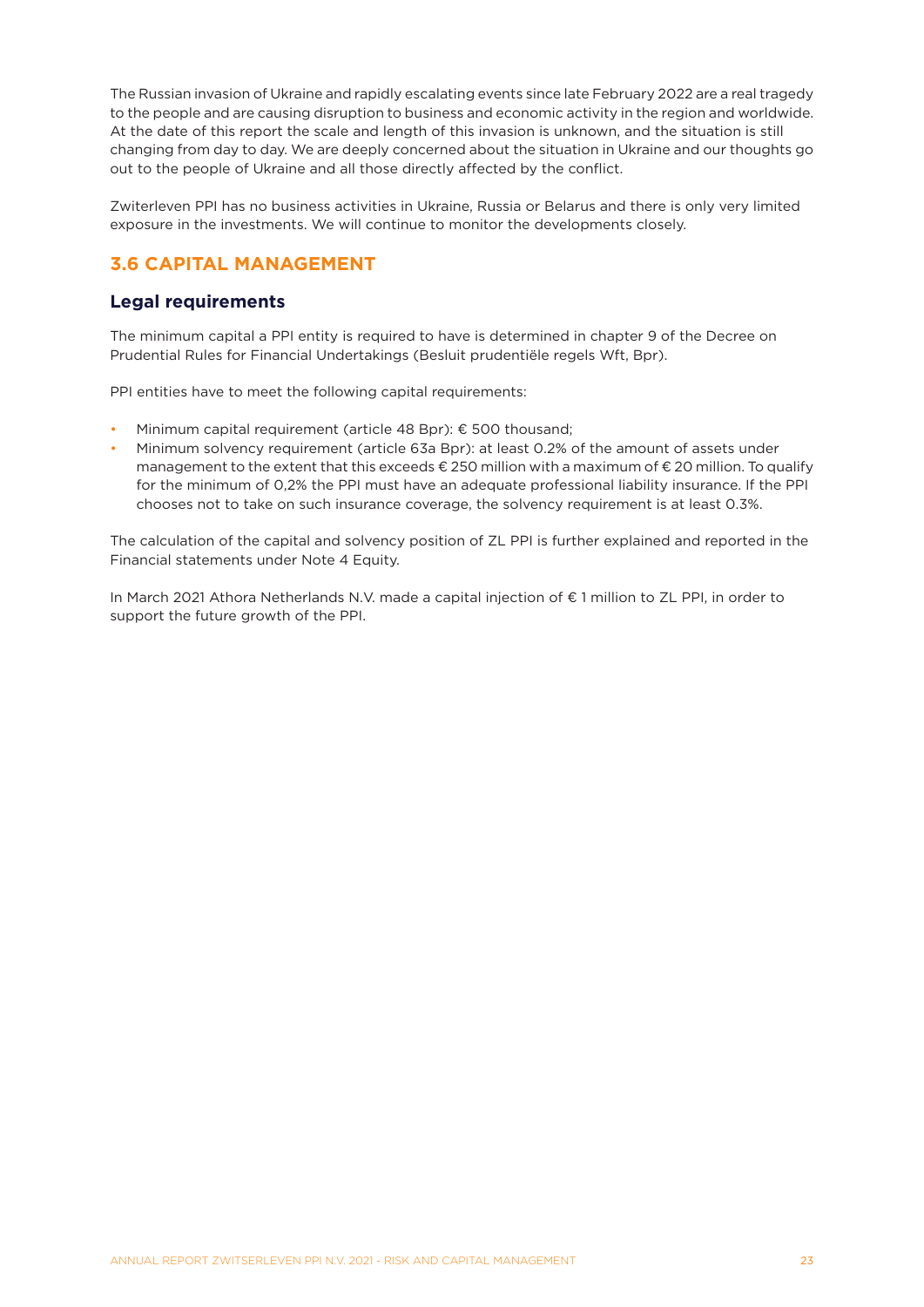# <span id="page-23-0"></span>**FINANCIAL STATEMENTS**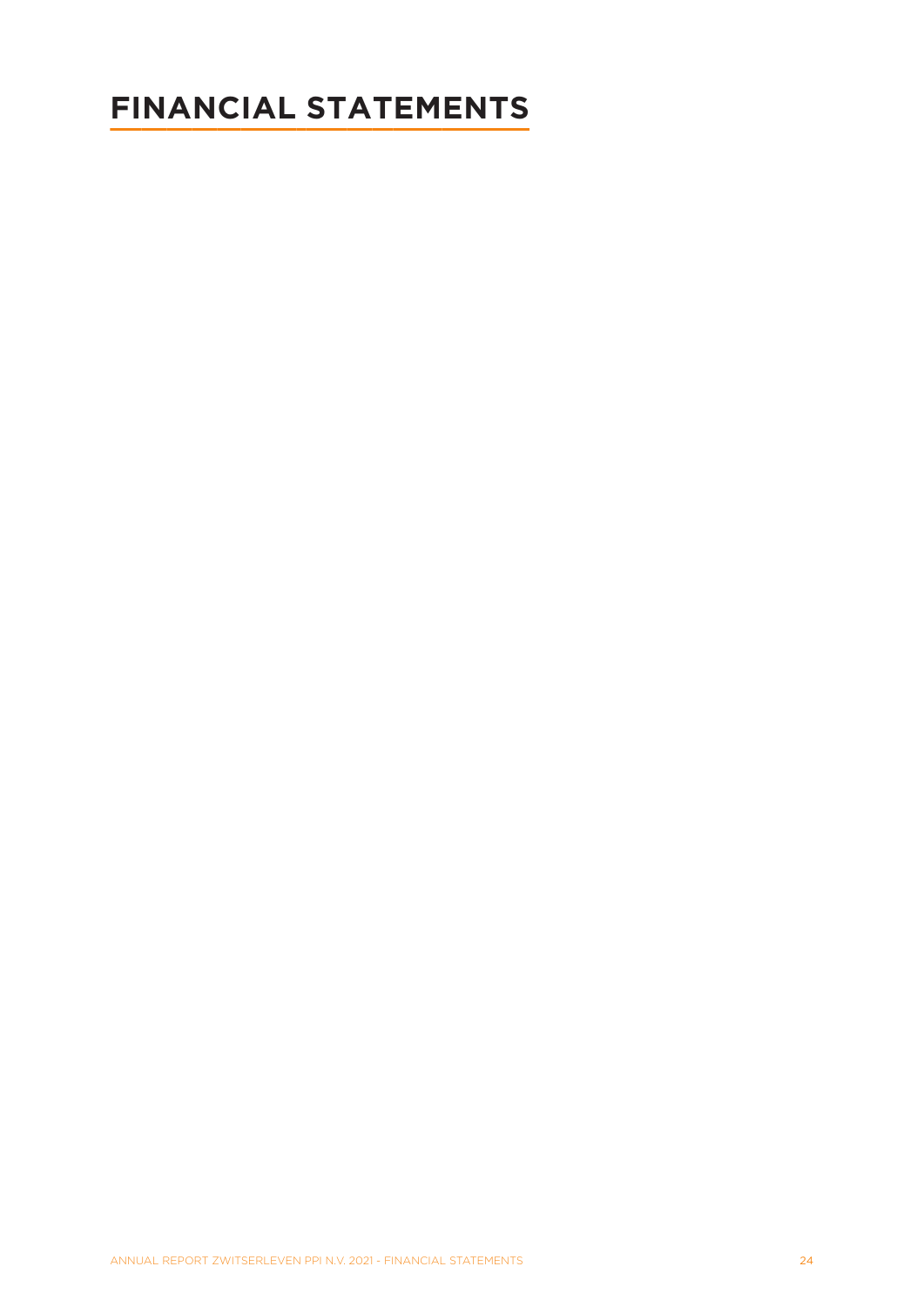# <span id="page-24-0"></span>**4 FINANCIAL STATEMENTS**

# **4.1 BALANCE SHEET**

| Before result appropriation and in € thousands | Ref.           | 31 December 2021 | 31 December 2020 |
|------------------------------------------------|----------------|------------------|------------------|
| <b>Assets</b>                                  |                |                  |                  |
| <b>Fixed Assets</b>                            |                |                  |                  |
| Investments for account of participants        | $\mathbf{1}$   | 1,590,456        | 1,042,196        |
| <b>Current Assets</b>                          |                |                  |                  |
| Receivables and accrued assets                 | $\overline{2}$ | 21,948           | 21,456           |
| Cash at banks                                  | 3              | 17,799           | 15,643           |
| <b>Total assets</b>                            |                | 1,630,203        | 1,079,295        |
|                                                |                |                  |                  |
| <b>Equity and liabilities</b>                  |                |                  |                  |
| Equity                                         |                |                  |                  |
| Share capital                                  |                | 225              | 225              |
| Share premium reserve                          |                | 3,725            | 2,725            |
| Other reserves                                 |                | $-274$           | $-781$           |
| Result current year                            |                | 878              | 506              |
| <b>Total equity</b>                            | 4              | 4,554            | 2,675            |
|                                                |                |                  |                  |
| Liabilities                                    |                |                  |                  |
| Liabilities to participants                    | 5              | 1,590,456        | 1,042,196        |
| Other payables and accruals                    | 6              | 35,193           | 34,424           |
| <b>Total liabilities</b>                       |                | 1,625,649        | 1,076,620        |
|                                                |                |                  |                  |
| <b>Total equity and liabilities</b>            |                | 1,630,203        | 1,079,295        |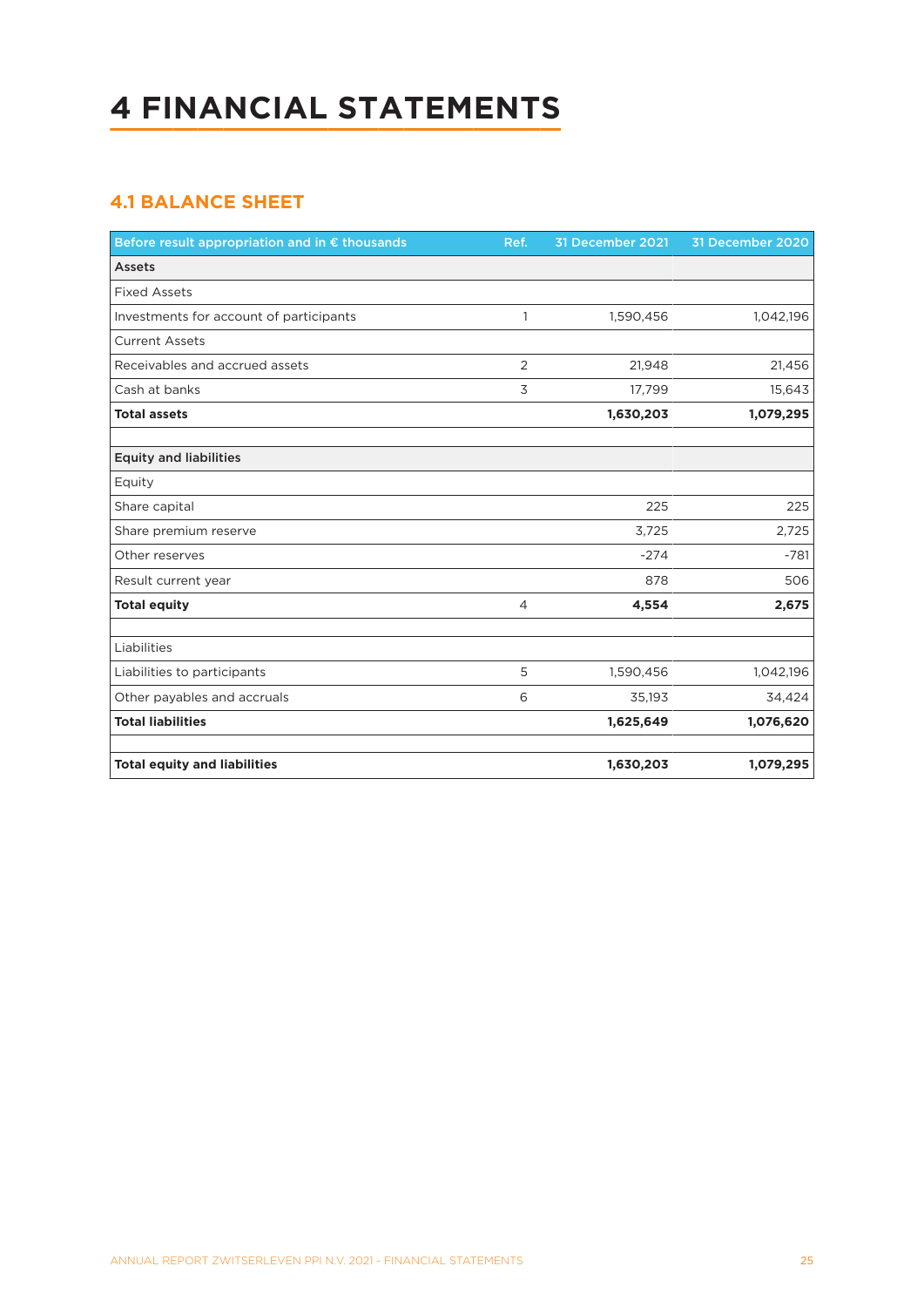# <span id="page-25-0"></span>**4.2 PROFIT AND LOSS ACCOUNT**

| In $\epsilon$ thousands                                                                                              | Ref <sup>1</sup> | 2021      | 2020      |
|----------------------------------------------------------------------------------------------------------------------|------------------|-----------|-----------|
| <b>Results for account of PPI</b>                                                                                    |                  |           |           |
| Income                                                                                                               |                  |           |           |
| Management fee income                                                                                                |                  | 3,935     | 2,435     |
| Other fee income                                                                                                     |                  | 3,103     | 2,618     |
| Other income                                                                                                         |                  | 284       | 356       |
| <b>Total income</b>                                                                                                  | 10               | 7,322     | 5,409     |
|                                                                                                                      |                  |           |           |
| <b>Expenses</b>                                                                                                      |                  |           |           |
| Administrative expenses                                                                                              |                  | 6,058     | 4,670     |
| Other expenses                                                                                                       |                  | 93        | 64        |
| <b>Total expenses</b>                                                                                                | 11               | 6,151     | 4,734     |
|                                                                                                                      |                  |           |           |
| <b>Result before tax</b>                                                                                             |                  | 1,171     | 675       |
| Taxation                                                                                                             |                  | 293       | 169       |
| <b>Result after tax</b>                                                                                              |                  | 878       | 506       |
|                                                                                                                      |                  |           |           |
| Results for account of participants                                                                                  |                  |           |           |
| Premium contributions                                                                                                |                  | 259,573   | 199,132   |
| Investment result participants                                                                                       | 12               | 180,798   | 71,041    |
| Incoming transfer values                                                                                             |                  | 134,852   | 232,415   |
| Outgoing transfer values                                                                                             |                  | $-6,034$  | $-35,308$ |
| <b>Expiration capital</b>                                                                                            |                  | $-13,834$ | $-8,686$  |
| Deducted costs (Management fees)                                                                                     | 12               | $-3,935$  | $-2,435$  |
| Change in provision of obligations for risk participants                                                             |                  | 551,420   | 456,159   |
| 1 The references next to the financial statement items relate to the notes to the financial statements in chapter 6. |                  |           |           |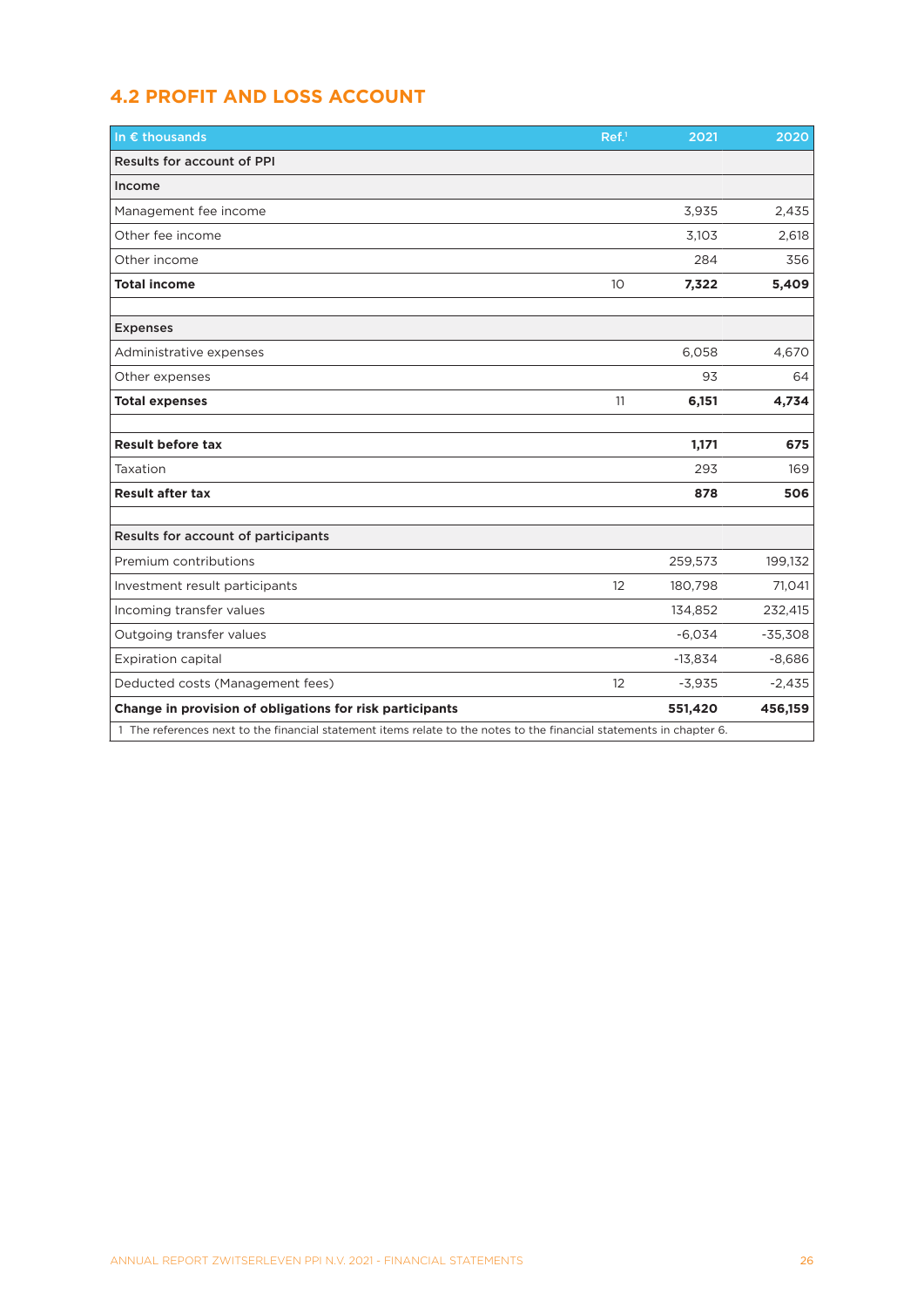# <span id="page-26-0"></span>**4.3 CASH FLOW STATEMENT**

| in $\epsilon$ thousands                            | 2021   | 2020   |
|----------------------------------------------------|--------|--------|
| Cash flow from operating activities                |        |        |
| Operating result after tax                         | 878    | 506    |
| <b>Change in operating assets and liabilities:</b> |        |        |
| Change in advances and liabilities                 | 278    | 12,626 |
| Net cash flow from operating activities            | 1,156  | 13,132 |
| Cash flow from investment activities               |        |        |
|                                                    |        |        |
| Net cash flow from investment activities           | ۰      |        |
| Cash flow from finance activities                  |        |        |
| Capital injection                                  | 1,000  |        |
| Net cash flow from financing activities            | 1,000  |        |
| Net increase in cash and cash equivalents          | 2,156  | 13,132 |
| Cash and cash equivalents 1 January                | 15,643 | 2,511  |
| Cash and cash equivalents as at 31 December        | 17,799 | 15,643 |

The cash flow statement only comprises cash flows for account of ZL PPI, not of the participants of the ZL PPI. All cash flows of ZL PPI are reported as operating cash flows since ZL PPI has no investments for own account.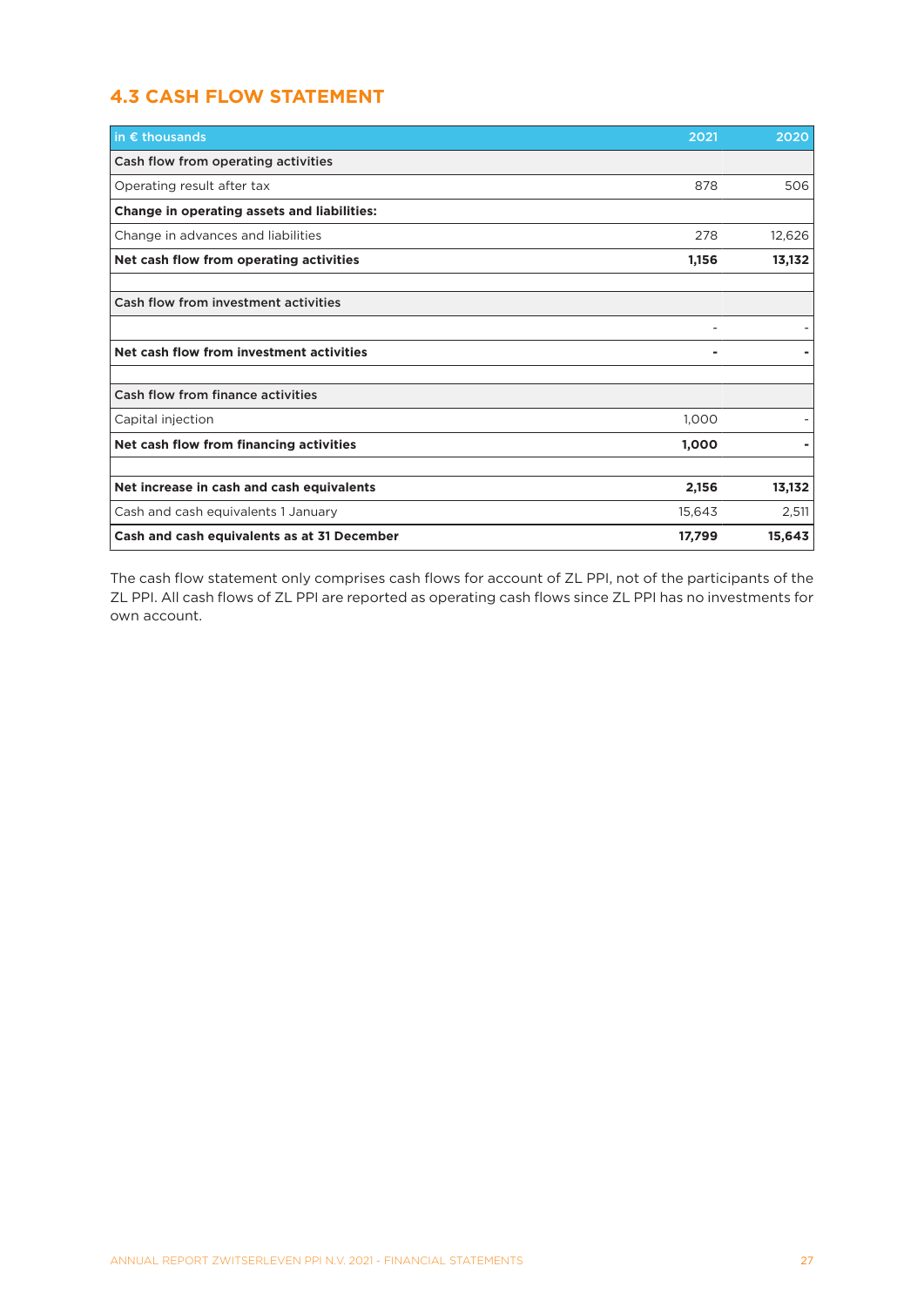# <span id="page-27-0"></span>**5 ACCOUNTING POLICIES FOR THE FINANCIAL STATEMENTS**

## **5.1 GENERAL INFORMATION**

Zwitserleven PPI N.V. (further referred to as: 'ZL PPI'), incorporated and established in the Netherlands, is a public limited company incorporated under the laws of the Netherlands. ZL PPI has its registered office located in Utrecht, the Netherlands and has its principal place of business located at Burgemeester Rijnderslaan 7, 1185 MD Amstelveen, the Netherlands. The registration number at the Dutch Chamber of Commerce Trade is no. 55646484.

### **Group structure**

ZL PPI is a wholly owned subsidiary of Athora Netherlands N.V. with a registered office at Amstelveen, the Netherlands. Athora Netherlands N.V. is a wholly owned subsidiary of Athora Netherlands Holding Ltd. with a registered office at Dublin, Ireland, whose ultimate parent company is Athora Holding Ltd. domiciled in Bermuda.

#### **Related parties**

ZL PPI's related parties are its ultimate parent Athora, its parent Athora Netherlands N.V., affiliates and ZL PPI's key management personnel and their close family members.

#### **Tax group**

Athora Netherlands N.V. and its subsidiaries, including ZL PPI, form a tax group for corporate income tax and value added tax (VAT) and as a result are jointly and severally liable for the fiscal unity's corporate income tax and VAT liabilities.

## **5.2 BASIS OF PREPARATION**

The financial statements of ZL PPI have been prepared in accordance with the provisions of Book 2, Part 9 of the Netherlands Civil Code and the associated Guidelines for Annual Reporting in the Netherlands issued by the Dutch Accounting Standards Board. ZL PPI reports in compliance with standard RJ611.

## **5.3 GENERAL ACCOUNTING POLICIES**

The accounting policies set out below have been applied consistently to all periods presented in the financial statements. The financial statements have been prepared on an accrual basis.

#### **Functional currency and reporting currency**

The financial statements have been prepared in thousands of euros  $(\epsilon)$ . The euro is the functional and reporting currency of ZL PPI. ZL PPI only invests in investment funds stated in euros. All financial data presented in euros is rounded to the nearest thousand, unless stated otherwise.

## **5.4 ACCOUNTING POLICIES APPLIED TO THE VALUATION OF ASSETS AND LIABILITIES**

Unless indicated otherwise, assets and liabilities are recognised at the amounts at which they were acquired or incurred.

Assets are recognised in the balance sheet when it is probable that future economic benefits associated with the item will flow to the company and the cost of the item can be measured reliably. Liabilities are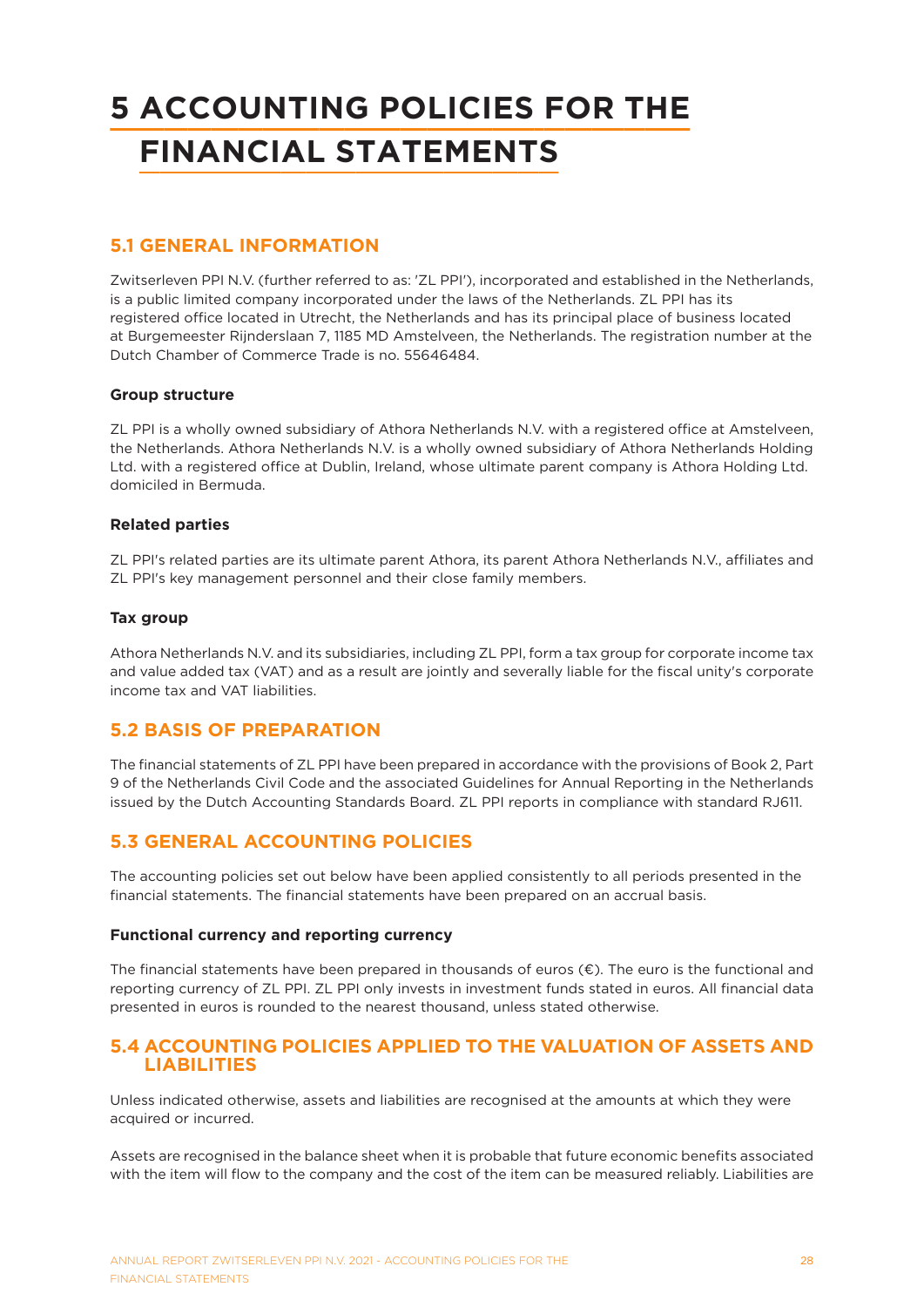recognised in the balance sheet when it is probable that an outflow of resources embodying economic benefits will be required to settle the obligation and the amount has been reliably estimated.

## **Investments for account of participants**

ZL PPI is not exposed to any risk attached to investments on behalf of participants. The investments are recognised at the transaction date. Investments for account of participants and the corresponding liabilities to participants are recognised as an equal amount simultaneously in the balance sheet.

Any gains and losses on investments for account of participants are added directly to the liabilities to participants.

The investments for account of participants are entirely made in investment funds and are disaggregated based on the underlying investment type:

- Investment property;
- Shares and similar investments;
- Fixed-income investments.

The fair value of these investments is determined based on quoted prices in an active market or other available market data.

Other investments for account of participants mainly comprise cash and deposits falling due in less than 12 months. For these investments their fair value is deemed to equal their nominal value.

### **Receivables and accrued assets**

All the items classified as receivables and other accrued assets have the maturity of less than 12 months. These items are measured at nominal value.

#### **Receipts and receivables from participants**

The item corresponds to the amounts receivable from employers of participants in ZL PPI.

#### **Corporate income tax**

Corporate income tax relates to recoverable or payable tax for the reporting period and taxes receivable or due for previous periods, if any. Current tax assets and liabilities are measured using the applicable tax rate.

#### **Receivables from group companies**

The item corresponds to the current accounts with Zwitserleven, Athora Netherlands and ACTIAM.

### **Cash at banks**

Cash at banks include bank balances and demand deposits with a remaining maturity of less than one month. These balances are measured at amortised cost based on the effective interest method net of impairment losses, if any.

### **Equity**

#### **Share capital and share premium reserve**

The share capital comprises the issued and paid-up ordinary shares. The share premium reserve concerns capital that has been paid in above the nominal value of the issued ordinary shares.

#### **Other reserves**

The other reserves comprise retained earnings of prior years.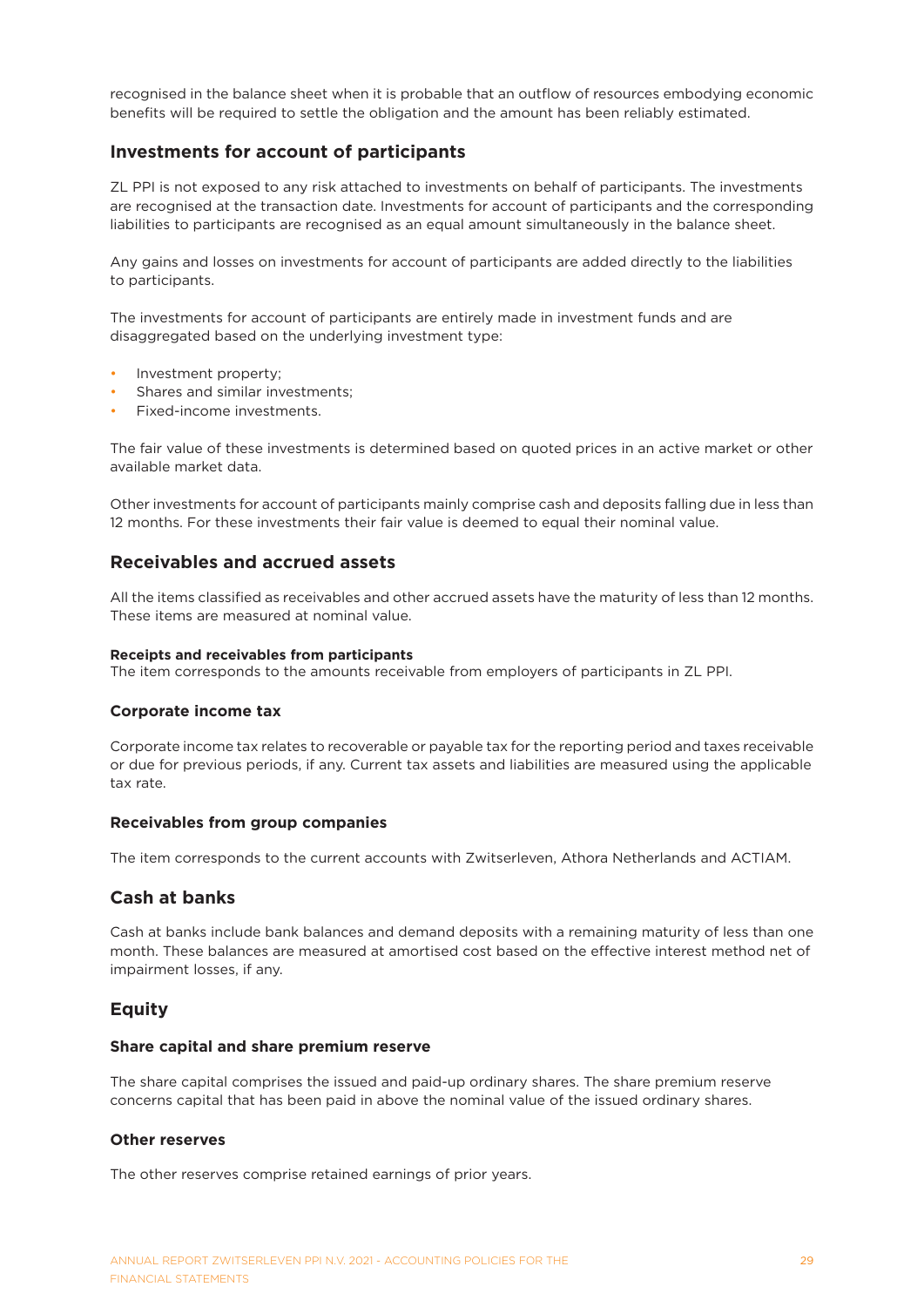#### **Result current year**

This concerns the net income over the current reporting period net of income tax.

## **Liabilities to participants**

This item concerns the liabilities corresponding to the investments for account of participants. The amount recognised mirrors the fair value of the investments for account of participants (refer to the section "Investments for account of participants"). In accordance with the Institutions for Occupational Retirement Provision (IORP) regulations and the contracts with the participants' employers dependants' benefits are charged against the liabilities.

#### **Other payables and accruals**

All the items classified as other payables and accruals fall due in less than 12 months. These payables are measured at nominal value. These payables comprise mainly the credit balances with the participants.

## **5.5 PRINCIPLES FOR THE DETERMINATION OF THE RESULT**

Income and expense are allocated to the period to which they relate. Costs are recognised within in the cost category to which they relate.

### **Results for account of PPI**

#### **Income**

Income primarily consists of (asset) management and administration fees, which are recognised in the reporting period in which the services are provided.

#### **Expenses**

Expenses consist primarily of the execution expenses (corresponding to collection and administrative activities) as well as ZL PPI's allocated staff costs. These expenses are recognised as incurred.

#### **Tax**

Tax on profit is calculated using the applicable tax rate, taking into account the effects of tax facilities.

### **Results for account of participants**

#### **Premium contributions**

The amount corresponds to the premiums from the participants received in the reporting period.

#### **Incoming transfer values**

The item corresponds to the amounts received in the course of pension scheme transfers from other entities.

#### **Investment result participants**

This item comprises realised and unrealised changes in the fair value of the investments for account of participants.

#### **Outgoing transfer values**

The item corresponds to the amounts paid to the other entities in the course of pension scheme transfers.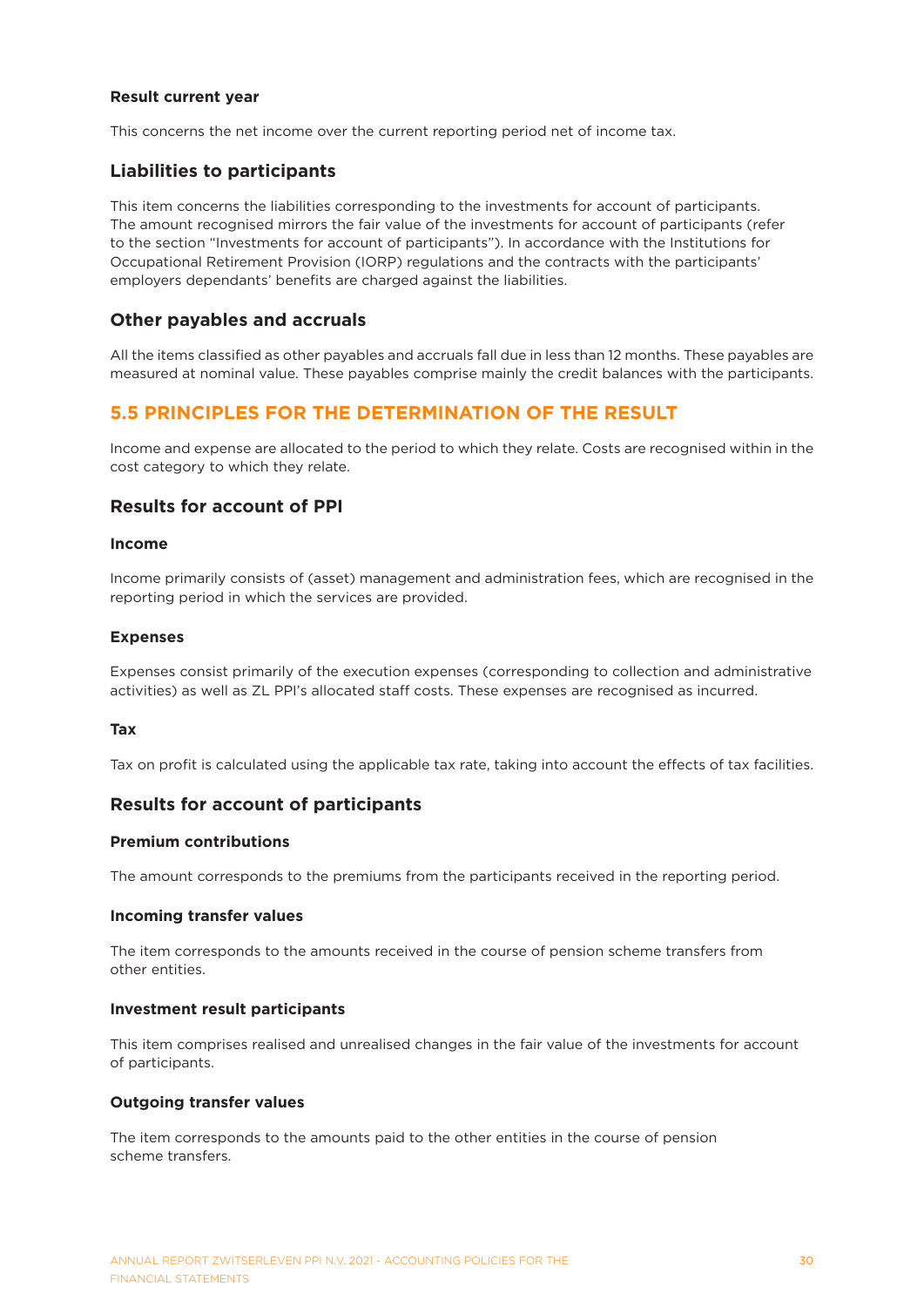#### **Expiration capital**

The item corresponds to the amounts becoming available to the participants as a result of policies in the pension schemes, that have reached their maturity date. The participants may subsequently decide about the way, in which the benefits would be paid out.

#### **Deducted costs**

This item corresponds to the management fees directly deducted from the deposits of participants.

## **5.6 ACCOUNTING POLICIES FOR THE CASH FLOW STATEMENT**

The cash flow statement is prepared according to the indirect method. It only comprises cash flows for account of ZL PPI, not for the account of the participants of the ZL PPI. All the cash flows are reported as operating cash flows since ZL PPI has no investing or financing activities.

## **5.7 CONTINGENT LIABILITIES AND COMMITMENTS**

Contingent liabilities are liabilities not recognised in the balance sheet because the occurrence or non-occurrence is contingent of one or more uncertain events in the future not wholly within the control of ZL PPI.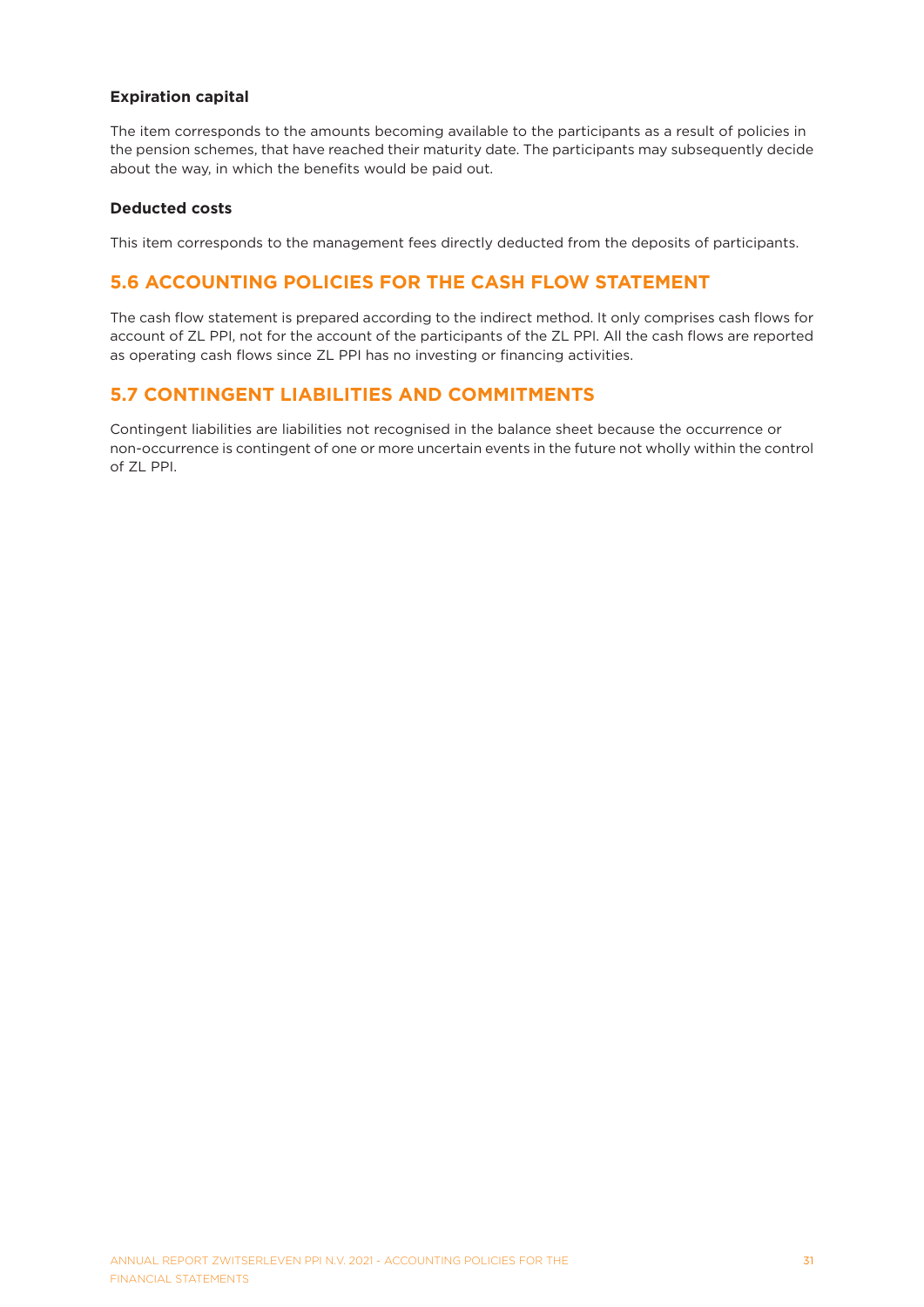# <span id="page-31-0"></span>**6 NOTES TO THE FINANCIAL STATEMENTS**

# **1 INVESTMENTS FOR ACCOUNT OF PARTICIPANTS**

| BREAKDOWN OF INVESTMENTS FOR ACCOUNT OF PARTICIPANTS |           |           |  |
|------------------------------------------------------|-----------|-----------|--|
| In $\epsilon$ thousands                              | 2021      | 2020      |  |
| Shares and similar investments                       | 1,024,929 | 663,975   |  |
| Fixed-income investments                             | 479,983   | 316,262   |  |
| Investment property                                  | 84,366    | 54,727    |  |
| <b>Investments in investment funds</b>               | 1,589,278 | 1,034,964 |  |
| Other investments                                    | 1.691     | 1,268     |  |
| Cash and other receivables of participants           | $-513$    | 5,964     |  |
| <b>Other investments</b>                             | 1,178     | 7,232     |  |
| <b>Total</b>                                         | 1,590,456 | 1,042,196 |  |

The increase in the amount of investments for account of participants is due to the expansion of ZL PPI in 2021. The number of contracts signed with employers increased from 2,501 at year-end 2020 to 2,909 at year-end 2021. Accordingly the number of participants involved increased to 94,008 (year-end 2020: 72,363 participants).

The premiums received from participants and invested in investment funds increased by  $\epsilon$  61 million to € 260 million. The classification of the investment funds into Shares and similar investments, Fixed-income investments and Investment property is based on a high-level split of the underlying investment categories. Due to timing differences the actual breakdown can vary slightly, but this is corrected periodically. The investment funds are valued at fair value.

Other investments consist of amounts invested into a saving deposit with ABN Amro Bank.

Cash and other receivables of participants are also classified as investments. This amount includes cash balances and dividend tax assets for account of participants as well as premium received not yet invested. Premiums received in 2021 for 2022 are deducted as they are not part of the investment total yet, leading to a negative amount for cash and other receivables of participants at year-end 2021.

The investments for account of participants have not been lent to third parties.

| STATEMENT OF CHANGE INVESTMENTS FOR ACCOUNT OF PARTICIPANTS 2021 |                                             |                                 |                        |                          |                                                               |              |
|------------------------------------------------------------------|---------------------------------------------|---------------------------------|------------------------|--------------------------|---------------------------------------------------------------|--------------|
| In $\epsilon$ thousands                                          | <b>Shares and</b><br>similar<br>investments | Fixed-<br>income<br>investments | Investment<br>property | Other<br>investments     | Cash and<br>other<br><b>receivables</b><br>of<br>participants | <b>Total</b> |
| <b>Balance as at 1 January</b>                                   | 663,975                                     | 316,262                         | 54,727                 | 1,268                    | 5,964                                                         | 1,042,196    |
| Purchases<br>and advances                                        | 222,444                                     | 173,231                         | 25,989                 |                          |                                                               | 421,664      |
| Revaluations                                                     | 158,831                                     | $-6,948$                        | 3,824                  | $\overline{a}$           |                                                               | 155,707      |
| Disposals                                                        | $-45,364$                                   | $-2,584$                        | $-200$                 | $\overline{\phantom{a}}$ |                                                               | $-48,148$    |
| Reinvested direct<br>investment income                           | 25,043                                      | 22                              | 26                     | $\overline{a}$           |                                                               | 25,091       |
| Other                                                            | ۰                                           | $\overline{a}$                  |                        | 423                      | $-6,477$                                                      | $-6,054$     |
| <b>Balance as at</b><br><b>31 December</b>                       | 1,024,929                                   | 479,983                         | 84,366                 | 1,691                    | $-513$                                                        | 1,590,456    |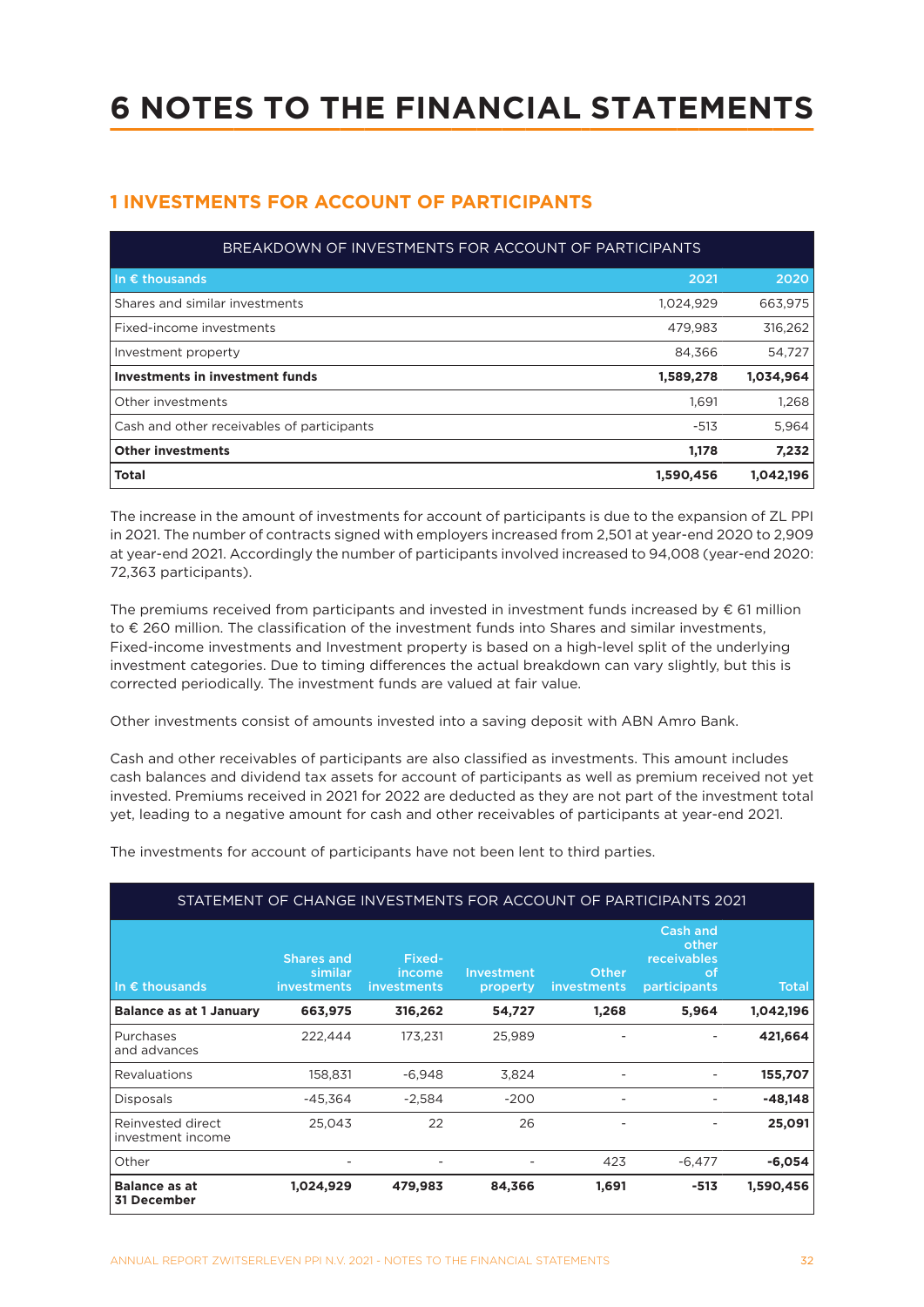#### STATEMENT OF CHANGE INVESTMENTS FOR ACCOUNT OF PARTICIPANTS 2020

| In $\epsilon$ thousands                | <b>Shares and</b><br>similar<br><i>investments</i> | Fixed-<br>income<br>investments | Investment<br>property | Other<br>investments     | Cash and<br>other<br>receivables<br><b>of</b><br>participants | <b>Total</b> |
|----------------------------------------|----------------------------------------------------|---------------------------------|------------------------|--------------------------|---------------------------------------------------------------|--------------|
| <b>Balance as at 1 January</b>         | 377,039                                            | 173,817                         | 32,987                 | 667                      | $-3,079$                                                      | 581,431      |
| Purchases<br>and advances              | 242,131                                            | 135,924                         | 21,711                 |                          |                                                               | 399,766      |
| <b>Revaluations</b>                    | 48,170                                             | 13,678                          | 65                     | $\overline{\phantom{a}}$ |                                                               | 61,913       |
| Disposals                              | $-12.460$                                          | $-7.164$                        | $-62$                  | $\overline{\phantom{a}}$ |                                                               | $-19,686$    |
| Reinvested direct<br>investment income | 9.095                                              | 7                               | 26                     | $\overline{\phantom{a}}$ |                                                               | 9,128        |
| Other                                  | $\overline{\phantom{0}}$                           | $\overline{\phantom{a}}$        |                        | 601                      | 9,043                                                         | 9,644        |
| <b>Balance as at</b><br>31 December    | 663,975                                            | 316,262                         | 54,727                 | 1,268                    | 5,964                                                         | 1,042,196    |

#### **Hierarchy in determining the fair value of investment funds**

The investments for account of participants are mainly made in investment funds. Investment funds are recognised at fair value and classified into different categories. Those categories depends on the parameters used to determine the fair value and provides further insight into the valuation. The classification of the fair value hierarchy is based on ruling RJ 290.916. The categories are explained below:

### **Category 1 – Fair value based on quoted prices in an active market**

Quoted prices from exchanges, brokers or pricing institutions are observable for properties and all financial instruments in this valuation category. In addition, these financial instruments are traded on an active market, which allows the price to accurately reflect current and regular market transactions between independent parties. The investments in this category mainly concern listed equities and bonds, including investment funds for account of policyholders whose underlying investments are listed.

### **Category 2 – Valuation performed by an independent party**

This category includes property and financial instruments for which no quoted prices are available but whose fair value is determined using taxations and valuations performed by independent parties.

## **Category 3 – Net present value**

The net present value method is applied for the determination of fair value of investments.

### **Category 4 – Other methods**

Any other suitable method is used to determine the fair value of financial instruments and property, eg. the information taken from actual funds-reports.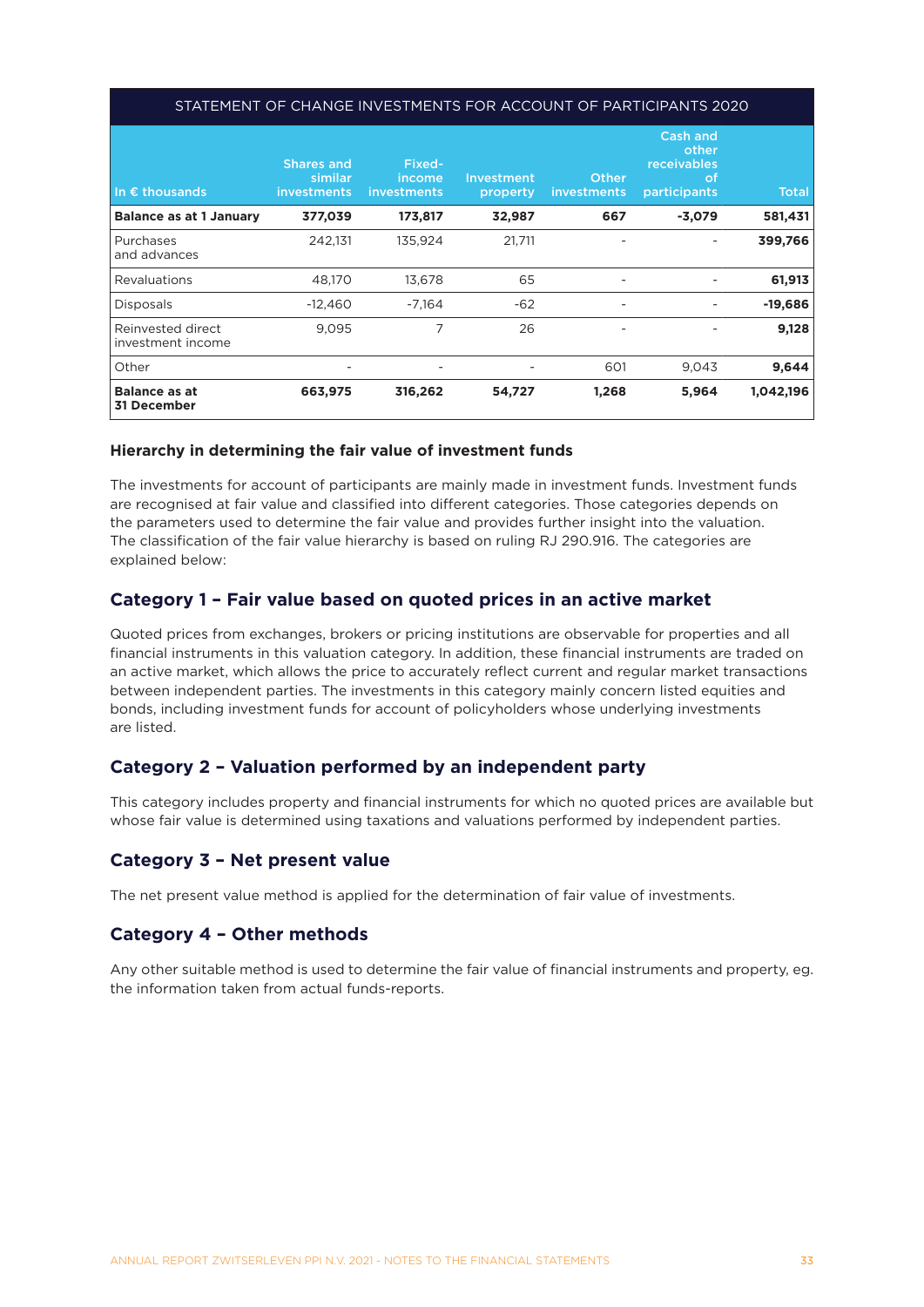#### FAIR VALUE HIERARCHY 2021

|                                                                     | <b>Fair value</b>  |           |                          |                          |               |              |
|---------------------------------------------------------------------|--------------------|-----------|--------------------------|--------------------------|---------------|--------------|
| In $\epsilon$ thousands,                                            | Carrying<br>amount | Category  | Category                 | Category<br>3            | Category<br>4 | <b>Total</b> |
| Shares and similar investments                                      | 1.024.929          | 1.024.929 | ۰                        |                          |               | 1,024,929    |
| Fixed-income investments                                            | 479.983            | 479.983   | $\overline{\phantom{0}}$ | $\overline{\phantom{a}}$ |               | 479,983      |
| Investment property                                                 | 84.366             | 84.366    | $\overline{\phantom{0}}$ |                          |               | 84,366       |
| Other investments and cash and other<br>receivables of participants | 1.178              | 1.178     | $\overline{a}$           | $\overline{\phantom{a}}$ |               | 1,178        |
| <b>Total</b>                                                        | 1.590.456          | 1,590,456 | ۰                        |                          |               | 1,590,456    |

# FAIR VALUE HIERARCHY 2020

|                                                                     | <b>Fair value</b>  |           |                            |               |               |              |
|---------------------------------------------------------------------|--------------------|-----------|----------------------------|---------------|---------------|--------------|
| In $\epsilon$ thousands                                             | Carrying<br>amount | Category  | Category<br>$\overline{2}$ | Category<br>3 | Category<br>4 | <b>Total</b> |
| Shares and similar investments                                      | 663,795            | 663,975   | $\overline{\phantom{a}}$   |               |               | 663,975      |
| Fixed-income investments                                            | 316.262            | 316,262   | $\overline{\phantom{a}}$   |               | -             | 316,262      |
| Investment property                                                 | 54,727             | 54.727    | $\overline{\phantom{a}}$   |               |               | 54,727       |
| Other investments and cash and other<br>receivables of participants | 7.232              | 7.232     | $\overline{\phantom{a}}$   |               | -             | 7,232        |
| <b>Total</b>                                                        | 1,042,016          | 1,042,196 | $\blacksquare$             |               |               | 1,042,196    |

## **2 RECEIVABLES AND ACCRUED ASSETS**

| SPECIFICATION RECEIVABLES AND ACCRUED ASSETS |        |        |  |  |
|----------------------------------------------|--------|--------|--|--|
| In $\epsilon$ thousands                      | 2021   | 2020   |  |  |
| Receipts from participants                   | 16.056 | 15,927 |  |  |
| Receivables from participants                | 5,891  | 5,529  |  |  |
| Other receivables                            |        |        |  |  |
| <b>Total</b>                                 | 21,948 | 21,456 |  |  |

#### **Receipts from participants**

Receipts from participants include prepaid premium contribution for the year 2022, risk premium and costs to be settled and expiration capital to be paid.

#### **Receivables from participants**

Receivables from participants relates to premium contribution not yet received.

#### **Other receivables**

Other receivables include settlement account balances.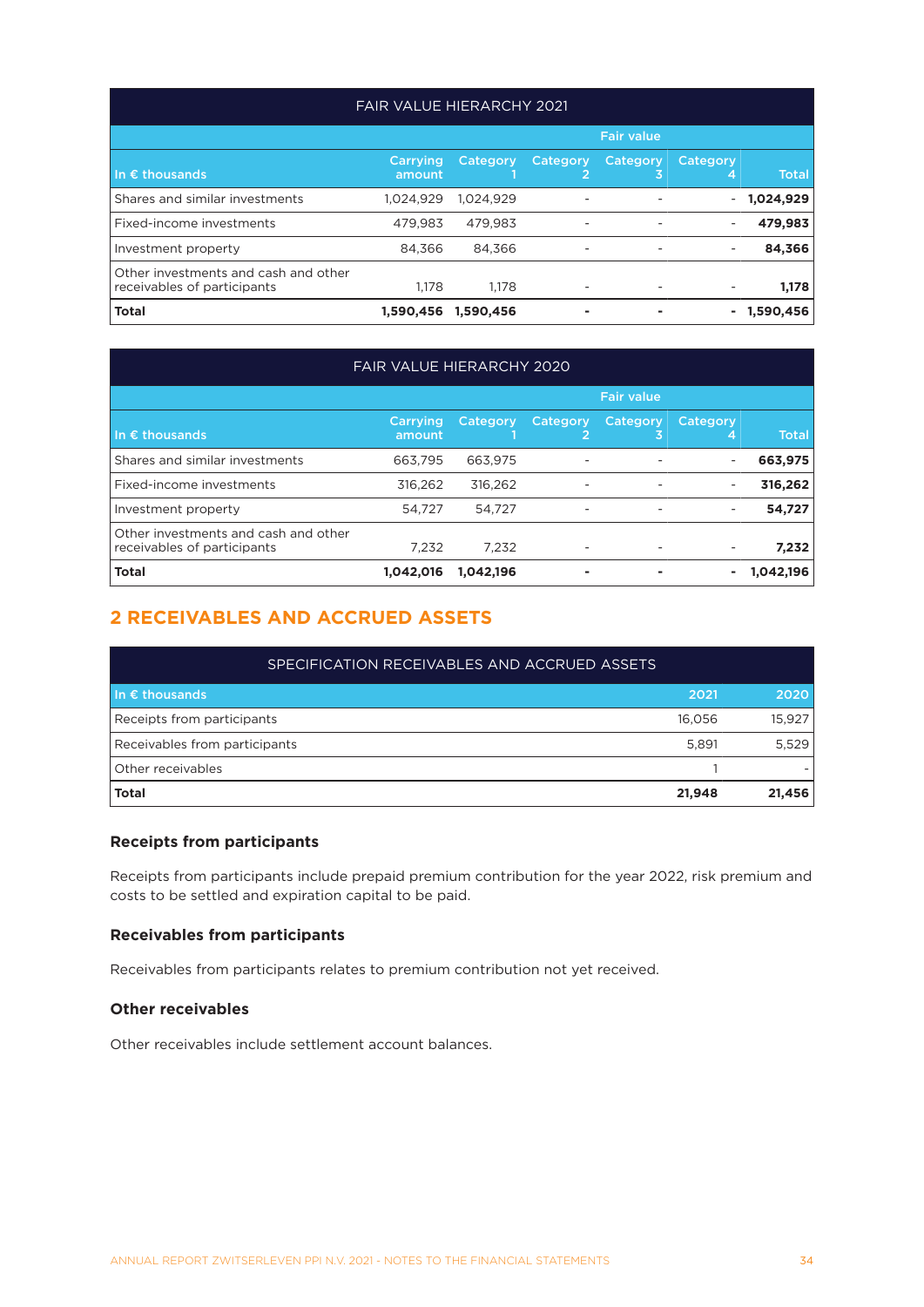# **3 CASH AT BANKS**

| BREAKDOWN OF CASH AT BANKS |        |        |
|----------------------------|--------|--------|
| I In $\epsilon$ thousands  | 2021   | 2020   |
| Short-term bank balances   | 17.799 | 15,643 |
| <b>Total</b>               | 17,799 | 15,643 |

The cash at banks concerns balances on bank accounts for account of ZL PPI at SNS Bank and BNP Paribas which are at free disposal of the entity. In 2021 cash amounts for account and risk of participants not yet invested are reported as investments or other receivables and accrued assets.

## **4 EQUITY**

| STATEMENT OF CHANGES IN TOTAL EQUITY 2021 |                                |                                    |                          |                               |                     |
|-------------------------------------------|--------------------------------|------------------------------------|--------------------------|-------------------------------|---------------------|
| In $\epsilon$ thousands                   | <b>Issued share</b><br>capital | <b>Share</b><br>premium<br>reserve | Other<br>reserves        | <b>Result</b><br>current year | <b>Total equity</b> |
| <b>Balance as at 1 January 2021</b>       | 225                            | 2,725                              | $-781$                   | 506                           | 2,675               |
| Transfer of net result 2020               | $\overline{\phantom{0}}$       | $\overline{\phantom{a}}$           | 506                      | $-506$                        | ٠                   |
| Capital injection                         | $\overline{\phantom{0}}$       | 1.000                              | $\overline{\phantom{a}}$ | -                             | 1,000               |
| Net result 2021                           |                                | $\overline{\phantom{a}}$           | $\overline{\phantom{a}}$ | 878                           | 878                 |
| Balance as at 31 December 2021            | 225                            | 3,725                              | $-274$                   | 878                           | 4,554               |

| STATEMENT OF CHANGES IN TOTAL EQUITY 2020 |                                |                                    |                          |                               |                     |
|-------------------------------------------|--------------------------------|------------------------------------|--------------------------|-------------------------------|---------------------|
| In $\epsilon$ thousands                   | <b>Issued share</b><br>capital | <b>Share</b><br>premium<br>reserve | <b>Other</b><br>reserves | <b>Result</b><br>current year | <b>Total equity</b> |
| <b>Balance as at 1 January 2020</b>       | 225                            | 2,725                              | $-940$                   | 159                           | 2,169               |
| Transfer of net result 2019               | $\overline{\phantom{0}}$       |                                    | 159                      | $-159$                        |                     |
| Net result 2020                           | $\overline{\phantom{0}}$       | $\overline{\phantom{0}}$           | $\overline{\phantom{a}}$ | 506                           | 506                 |
| Balance as at 31 December 2020            | 225                            | 2,725                              | $-781$                   | 506                           | 2,675               |

The share capital amounts to € 1,125,000 and comprises 112,500 ordinary shares with a nominal value of € 10 each. Of all shares, 22,500 shares are issued and fully paid up.

In March 2021 Athora Netherlands N.V. made a capital injection of € 1 million to ZL PPI, in order to support the future growth of the PPI.

## **Calculation of the capital and solvency**

The calculation of the capital for a PPI entity is based on article 91 Brp. The minimum capital for an N.V. (thus for ZL PPI) according to article 50 Brp consists of:

- the issued and fully paid-up share capital;
- reserves, excluding revaluation reserves;
- (interim) results as long as they are positive and audited, minus dividends to be paid.

The surplus or short-position of the capital or solvency is based on the total capital minus the capital respectively solvency requirement.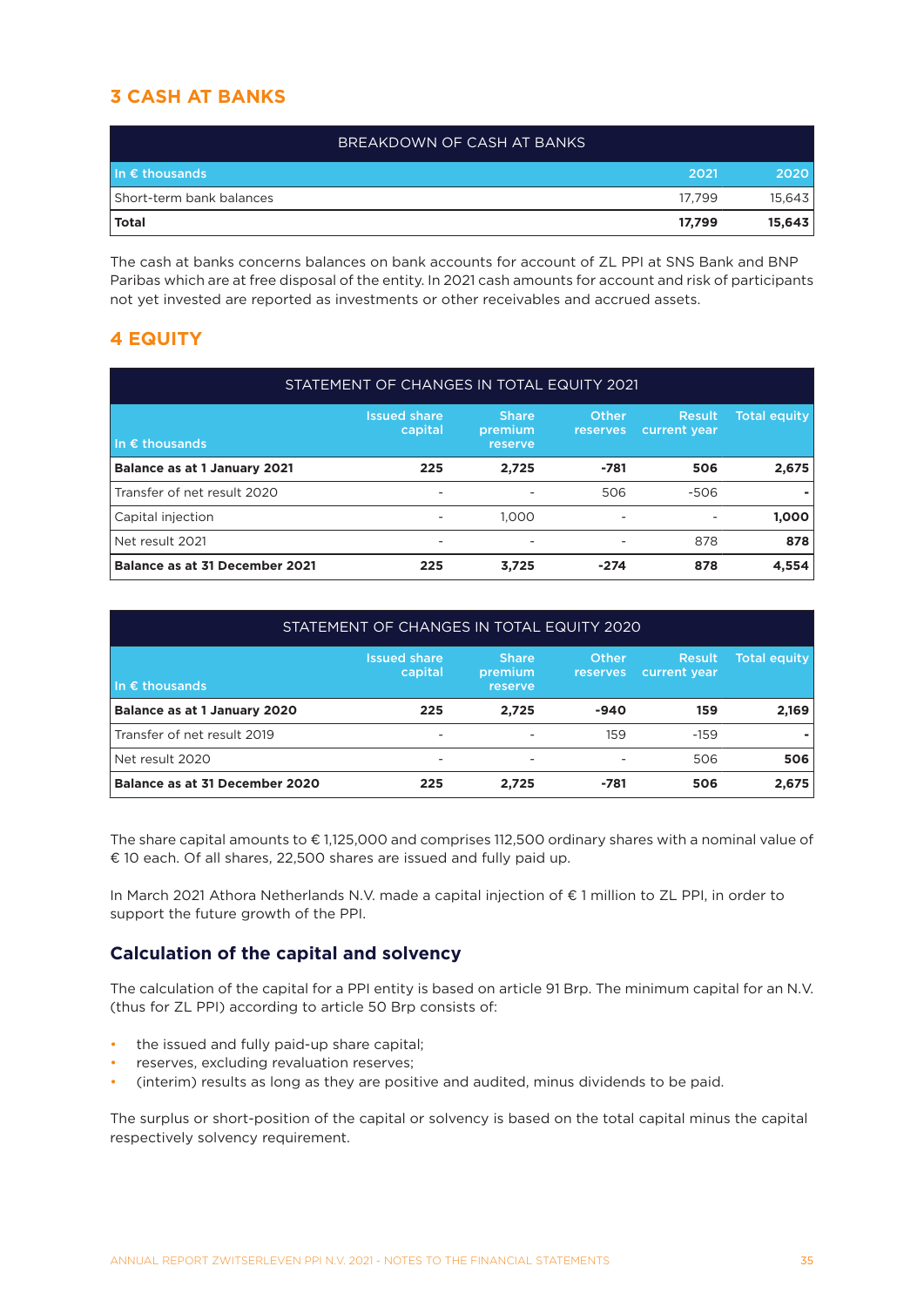## **Capital and solvency position of ZL PPI**

The objective of the board of ZL PPI is to ensure that there is sufficient capital to fulfil obligations towards participants and meet legal requirements.

With a total capital of €4,554 thousand the minimum capital requirement of €500 thousand is met with a surplus of € 4,054 thousand.

The Assets under Management of ZL PPI at year-end 2021 are € 1,590 million. In 2021 the Assets under management exceeded the amount of € 250 million, leading to an additional solvency requirement of € 2,681 thousand (above the minimum solvency requirement of € 500 thousand). This results in a total amount of required solvency of € 3,181 thousand. With a total capital of € 4,554 thousand (including the audited result of the year 2021) the solvency surplus is  $\epsilon$  1.373 thousand at year-end 2021.

| LEGAL CAPITAL AND SOLVENCY REQUIREMENTS                      |        |        |
|--------------------------------------------------------------|--------|--------|
| In $\epsilon$ thousands                                      | 2021   | 2020   |
| Legal capital requirement                                    |        |        |
| Issued share capital                                         | 225    | 225    |
| Share premium reserve                                        | 3,725  | 2,725  |
| Other reserves                                               | $-274$ | $-781$ |
| Result current year                                          | 878    | 506    |
| <b>Total capital</b>                                         | 4,554  | 2,675  |
| Minimum capital requirement                                  | 500    | 500    |
| <b>Capital: surplus</b>                                      | 4,054  | 2,175  |
| Solvency requirement                                         |        |        |
| Issued share capital                                         | 225    | 225    |
| Share premium reserve                                        | 3,725  | 2,725  |
| Other reserves                                               | $-274$ | $-781$ |
| Result current year                                          | 878    | 506    |
| <b>Total capital</b>                                         | 4,554  | 2,675  |
| Minimum solvency requirement                                 | 500    | 500    |
| Minimum solvency requirement for AuM exceeding € 250 million | 2,681  | 1,584  |
| <b>Solvency: surplus</b>                                     | 1,373  | 591    |

### **Capital requirements based on risk analysis**

In addition to above mentioned requirements, PPI entities are obliged to perform a risk analysis on a regular basis to determine the residual risk after implementation of the risk management measures. The residual risk has to be quantified in order to be able to calculate an additional capital requirement for the PPI entity if necessary.

At least annually, ZL PPI provides a risk analysis, quantifies risks arising from this risk analysis in order to determine an internal capital requirement, and ensures that it has sufficient capital to meet the internal capital requirement, taking into account the minimum required regulatory capital of € 500 thousand.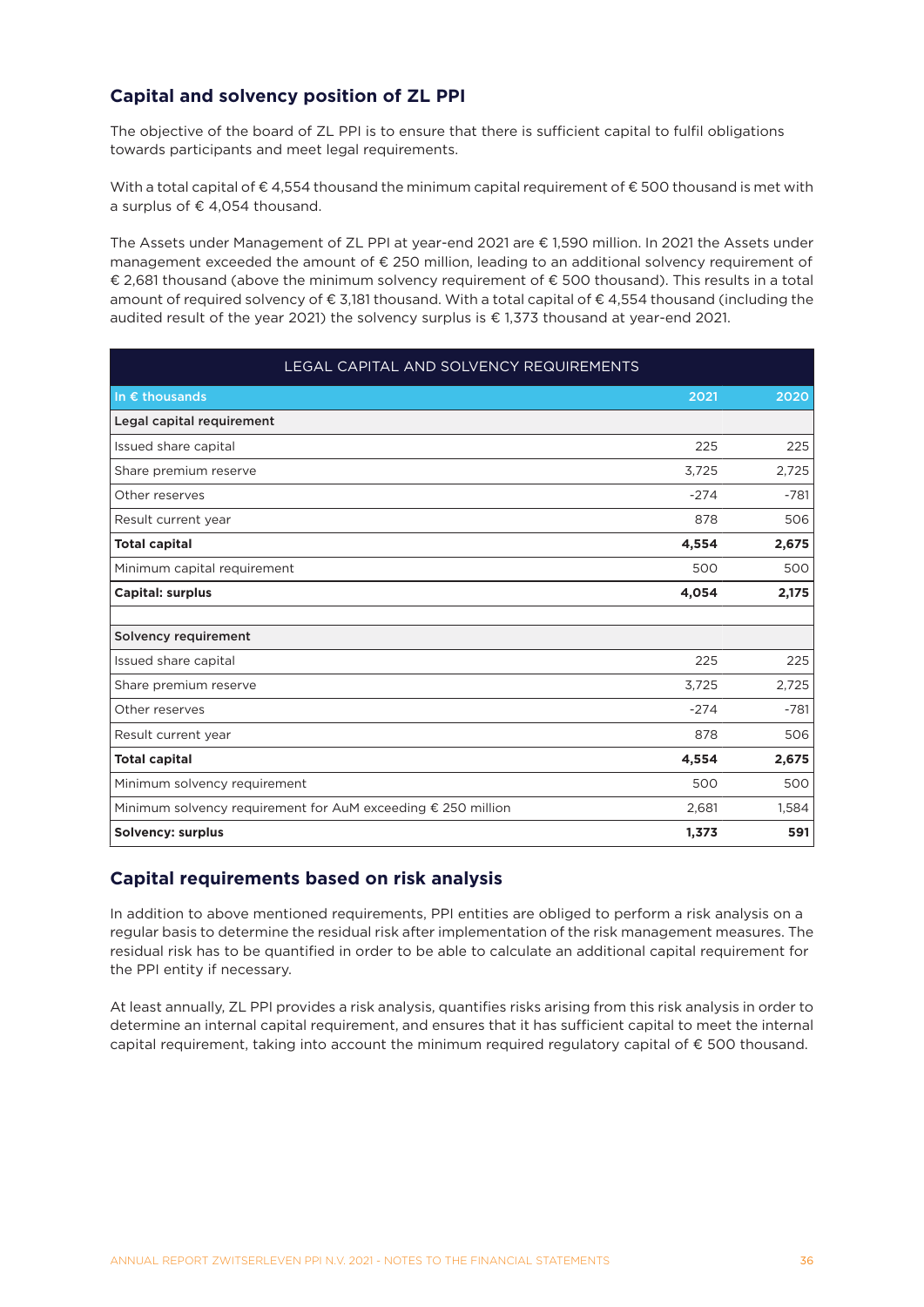| CAPITAL REQUIREMENT ACCORDING TO RISK ANALYSIS |                          |      |  |  |
|------------------------------------------------|--------------------------|------|--|--|
| In $\epsilon$ thousands                        | 2021                     | 2020 |  |  |
| Operational risk                               | 967                      | 455  |  |  |
| Credit/counterparty risk                       | 6                        | 22   |  |  |
| Market risk                                    | $\overline{\phantom{0}}$ |      |  |  |
| Compliance/integrity risk                      | 66                       | 112  |  |  |
| Exit scenario risk                             | $\mathcal{P}$            | 10   |  |  |
| <b>Net Internal Capital Requirement</b>        | 1,041                    | 599  |  |  |

In 2021 the risk analysis has been updated resulting in changes of capital requirements per (non) financial risk.

The most important change compared to 2020 concerns the increase of the operational risk which is the result of the changed strategy of the new shareholder Athora concerning the outsourcing of ongoing business and the sale of ACTIAM. The decrease of credit risk (financial risk) is based on the capital contribution of the shareholder of ZL PPI in 2021. The decrease of integrity risk is based upon newly appointed function holders and Pension agreement preparation resulting in consistent customer and product risk.

## **5 LIABILITIES TO PARTICIPANTS**

| BREAKDOWN OF LIABILITIES TO PARTICIPANTS             |           |           |
|------------------------------------------------------|-----------|-----------|
| In $\epsilon$ thousands                              | 2021      | 2020      |
| Provision of obligations for risk participants       | 1.592.805 | 1,041,385 |
|                                                      |           |           |
| Total provision of obligations for risk participants | 1,592,805 | 1,041,385 |
|                                                      |           |           |
| Other debts for account of participants              | $-2.349$  | 811       |
| Total                                                | 1,590,456 | 1,042,196 |

## STATEMENT OF CHANGE IN PROVISION OF OBLIGATIONS FOR RISK PARTICIPANTS

| In $\epsilon$ thousands          | 2021      | 2020      |
|----------------------------------|-----------|-----------|
| <b>Balance as at 1 January</b>   | 1,041,385 | 585,226   |
| Premium contributions            | 259,573   | 199,132   |
| Investment result participants   | 180,798   | 71,041    |
| Incoming transfer values         | 134.852   | 232,415   |
| Outgoing transfer values         | $-6.034$  | $-35,308$ |
| <b>Expiration capital</b>        | $-13,834$ | $-8,686$  |
| Deducted costs (Management fees) | $-3,935$  | $-2,435$  |
| <b>Balance as at 31 December</b> | 1,592,805 | 1,041,385 |

The statement of change above contains the total change in provision of obligations for risk participants.

The recorded investment result for risk participants is the sum of the value developments of the investments and transaction and service costs that are withdrawn from the investment for account of the participants. Costs for risk participants are deducted from the obligations for risk participants.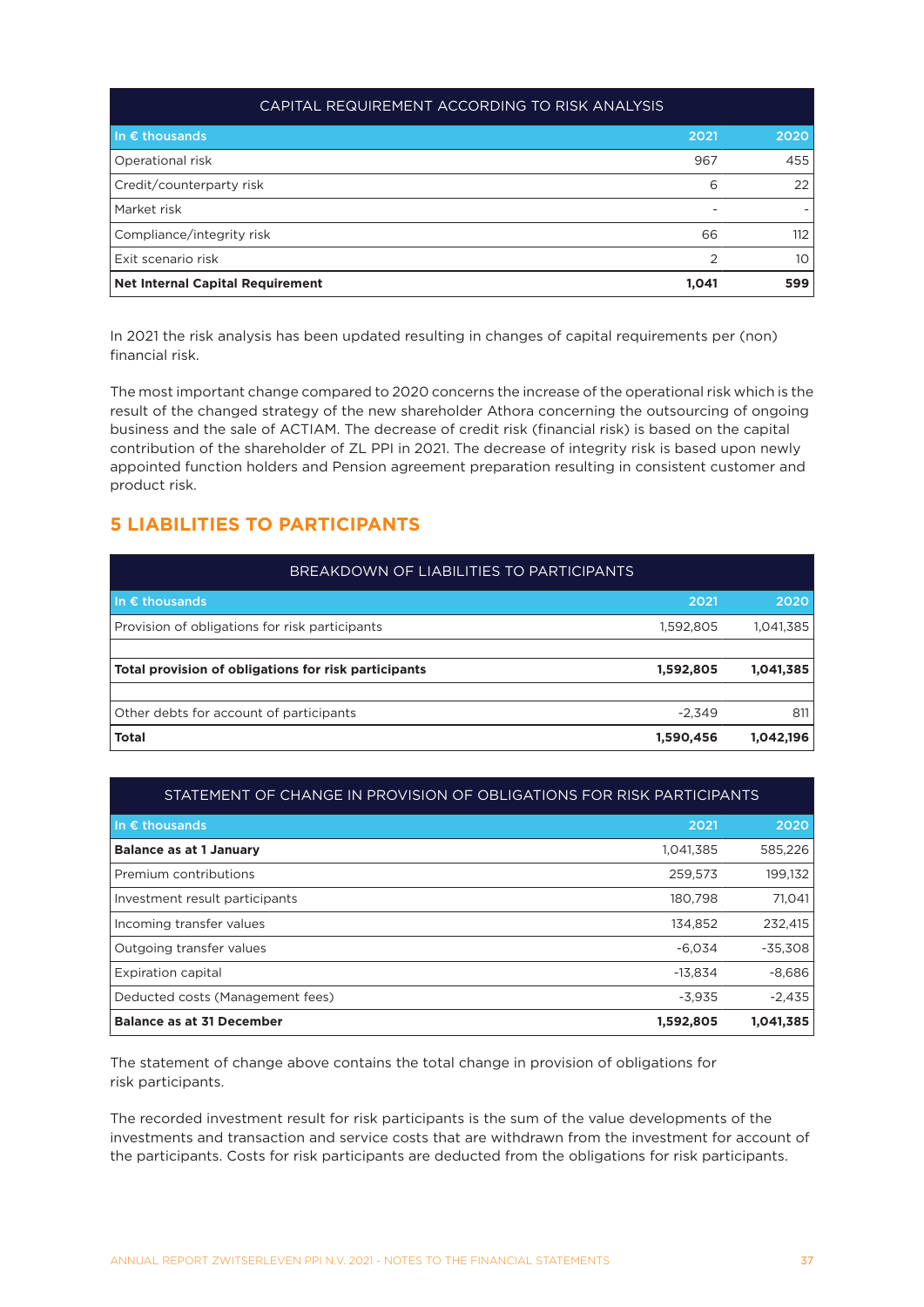The Net Pension product of ZL PPI, 'Zwitserleven Netto Pensioen' is a pension product for employers with employees with a wage higher than € 112,189 (2020: € 110,111). This pension product is only offered in combination with a collective pension plan of ZL PPI. It is a defined contribution (hereafter DC) plan based on investments (pure premium agreement) and optionally a survivor's pension and premium waiver in case of disability for work. An employee may voluntarily deposit money for a net pension. The Net Pension product is administered separated from other products with a specific product code. Data concerning participants with a Net Pension agreement is available in the systems. At year-end 2021, 479 participants (of which 301 active) are using in the Net pension plan (year-end 2020: 307 participants of which 193 active). Of the active participants 73 have build-up a pension value.

# **6 OTHER PAYABLES AND ACCRUALS**

| BREAKDOWN OF OTHER PAYABLES AND ACCRUALS |        |        |  |
|------------------------------------------|--------|--------|--|
| In $\epsilon$ thousands                  | 2021   | 2020   |  |
| Prepaid premium contributions            | 12,019 | 11,753 |  |
| Risk premium and cost to be paid         | 2,528  | 2,609  |  |
| Expiration capital to be paid            | 1,453  | 1,492  |  |
| Outgoing transfer values to be paid      | 55     | 73     |  |
| Liabilities to participants              | 5,891  | 5,529  |  |
| Liabilities to other parties             | 15     | 6      |  |
| Debts to group companies                 | 12,771 | 12,778 |  |
| Corporate income tax payable             | 461    | 169    |  |
| <b>Accrued liabilities</b>               |        | 15     |  |
| <b>Total</b>                             | 35,193 | 34,424 |  |

#### **Prepaid premium contributions**

Prepaid premium contribution are premium contributions regarding the year 2022.

#### **Risk premium and cost to be paid**

Risk premiums are management fees deducted from premium contribution of participants and are to be settled with Zwitserleven during the year 2022.

#### **Expiration capital to be paid**

Expiration capital to be paid relates to benefits and outgoing amounts. Investments have been sold and the expiration capital should be paid out to participants or other parties.

#### **Liabilities to participants**

Liabilities to participants relates to premium contribution not yet received and recorded as receivables from participants. Refer to note 2 Receivables and accrued assets for the corresponding asset amount.

#### **Debts to group companies**

The payables to related parties (due in less than one year) is a current account with Athora Netherlands, SRLEV and ACTIAM.

#### **Corporate income tax**

The corporate income tax payable of € 461 thousand at year-end 2021 concerns the tax for 2021 and 2020 (year-end 2020: payable of  $\epsilon$  169 thousand).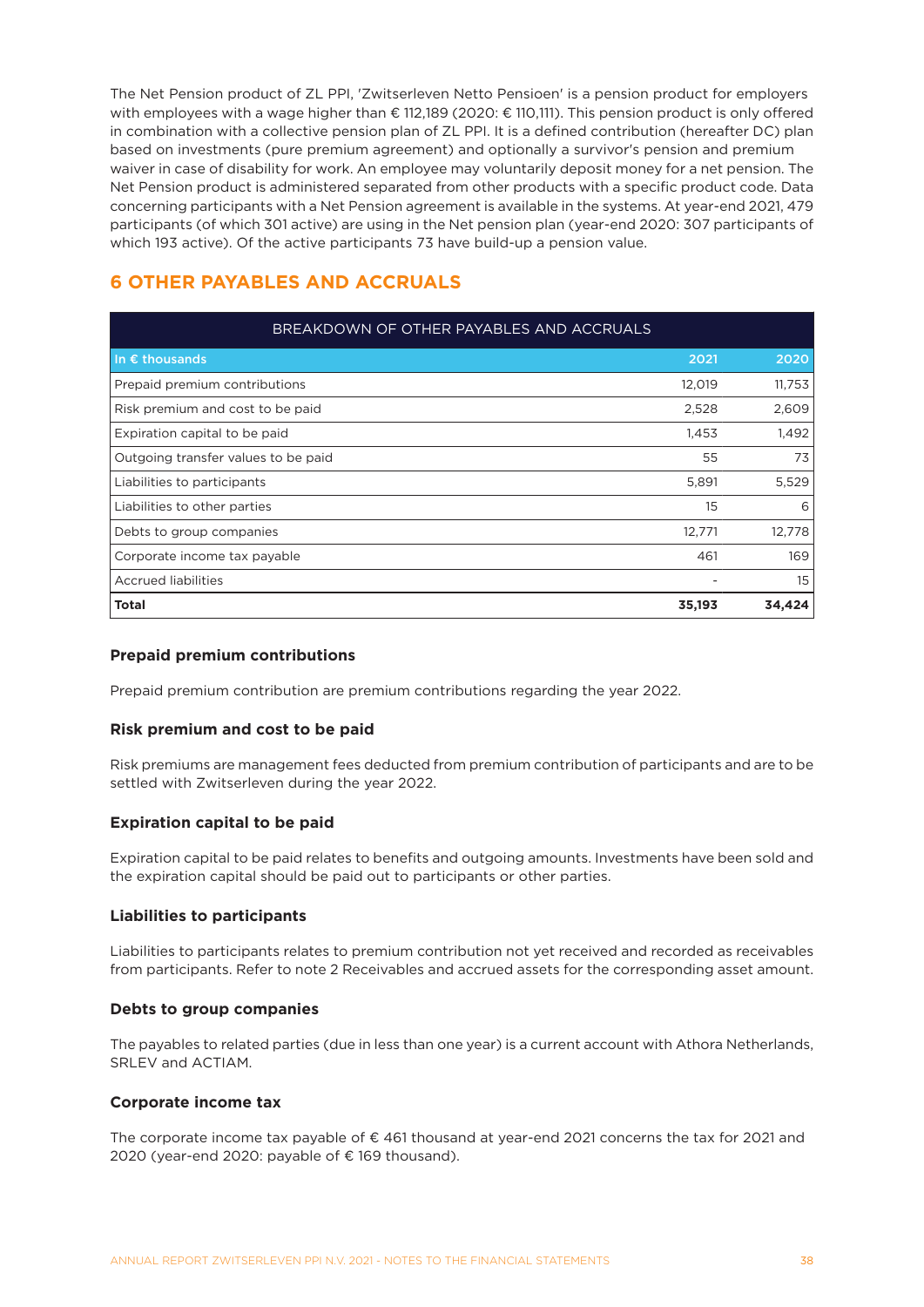#### **Accrued liabilities**

Accrued liabilities include payables for employee benefits and other accrued costs.

Payables and accruals are due in less than one year.

## **7 EVENTS AFTER BALANCE SHEET DATE**

### **Composition Board of Directors and Supervisory Committee**

During the first two months of 2022, Marijke van Doorn joined to Board of Directors of ZL PPI to replace Arjen van Zanten temporarily.

In March 2022 J. C. Rietvelt left the Supervisory Committee of ZL PPI. He is replaced as member of the Supervisory Committee by Karin Bisschop as of 9 March 2022.

### **Russia-Ukraine war**

The Russian invasion of Ukraine and rapidly escalating events since late February 2022 are a real tragedy to the people and are causing disruption to business and economic activity in the region and worldwide. At the date of this report the scale and length of this invasion is unknown, and the situation is still changing from day to day. We are deeply concerned about the situation in Ukraine and our thoughts go out to the people of Ukraine and all those directly affected by the conflict.

Zwiterleven PPI has no business activities in Ukraine, Russia or Belarus and there is only very limited exposure in the investments. We will continue to monitor the developments and impact on our clients closely.

## **8 CONTINGENT LIABILITIES**

No contingent liabilities are recognised for ZL PPI.

## **9 RELATED PARTIES**

#### **Identity of Related Parties**

Parties are considered to be related if one party can exercise control or significantly affect the other party's financial or operating policies. ZL PPI's related parties are its ultimate parent Athora, its parent Athora Netherlands, affiliates and ZL PPI's key management personnel and their close family members. Unless stated otherwise, transactions with related parties are conducted at arm's length.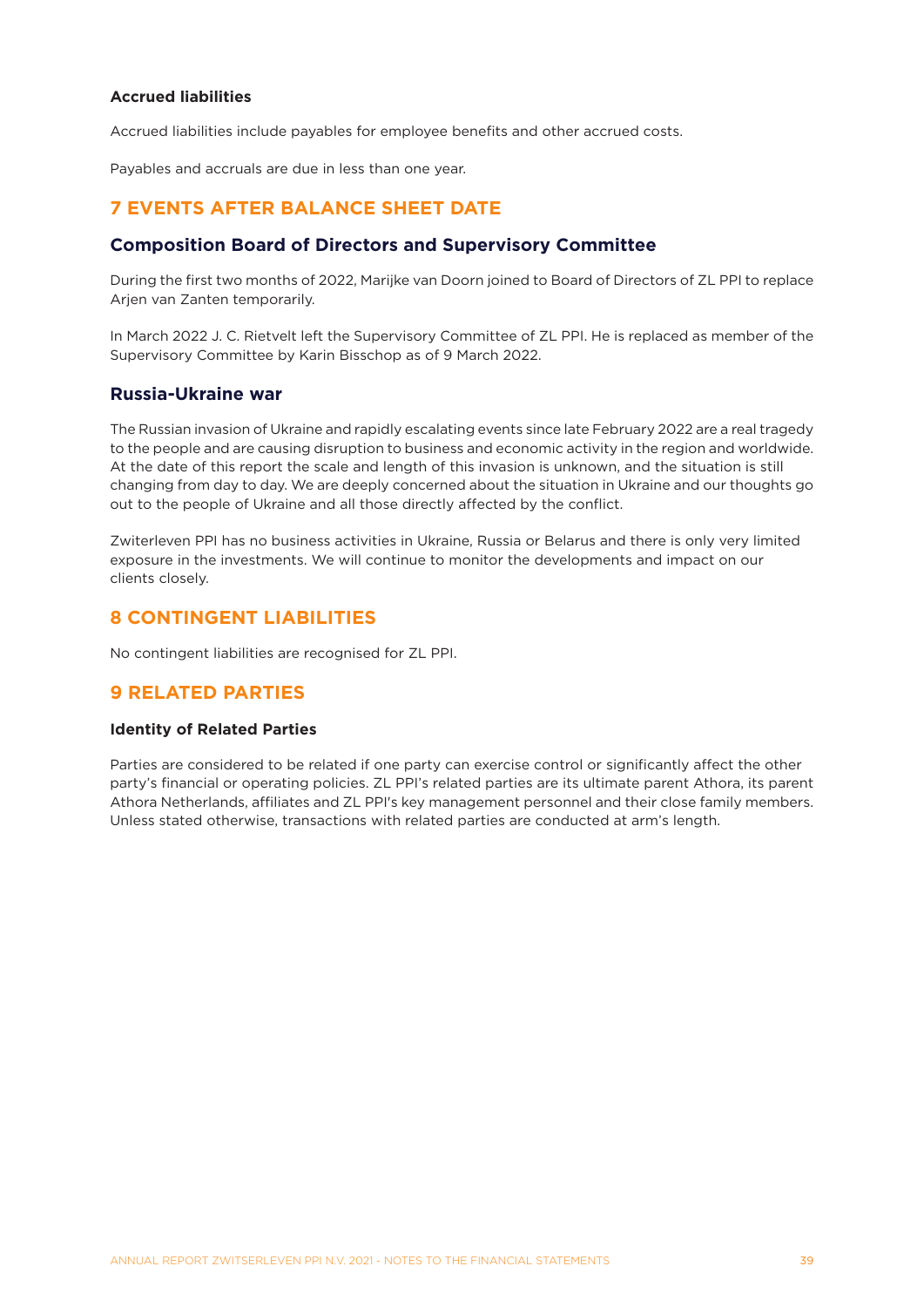### **Intra-group Balances and Transactions between ZL PPI, Athora Netherlands and Affiliates**

| INTRA-GROUP BALANCES AND TRANSACTIONS                              |                           |        |                   |           |              |           |
|--------------------------------------------------------------------|---------------------------|--------|-------------------|-----------|--------------|-----------|
|                                                                    | <b>Athora Netherlands</b> |        | <b>Affiliates</b> |           | <b>Total</b> |           |
| In $\epsilon$ thousands                                            | 2021                      | 2020   | 2021              | 2020      | 2021         | 2020      |
| <b>Positions</b>                                                   |                           |        |                   |           |              |           |
| Other payables and<br>accruals (Liabilities to<br>group companies) | $-52$                     | $-123$ | $-12,719$         | $-12,654$ | $-12,771$    | $-12,777$ |
| <b>Total</b>                                                       | $-52$                     | $-123$ | $-12,719$         | $-12,654$ | $-12,771$    | $-12,777$ |
|                                                                    |                           |        |                   |           |              |           |
| <b>Transactions</b>                                                |                           |        |                   |           |              |           |
| Obtain loans (Other<br>payables and accruals)                      |                           |        |                   | 12,500    |              | 12,500    |
| Capital injection                                                  | 1,000                     |        |                   |           | 1,000        |           |
| <b>Administrative</b><br>expenses                                  |                           |        |                   |           |              |           |
| Administration<br>and management<br>fees (Zwitserleven)            |                           |        | 4,887             | 3,623     | 4,887        | 3,623     |
| Asset management fee<br>rebate (Zwitserleven)                      | $\overline{\phantom{0}}$  |        | $-751$            | $-621$    | $-751$       | $-621$    |
| Asset management<br>fees (ACTIAM)                                  |                           |        | 1,502             | 1,223     | 1,502        | 1,223     |

ZL PPI has no intra-group positions and transactions with Athora Holding Ltd.

#### **Intra-group Balances and Transactions with Key Management Personnel of ZL PPI**

The key management personnel consists exclusively of the members of the Board of Directors and the Supervisory Committee of ZL PPI.

The Board of Directors of ZL PPI comprised two members as at 31 December 2021 (31 December 2020: 2). The Supervisory Committee of ZL PPI comprised four members as at 31 December 2021 (31 December 2020: 4).

#### **Actual Remuneration Members of the Board of Directors**

The following table provides a breakdown of the total remuneration of the Board of Directors and the Supervisory Committee of ZL PPI for the year 2021 and 2020.

| BREAKDOWN OF REMUNERATION MEMBERS OF THE BOARD OF DIRECTORS |      |      |
|-------------------------------------------------------------|------|------|
| I In $\epsilon$ thousands                                   | 2021 | 2020 |
| Short-term employee benefits                                | 365  | 362  |
| Post-employment benefits                                    | 52   | 43   |
| <b>Total</b>                                                | 417  | 405  |

The short-term employee benefits mainly include salaries, social security charges and travel expenses. The post-employment benefits concern pension costs.

No variable remuneration is paid in 2021 to the members of the Board of Directors of ZL PPI.

In 2021, no employee of ZL PPI received a total remuneration exceeding € 1 million.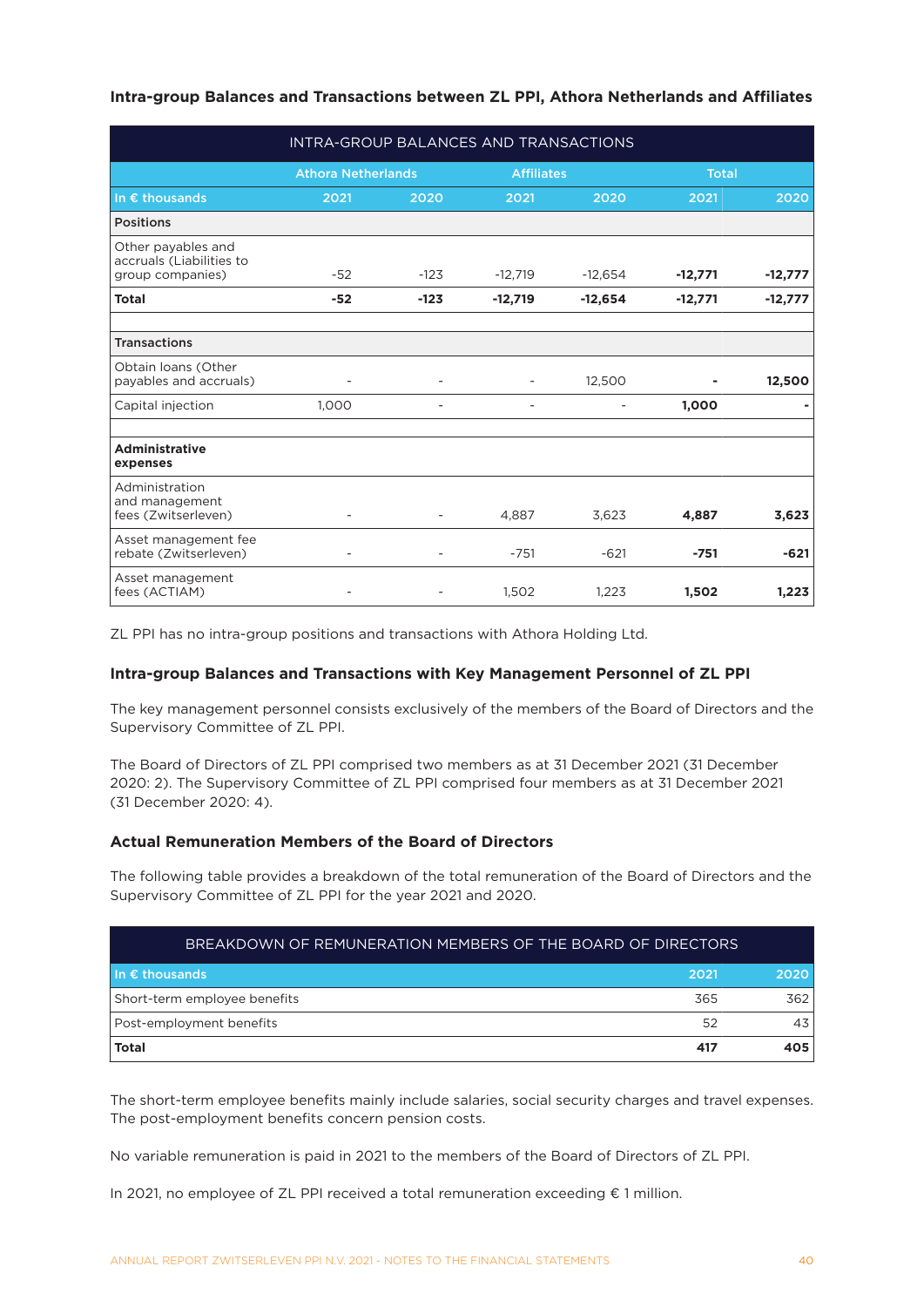#### **Actual Remuneration Members of the Supervisory Committee**

The following table provides an overview of the total remuneration of the Supervisory Committee members in 2020 and 2021 (excluding 21% VAT).

| BREAKDOWN OF REMUNERATION MEMBERS OF SUPERVISORY COMMITTEE |      |      |  |
|------------------------------------------------------------|------|------|--|
| $\mathsf{In} \in \mathsf{th}$ ousands                      | 2021 | 2020 |  |
| Total fixed remuneration of Supervisory Committee members  | 49   |      |  |
| <b>Total</b>                                               | 49   |      |  |

#### **Loans, Advances and Guarantees**

There are no loans, advances or guarantees outstanding on 31 December 2021 (and 2020) and/or granted to members of the Board of Directors or the members of the Supervisory Committee during 2021.

### **10 INCOME**

| BREAKDOWN OF INCOME     |       |       |
|-------------------------|-------|-------|
| In $\epsilon$ thousands | 2021  | 2020  |
| Management fee income   |       |       |
| Management fee          | 3,935 | 2,435 |
|                         |       |       |
| Other fee income        |       |       |
| Administration fee      | 3,103 | 2,618 |
|                         |       |       |
| Other income            |       |       |
| Other operating income  | 284   | 356   |
| <b>Total</b>            | 7,322 | 5,409 |

#### **Management fee and administration fee**

Management fees of € 3,935 thousand (2020: € 2,435 thousand) relate to fees received in respect to the (outsourced) asset management activities performed by ZL PPI. These fees are deducted from the Liabilities to participants.

Additionally administration fees of € 3,103 thousand (2020: € 2,618 thousand) are received from customers as a compensation of the administration expenses made by ZL PPI.

#### **Other income**

The other income of € 284 thousand (2020: € 356 thousand) comprises amounts received due to the death of some participants. After deduction of the partner and/or orphan pension the residual amount is for account of ZL PPI.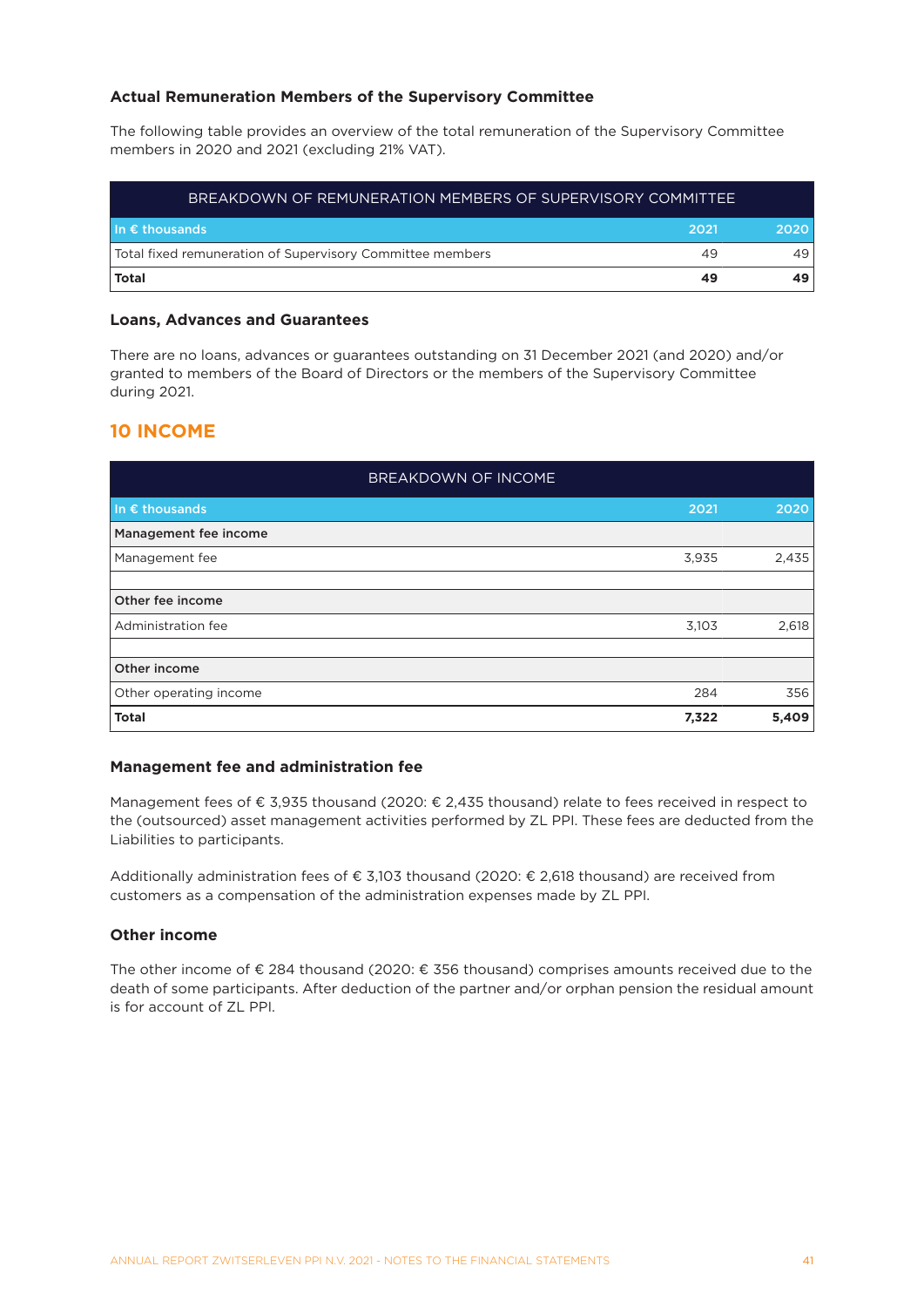# **11 EXPENSES**

| BREAKDOWN OF EXPENSES                               |        |        |
|-----------------------------------------------------|--------|--------|
| In $\epsilon$ thousands                             | 2021   | 2020   |
| <b>Administrative expenses</b>                      |        |        |
| Administration costs                                | 5,648  | 4,243  |
| - Administration and management fees (Zwitserleven) | 4,887  | 3,623  |
| - Asset management fees (ACTIAM)                    | 1,502  | 1,223  |
| - Asset management fee rebate (Zwitserleven)        | $-751$ | $-612$ |
| - Custody costs (ACTIAM)                            | 10     | 9      |
|                                                     |        |        |
| Staff costs                                         | 410    | 427    |
| - Salaries                                          | 320    | 317    |
| - Pension costs                                     | 42     | 43     |
| - Social security contributions                     | 23     | 42     |
| - Other staff costs                                 | 25     | 25     |
|                                                     |        |        |
| Other expenses                                      |        |        |
| Other operating expenses                            | 93     | 64     |
| <b>Total</b>                                        | 6,151  | 4,734  |

Administration costs include administration and management fees invoiced by Zwitserleven to ZL PPI for handling the administration of ZL PPI (€ 4,887 thousand). Those costs are based on the SLA between Zwitserleven and ZL PPI.

Administration costs also include investment management costs ( $\epsilon$  1,502 thousand, half of which are covered by Zwitserleven) and custody costs (€ 10 thousand) charged by ACTIAM.

Other operating expenses mainly consist of the fees invoiced by the members for the Supervisory Committee.

### **12 INVESTMENT RESULTS FOR ACCOUNT OF PARTICIPANTS AND SETTLED COSTS FOR RISK PARTICIPANTS**

| SPECIFICATION INVESTMENT RESULT PARTICIPANTS       |          |        |  |
|----------------------------------------------------|----------|--------|--|
| In $\epsilon$ thousands                            | 2021     | 2020   |  |
| Direct investment income                           | 25,091   | 9,128  |  |
| Revaluation results with regard to investments in: |          |        |  |
| - Shares and similar investments                   | 158,831  | 48,170 |  |
| - Fixed-income investments                         | $-6.948$ | 13,678 |  |
| - Investment property                              | 3,824    | 65     |  |
| - Other investments                                |          |        |  |
| <b>Total</b>                                       | 180,798  | 71,041 |  |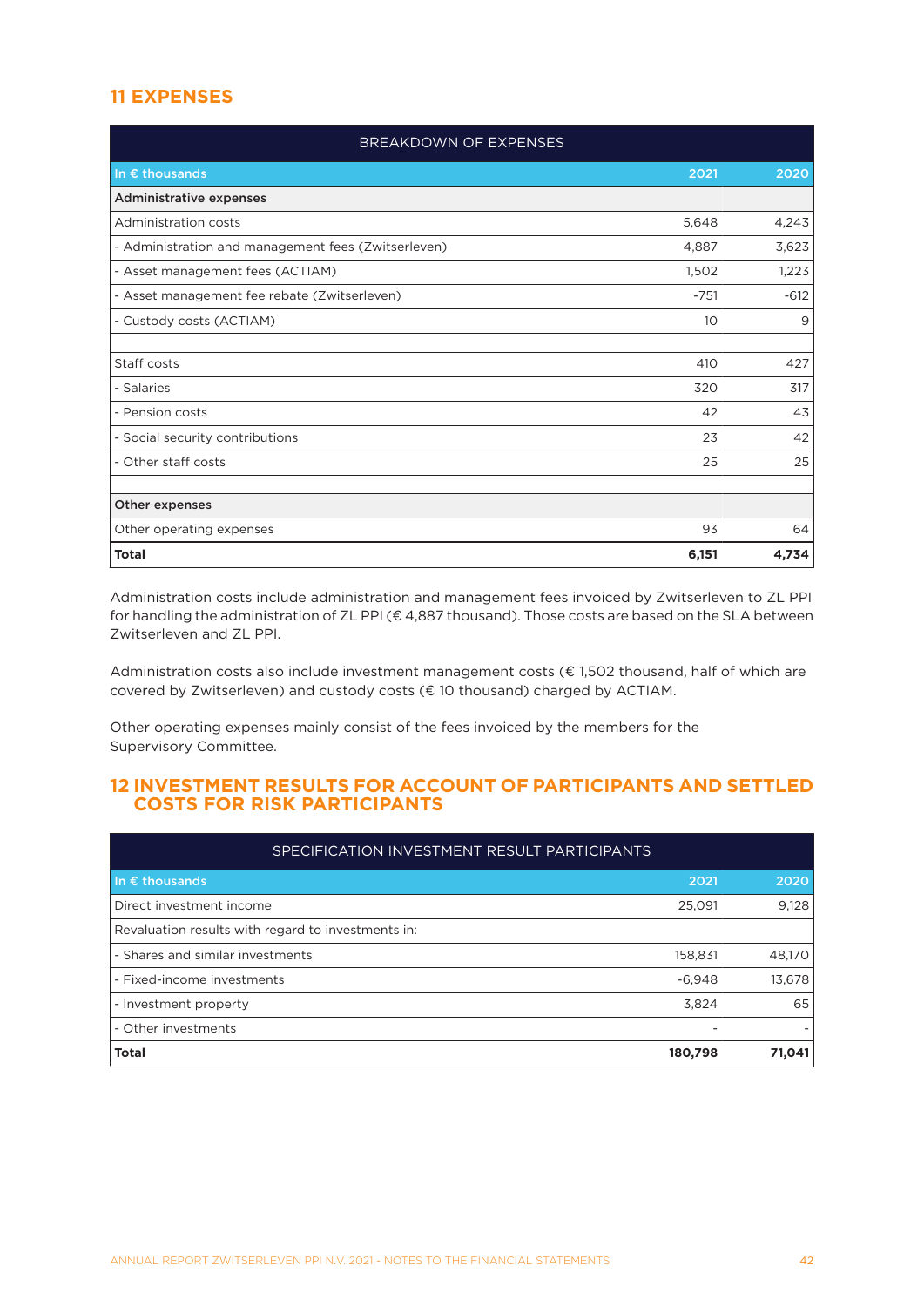| SETTLED COSTS FOR RISK PARTICIPANTS                                              |          |          |
|----------------------------------------------------------------------------------|----------|----------|
| In $\epsilon$ thousands                                                          | 2021     | 2020     |
|                                                                                  |          |          |
| This concerns costs that are withdrawn from the participants' investment account | $-3.935$ | $-2,435$ |
|                                                                                  | $-3.935$ | $-2.435$ |

Total costs for asset management, performance fees and transactions costs are not reported separately in the table above. Those costs are administered in the investment funds and deducted directly from the returns for participants. Therefore no split between investment results and charged costs can be made. Information about asset management, performance and transaction costs is given in chapter 1.5 Investments.

Fees charged for asset management are reported as income (note 10).

## **13 RESULT APPROPRIATION**

Similar to 2020, the Board of Directors proposes to the General Meeting of Shareholders not to distribute dividend for 2021 to Athora Netherlands N.V. and to add the positive result for 2021 of € 878 thousand to other reserves of ZL PPI.

In accordance with the resolution of the General Meeting of Shareholders held on 24 June 2021, the positive result for 2020 of € 506 thousand has been added to the other reserves of ZL PPI.

Amstelveen, the Netherlands, 24 May 2022

## **The Board of Directors**

Drs. A.E. van Zanten CEO

Drs. E.P. van Santen COO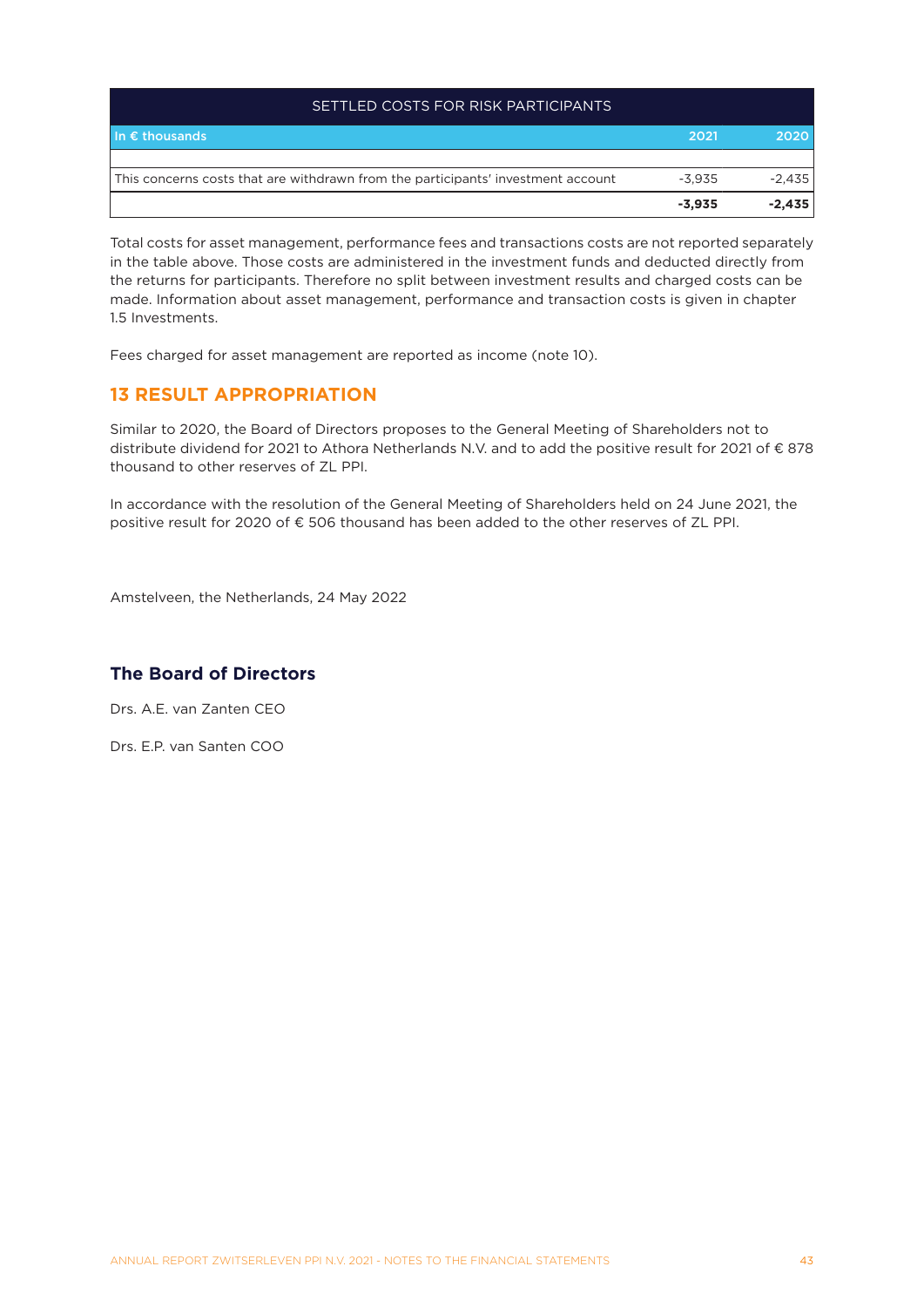# <span id="page-43-0"></span>**OTHER INFORMATION**

## **PROVISIONS IN ARTICLES OF ASSOCIATION GOVERNING THE APPROPRIATION OF PROFIT OR LOSS**

### **Article 31**

31.1. The profit shall be to the appropriation of the General Meeting of Shareholders.

31.2. The entity may only make distributions to shareholders and other persons entitled to distributable profits to the extent that its equity exceeds the total amount of its issued share capital and the reserves to be maintained pursuant to the law.

31.3. Profits will be only distributed after adoption of the financial statements showing that this is justified.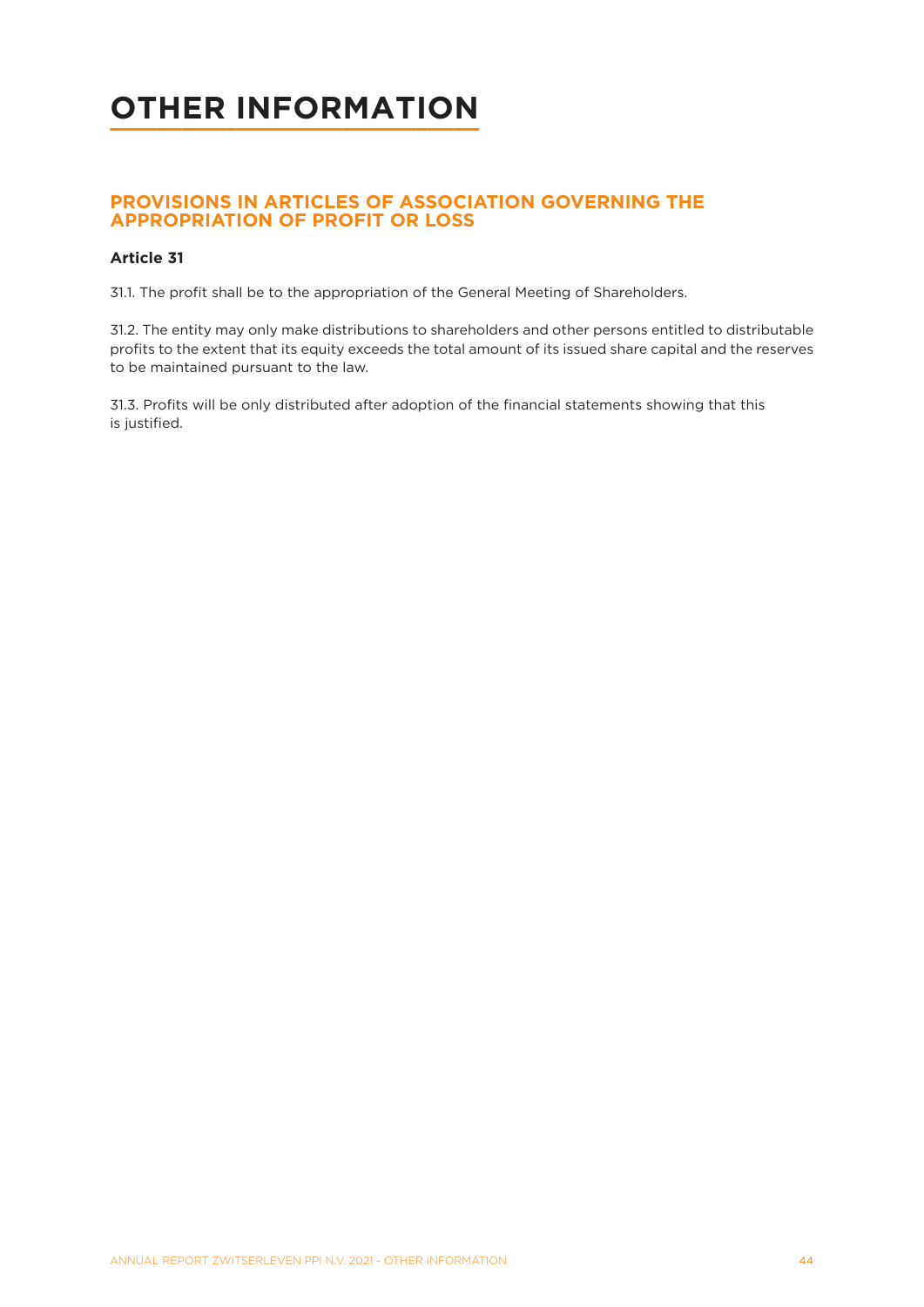# <span id="page-44-0"></span>**INDEPENDENT AUDITOR'S REPORT**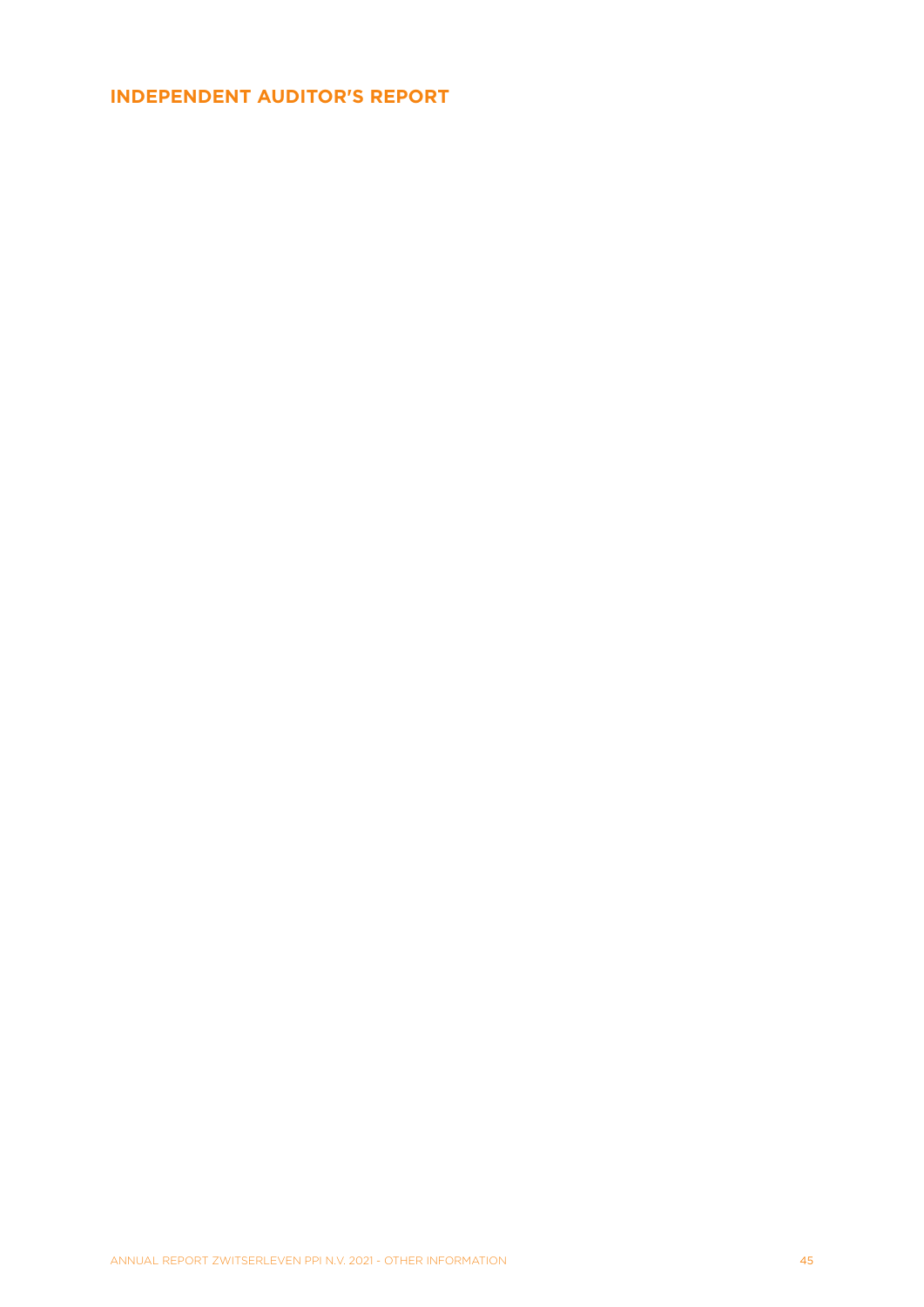

# Independent auditor's report

To: the shareholder, supervisory committee and board of directors of Zwitserleven PPI N.V.

# Report on the audit of the financial statements 2021 included in the annual report

#### Our opinion

We have audited the financial statements 2021 of Zwitserleven PPI N.V., based in Utrecht.

In our opinion the accompanying financial statements give a true and fair view of the financial position of Zwitserleven PPI N.V. as at 31 December 2021, and of its result for 2021 in accordance with Part 9 of Book 2 of the Dutch Civil Code.

The financial statements comprise:

- The balance sheet as at 31 December 2021;
- The profit and loss account for 2021;
- The notes comprising a summary of the accounting policies and other explanatory information.

#### Basis for our opinion

We conducted our audit in accordance with Dutch law, including the Dutch Standards on Auditing. Our responsibilities under those standards are further described in the "Our responsibilities for the audit of the financial statements" section of our report.

We are independent of Zwitserleven PPI N.V. in accordance with the Wet toezicht accountantsorganisaties (Wta, Audit firms supervision act), the Verordening inzake de onafhankelijkheid van accountants bij assurance-opdrachten (ViO, Code of Ethics for Professional Accountants, a regulation with respect to independence) and other relevant independence regulations in the Netherlands. Furthermore we have complied with the Verordening gedrags- en beroepsregels accountants (VGBA, Dutch Code of Ethics).

We believe the audit evidence we have obtained is sufficient and appropriate to provide a basis for our opinion.

## Report on other information included in the annual report

In addition to the financial statements and our auditor's report thereon, the annual report contains other information that consists of:

- The board report
- Other information as required by Part 9 of Book 2 of the Dutch Civil Code

Based on the following procedures performed, we conclude that the other information:

- Is consistent with the financial statements and does not contain material misstatements
- Contains the information as required by Part 9 of Book 2 of the Dutch Civil Code

We have read the other information. Based on our knowledge and understanding obtained through our audit of the financial statements or otherwise, we have considered whether the other information contains material misstatements. By performing these procedures, we comply with the requirements of Part 9 of Book 2 of the Dutch Civil Code and the Dutch Standard 720. The scope of the procedures performed is substantially less than the scope of those performed in our audit of the financial statements.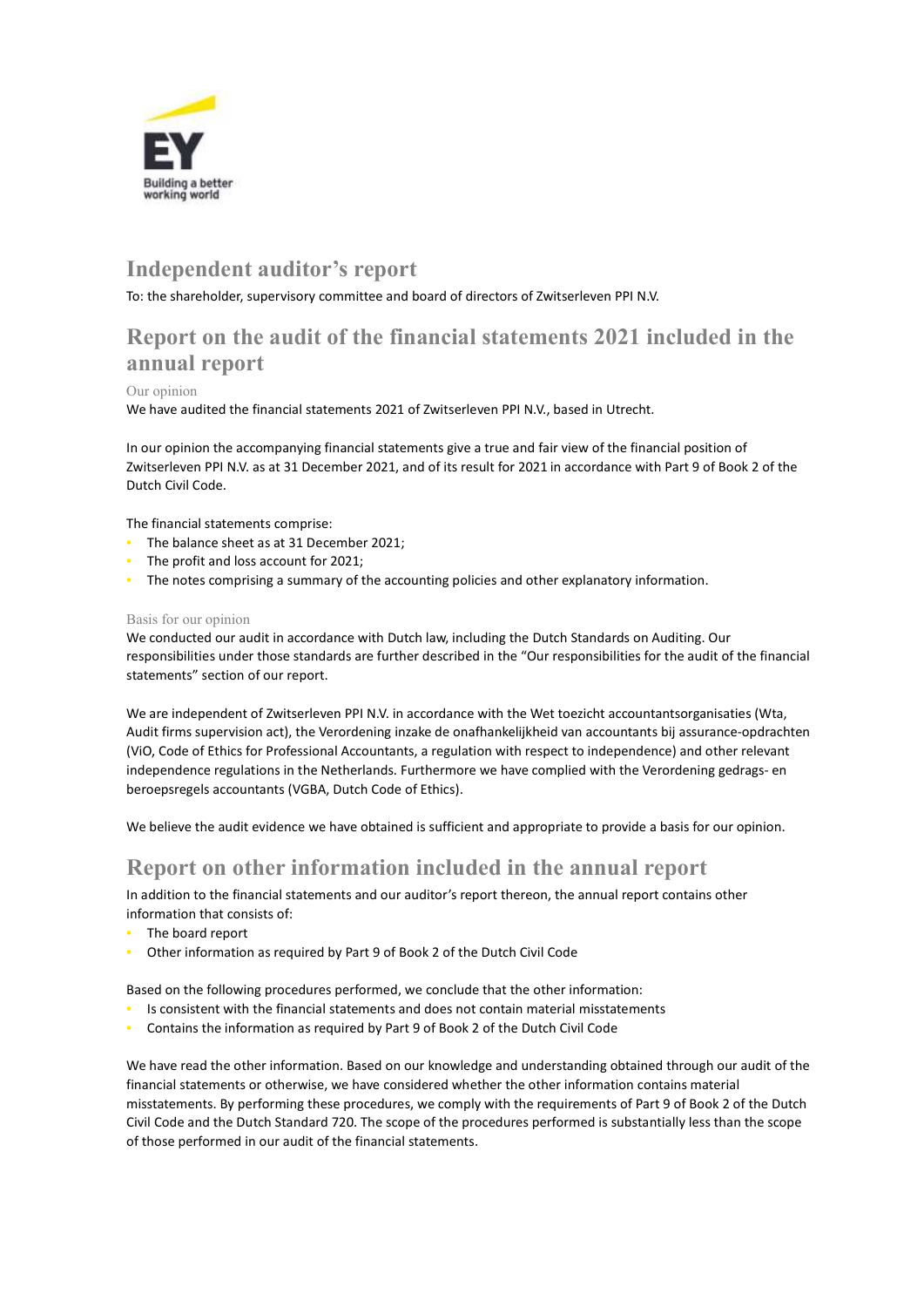The board of directors is responsible for the preparation of the other information, including the board report in accordance with Part 9 of Book 2 of the Dutch Civil Code and other information required by Part 9 of Book 2 of the Dutch Civil Code.

# Description of responsibilities for the financial statements

Responsibilities of the board of directors and the supervisory committee for the financial statements The board of directors is responsible for the preparation and fair presentation of the financial statements in accordance with Part 9 of Book 2 of the Dutch Civil Code. Furthermore, the board of directors is responsible for such internal control as the board of directors determines is necessary to enable the preparation of the financial statements that are free from material misstatement, whether due to fraud or error.

As part of the preparation of the financial statements, the board of directors is responsible for assessing the company's ability to continue as a going concern. Based on the financial reporting framework mentioned, the board of directors should prepare the financial statements using the going concern basis of accounting unless the board of directors either intends to liquidate the company or to cease operations, or has no realistic alternative but to do so. The board of directors should disclose events and circumstances that may cast significant doubt on the company's ability to continue as a going concern in the financial statements.

The supervisory committee is responsible for overseeing the company's financial reporting process.

#### Our responsibilities for the audit of the financial statements

Our objective is to plan and perform the audit engagement in a manner that allows us to obtain sufficient and appropriate audit evidence for our opinion.

Our audit has been performed with a high, but not absolute, level of assurance, which means we may not detect all material errors and fraud during our audit.

Misstatements can arise from fraud or error and are considered material if, individually or in the aggregate, they could reasonably be expected to influence the economic decisions of users taken on the basis of these financial statements. The materiality affects the nature, timing and extent of our audit procedures and the evaluation of the effect of identified misstatements on our opinion.

We have exercised professional judgment and have maintained professional skepticism throughout the audit, in accordance with Dutch Standards on Auditing, ethical requirements and independence requirements. Our audit included among others:

- Identifying and assessing the risks of material misstatement of the financial statements, whether due to fraud or error, designing and performing audit procedures responsive to those risks, and obtaining audit evidence that is sufficient and appropriate to provide a basis for our opinion. The risk of not detecting a material misstatement resulting from fraud is higher than for one resulting from error, as fraud may involve collusion, forgery, intentional omissions, misrepresentations, or the override of internal control
- Obtaining an understanding of internal control relevant to the audit in order to design audit procedures that are appropriate in the circumstances, but not for the purpose of expressing an opinion on the effectiveness of the company's internal control
- Evaluating the appropriateness of accounting policies used and the reasonableness of accounting estimates and related disclosures made by the board of directors
- Concluding on the appropriateness of the board of directors' use of the going concern basis of accounting, and based on the audit evidence obtained, whether a material uncertainty exists related to events or conditions that may cast significant doubt on the company's ability to continue as a going concern. If we conclude that a